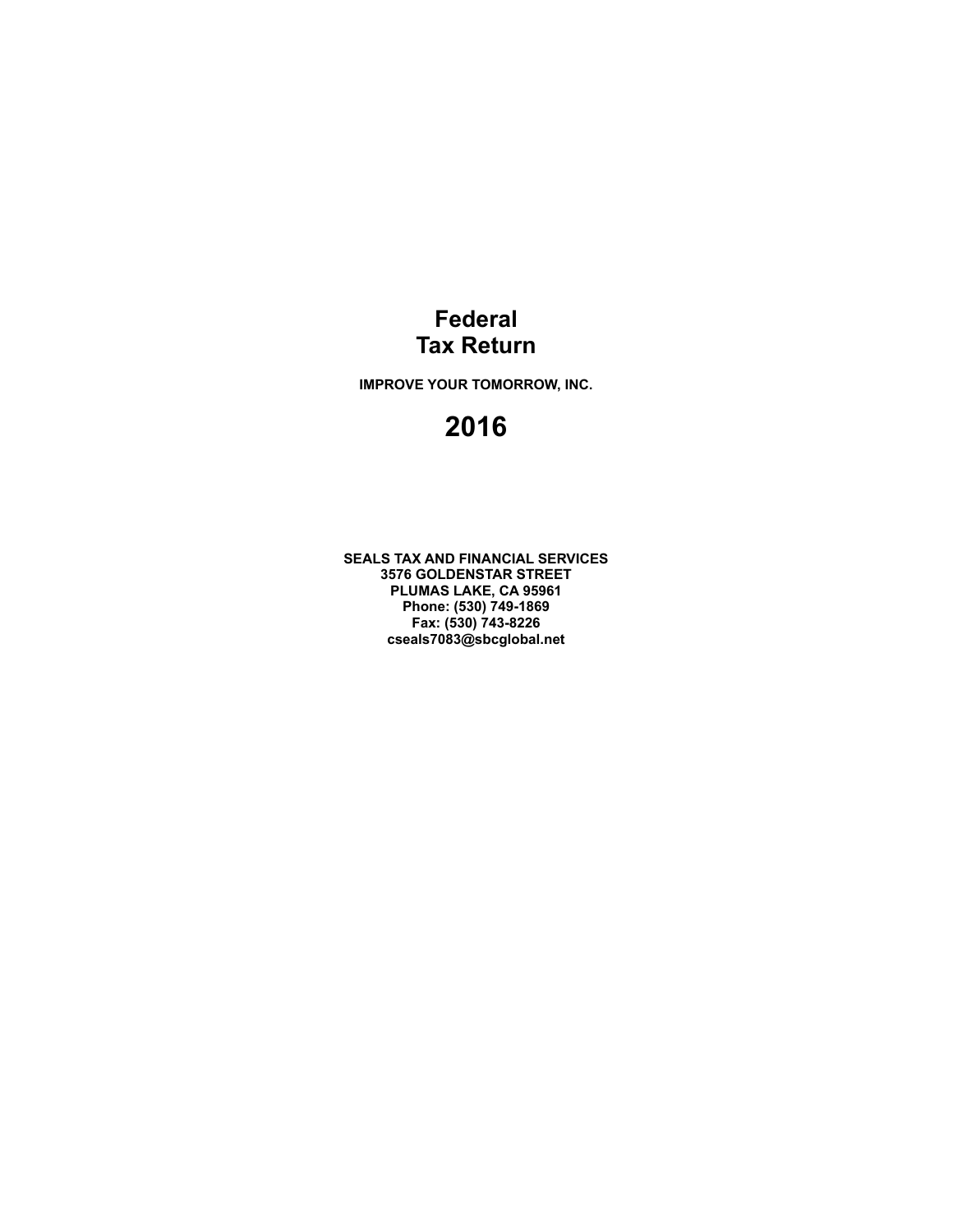SEALS TAX AND FINANCIAL SERVICES 3576 GOLDENSTAR STREET PLUMAS LAKE, CA 95961 Phone: (530) 749-1869 Fax: (530) 743-8226 cseals7083@sbcglobal.net

May 3, 2017

IMPROVE YOUR TOMORROW, INC. 1017 L STREET NO. 632 SACRAMENTO, CA 95814

Dear Sir,

I have prepared the 2016 Form 990 for IMPROVE YOUR TOMORROW, INC. based on the information you provided. The return has been successfully e-filed and a copy is enclosed for IMPROVE YOUR TOMORROW, INC.'s records.

There are no taxes or fees due with the return.

If you have any questions about the return(s) or about IMPROVE YOUR TOMORROW, INC.'s tax situation during the year, please do not hesitate to call me at (530) 749-1869. I appreciate this opportunity to serve you.

Sincerely,

CARVIN SEALS JR SEALS TAX AND FINANCIAL SERVICES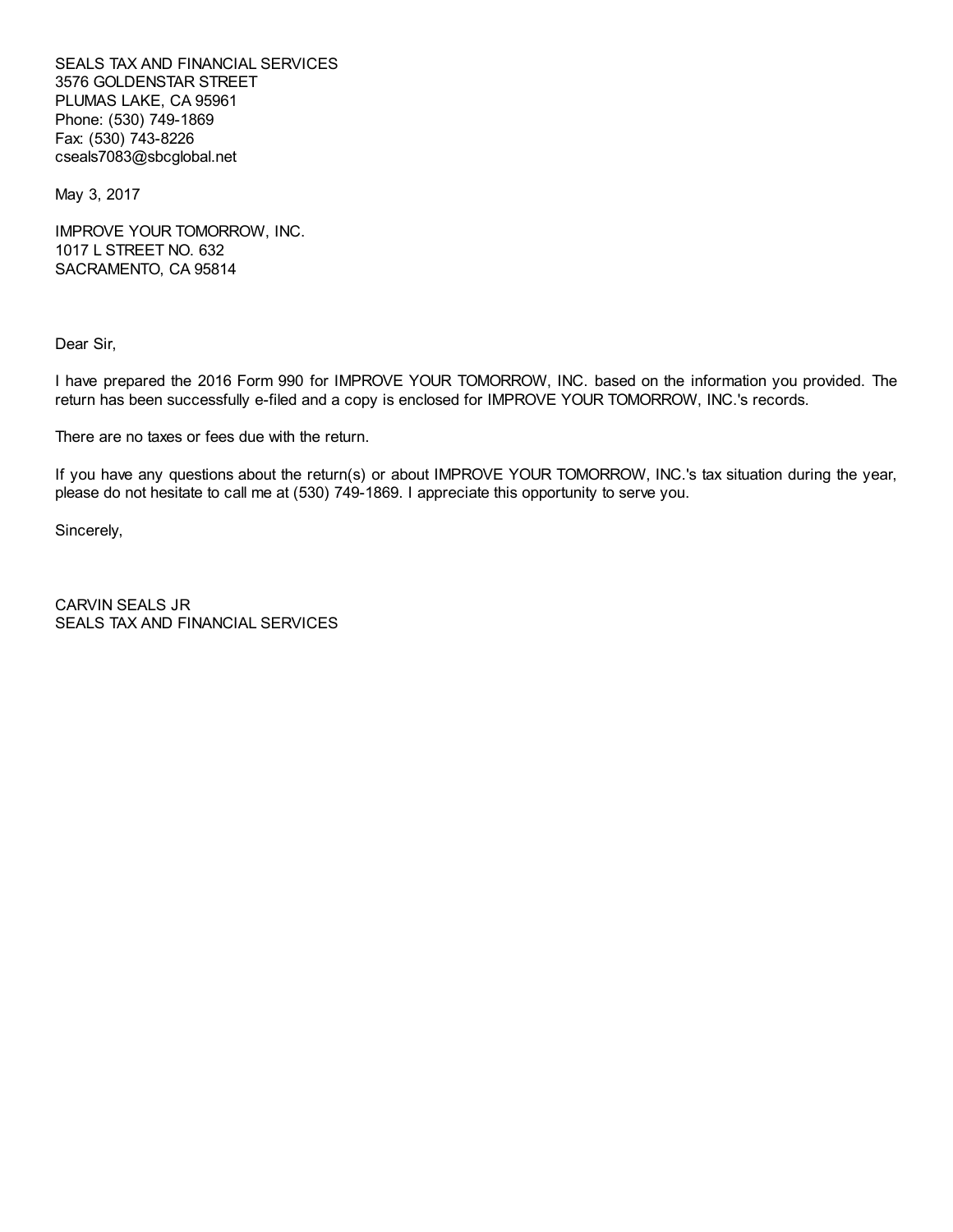SEALS TAX AND FINANCIAL SERVICES 3576 GOLDENSTAR STREET PLUMAS LAKE, CA 95961 Phone: (530) 749-1869 Fax: (530) 743-8226 cseals7083@sbcglobal.net

May 3, 2017

IMPROVE YOUR TOMORROW, INC. 1017 L STREET NO. 632 SACRAMENTO, CA 95814

Dear Sir,

I have prepared the 2016 California 199 tax return based on the information you provided. The 2016 return for IMPROVE YOUR TOMORROW, INC. has been successfully e-filed and a copy is enclosed for IMPROVE YOUR TOMORROW, INC.'s records.

There are no taxes or fees due with the return.

If you have any questions about the return(s) or about IMPROVE YOUR TOMORROW, INC.'s tax situation during the year, please do not hesitate to call me at (530) 749-1869. I appreciate this opportunity to serve you.

Sincerely,

CARVIN SEALS JR SEALS TAX AND FINANCIAL SERVICES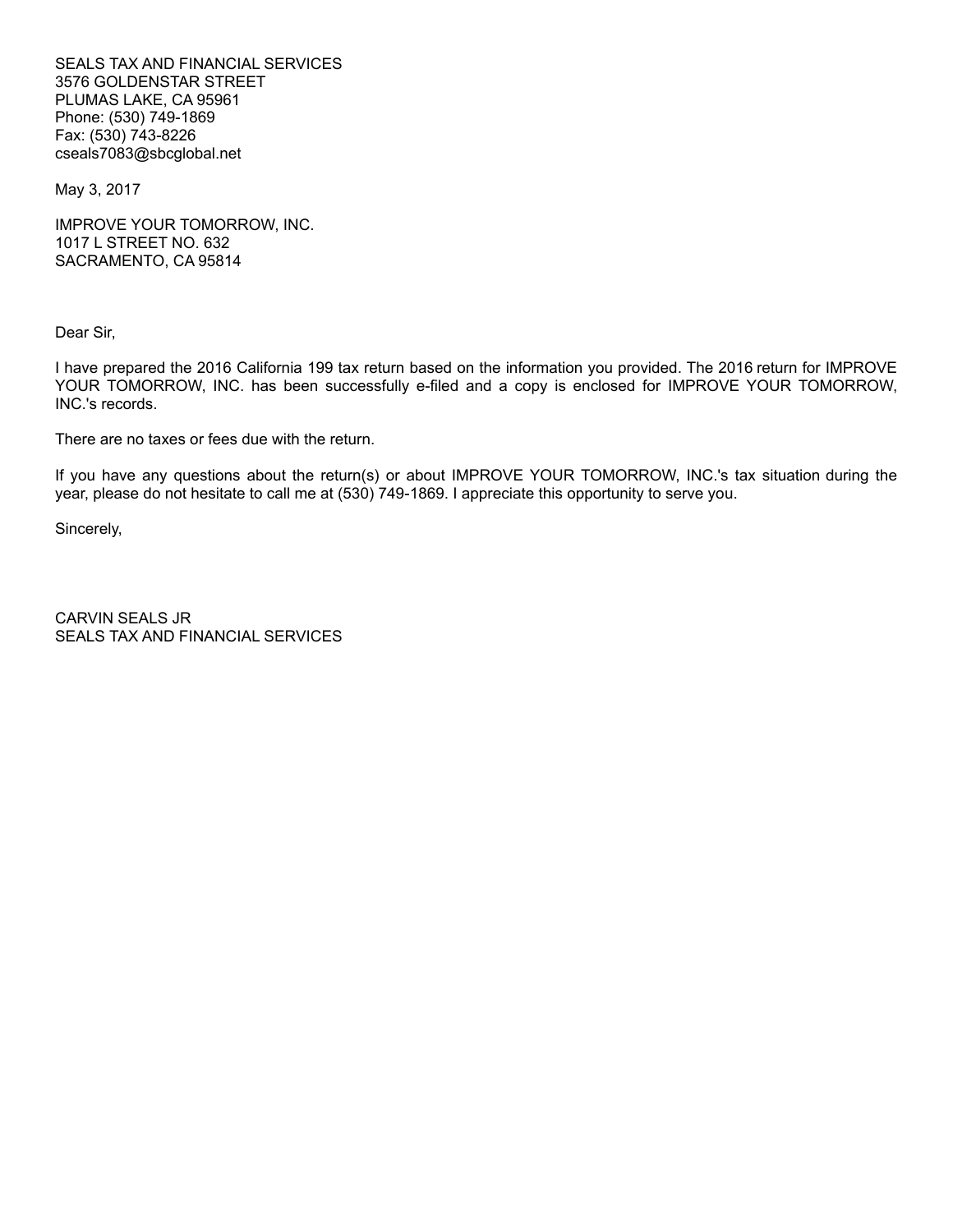# Form **990 Return of Organization Exempt From Income Tax**  $\frac{60\text{dB No. }1545-0047}{20}$

**Under section 501(c), 527, or 4947(a)(1) of the Internal Revenue Code (except private foundations)**

Department of the Treasury Internal Revenue Service

Do not enter social security numbers on this form as it may be made public. **Open to Public** ▶ **Information about Form 990 and its instructions is at** *www.irs.gov/form990.* **Inspection**

| А                       |                                                 |                                               | For the 2016 calendar year, or tax year beginning |                                                                                                                                                              |                             | and ending          |                                                     |                                            |                               |  |
|-------------------------|-------------------------------------------------|-----------------------------------------------|---------------------------------------------------|--------------------------------------------------------------------------------------------------------------------------------------------------------------|-----------------------------|---------------------|-----------------------------------------------------|--------------------------------------------|-------------------------------|--|
| в                       |                                                 | Check if applicable:                          | C Name of organization                            | <b>IMPROVE YOUR TOMORROW, INC.</b>                                                                                                                           |                             |                     |                                                     | D Employer identification number           |                               |  |
|                         |                                                 | Address change                                | Doing business as                                 |                                                                                                                                                              |                             |                     |                                                     |                                            |                               |  |
|                         | Name change                                     |                                               |                                                   | Number and street (or P.O. box if mail is not delivered to street address)                                                                                   |                             | Room/suite          | 46-2981774                                          |                                            |                               |  |
|                         |                                                 |                                               | 1017 L STREET NO. 632                             |                                                                                                                                                              |                             |                     |                                                     | E Telephone number                         |                               |  |
|                         | Initial return                                  |                                               | City or town<br>SACRAMENTO                        |                                                                                                                                                              | State<br>CA                 | ZIP code<br>95814   | (707) 497-4430                                      |                                            |                               |  |
|                         |                                                 | Final return/terminated                       | Foreign country name                              | Foreign province/state/county                                                                                                                                |                             | Foreign postal code |                                                     |                                            |                               |  |
|                         |                                                 | Amended return                                |                                                   |                                                                                                                                                              |                             |                     |                                                     | <b>G</b> Gross receipts \$                 | 469,274                       |  |
|                         |                                                 |                                               |                                                   |                                                                                                                                                              |                             |                     |                                                     |                                            |                               |  |
|                         |                                                 | Application pending                           | F Name and address of principal officer:          |                                                                                                                                                              |                             |                     | H(a) Is this a group return for subordinates?       |                                            | $Yes$ X No                    |  |
|                         |                                                 |                                               |                                                   | MICHAEL LYNCH 1017 L STREET NO. 632, SACRAMENTO, CA 95814 H(b) Are all subordinates included?                                                                |                             |                     |                                                     |                                            | Yes No                        |  |
|                         |                                                 | Tax-exempt status:                            | $X \mid 501(c)(3)$                                | $501(c)$ (<br>$\triangleleft$ (insert no.)                                                                                                                   | 4947(a)(1) or               | 527                 |                                                     | If "No," attach a list. (see instructions) |                               |  |
|                         |                                                 |                                               | J Website: > WWW.IMPROVEYOURTOMMOROW.ORG          |                                                                                                                                                              |                             |                     | $H(c)$ Group exemption number $\blacktriangleright$ |                                            |                               |  |
|                         |                                                 | K Form of organization:                       | X Corporation                                     | Trust<br>Association                                                                                                                                         | Other $\blacktriangleright$ |                     | L Year of formation: 2013                           |                                            | M State of legal domicile:    |  |
|                         |                                                 |                                               |                                                   |                                                                                                                                                              |                             |                     |                                                     |                                            | CA                            |  |
|                         | Part I                                          |                                               | <b>Summary</b>                                    |                                                                                                                                                              |                             |                     |                                                     |                                            |                               |  |
|                         | $\overline{1}$                                  |                                               |                                                   | Briefly describe the organization's mission or most significant activities:                                                                                  |                             |                     | The purpose and mission of the organization         |                                            |                               |  |
|                         |                                                 |                                               |                                                   | is to increase the number of young men of color to attend and graduate from 4-year colleges                                                                  |                             |                     |                                                     |                                            |                               |  |
|                         |                                                 | and universities.                             |                                                   |                                                                                                                                                              |                             |                     |                                                     |                                            |                               |  |
|                         | $\mathbf{2}$                                    |                                               |                                                   | Check this box $\blacktriangleright$   if the organization discontinued its operations or disposed of more than 25% of its net assets.                       |                             |                     |                                                     |                                            |                               |  |
|                         | -3                                              |                                               |                                                   | Number of voting members of the governing body (Part VI, line 1a)                                                                                            |                             |                     |                                                     | $3\phantom{a}$                             |                               |  |
|                         | $\overline{4}$                                  |                                               |                                                   | Number of independent voting members of the governing body (Part VI, line 1b)                                                                                |                             |                     |                                                     | $\overline{\mathbf{4}}$                    | 8                             |  |
| Activities & Governance | 5                                               |                                               |                                                   | Total number of individuals employed in calendar year 2016 (Part V, line 2a).                                                                                |                             |                     |                                                     | $\overline{5}$                             | 18                            |  |
|                         | -6                                              |                                               |                                                   |                                                                                                                                                              |                             |                     |                                                     | 6                                          |                               |  |
|                         | 7a                                              |                                               |                                                   | Total unrelated business revenue from Part VIII, column (C), line 12                                                                                         |                             |                     |                                                     | 7a<br>$\overline{7b}$                      |                               |  |
|                         | b                                               |                                               |                                                   | Net unrelated business taxable income from Form 990-T, line 34                                                                                               |                             |                     | <b>Prior Year</b>                                   |                                            | <b>Current Year</b>           |  |
|                         |                                                 | Contributions and grants (Part VIII, line 1h) |                                                   |                                                                                                                                                              |                             |                     |                                                     | 144,589                                    | 469,274                       |  |
| Revenue                 | 8                                               |                                               |                                                   |                                                                                                                                                              |                             |                     |                                                     |                                            |                               |  |
|                         | 9                                               |                                               |                                                   | Program service revenue (Part VIII, line 2g)                                                                                                                 |                             |                     |                                                     | $\overline{0}$<br>$\Omega$                 |                               |  |
|                         | 10                                              |                                               |                                                   | Investment income (Part VIII, column (A), lines 3, 4, and 7d)                                                                                                |                             |                     |                                                     | $\Omega$                                   |                               |  |
|                         | 11<br>12                                        |                                               |                                                   | Other revenue (Part VIII, column (A), lines 5, 6d, 8c, 9c, 10c, and 11e)                                                                                     |                             |                     |                                                     | 144,589                                    |                               |  |
|                         |                                                 |                                               |                                                   | Total revenue—add lines 8 through 11 (must equal Part VIII, column (A), line 12).                                                                            |                             |                     |                                                     | $\mathbf{0}$                               | 469,274                       |  |
|                         | 13                                              |                                               |                                                   | Grants and similar amounts paid (Part IX, column (A), lines 1-3)                                                                                             |                             |                     |                                                     |                                            |                               |  |
|                         | 14                                              |                                               |                                                   | Benefits paid to or for members (Part IX, column (A), line 4)                                                                                                |                             |                     |                                                     | $\Omega$                                   |                               |  |
|                         | 15                                              |                                               |                                                   | Salaries, other compensation, employee benefits (Part IX, column (A), lines 5-10).                                                                           |                             |                     |                                                     | 41,156<br>$\Omega$                         | 178,367                       |  |
|                         | 16a                                             |                                               |                                                   | Professional fundraising fees (Part IX, column (A), line 11e)                                                                                                |                             |                     |                                                     |                                            |                               |  |
| Expenses                | b                                               |                                               |                                                   | Total fundraising expenses (Part IX, column (D), line 25) ▶                                                                                                  |                             |                     |                                                     |                                            |                               |  |
|                         | 17                                              |                                               |                                                   | Other expenses (Part IX, column (A), lines 11a-11d, 11f-24e)                                                                                                 |                             |                     |                                                     | 74,546                                     | 175,511                       |  |
|                         | 18                                              |                                               |                                                   | Total expenses. Add lines 13-17 (must equal Part IX, column (A), line 25)                                                                                    |                             |                     |                                                     | 115,702                                    | 353,878                       |  |
|                         | 19                                              |                                               |                                                   | Revenue less expenses. Subtract line 18 from line 12                                                                                                         |                             |                     | <b>Beginning of Current Year</b>                    | 28,887                                     | 115,396<br><b>End of Year</b> |  |
|                         |                                                 |                                               |                                                   |                                                                                                                                                              |                             |                     |                                                     | 50,068                                     | 174,993                       |  |
|                         |                                                 |                                               |                                                   |                                                                                                                                                              |                             |                     |                                                     | 2,705                                      | 14,753                        |  |
|                         | Net Assets or<br>Fund Balances<br>Fund 22<br>22 |                                               |                                                   | Net assets or fund balances. Subtract line 21 from line 20                                                                                                   |                             |                     |                                                     | 47,363                                     | 160,240                       |  |
|                         | Part II                                         |                                               | <b>Signature Block</b>                            |                                                                                                                                                              |                             |                     |                                                     |                                            |                               |  |
|                         |                                                 |                                               |                                                   | Under penalties of perjury, I declare that I have examined this return, including accompanying schedules and statements, and to the best of my knowledge     |                             |                     |                                                     |                                            |                               |  |
|                         |                                                 |                                               |                                                   | and belief, it is true, correct, and complete. Declaration of preparer (other than officer) is based on all information of which preparer has any knowledge. |                             |                     |                                                     |                                            |                               |  |
|                         |                                                 |                                               |                                                   |                                                                                                                                                              |                             |                     |                                                     |                                            |                               |  |
|                         | Sign                                            |                                               | Signature of officer                              |                                                                                                                                                              |                             |                     | Date                                                |                                            |                               |  |
|                         | Here                                            |                                               |                                                   |                                                                                                                                                              |                             |                     |                                                     |                                            |                               |  |
|                         |                                                 |                                               | Type or print name and title                      |                                                                                                                                                              |                             |                     |                                                     |                                            |                               |  |
|                         |                                                 |                                               | Print/Type preparer's name                        |                                                                                                                                                              | Preparer's signature        |                     | Date                                                |                                            | PTIN                          |  |
| Paid                    |                                                 |                                               |                                                   |                                                                                                                                                              |                             |                     |                                                     | Check $\overline{X}$ if                    |                               |  |
|                         | <b>Preparer</b>                                 |                                               | CARVIN SEALS JR                                   |                                                                                                                                                              |                             |                     | 5/3/2017                                            | self-employed                              | P00284674                     |  |
|                         | <b>Use Only</b>                                 |                                               |                                                   | Firm's name $\blacktriangleright$ SEALS TAX AND FINANCIAL SERVICES                                                                                           |                             |                     |                                                     | Firm's EIN ▶ 68-0486550                    |                               |  |
|                         |                                                 |                                               |                                                   | Firm's address > 3576 GOLDENSTAR STREET, PLUMAS LAKE, CA 95961                                                                                               |                             |                     | Phone no.                                           | (530) 749-1869                             |                               |  |
|                         |                                                 |                                               |                                                   | May the IRS discuss this return with the preparer shown above? (see instructions).                                                                           |                             |                     |                                                     |                                            | $ X $ Yes<br>  No             |  |
|                         |                                                 |                                               |                                                   |                                                                                                                                                              |                             |                     |                                                     |                                            |                               |  |

**For Paperwork Reduction Act Notice, see the separate instructions.** The setting of the setting of  $P_{\text{sum}}$  (2016) (2016) HTA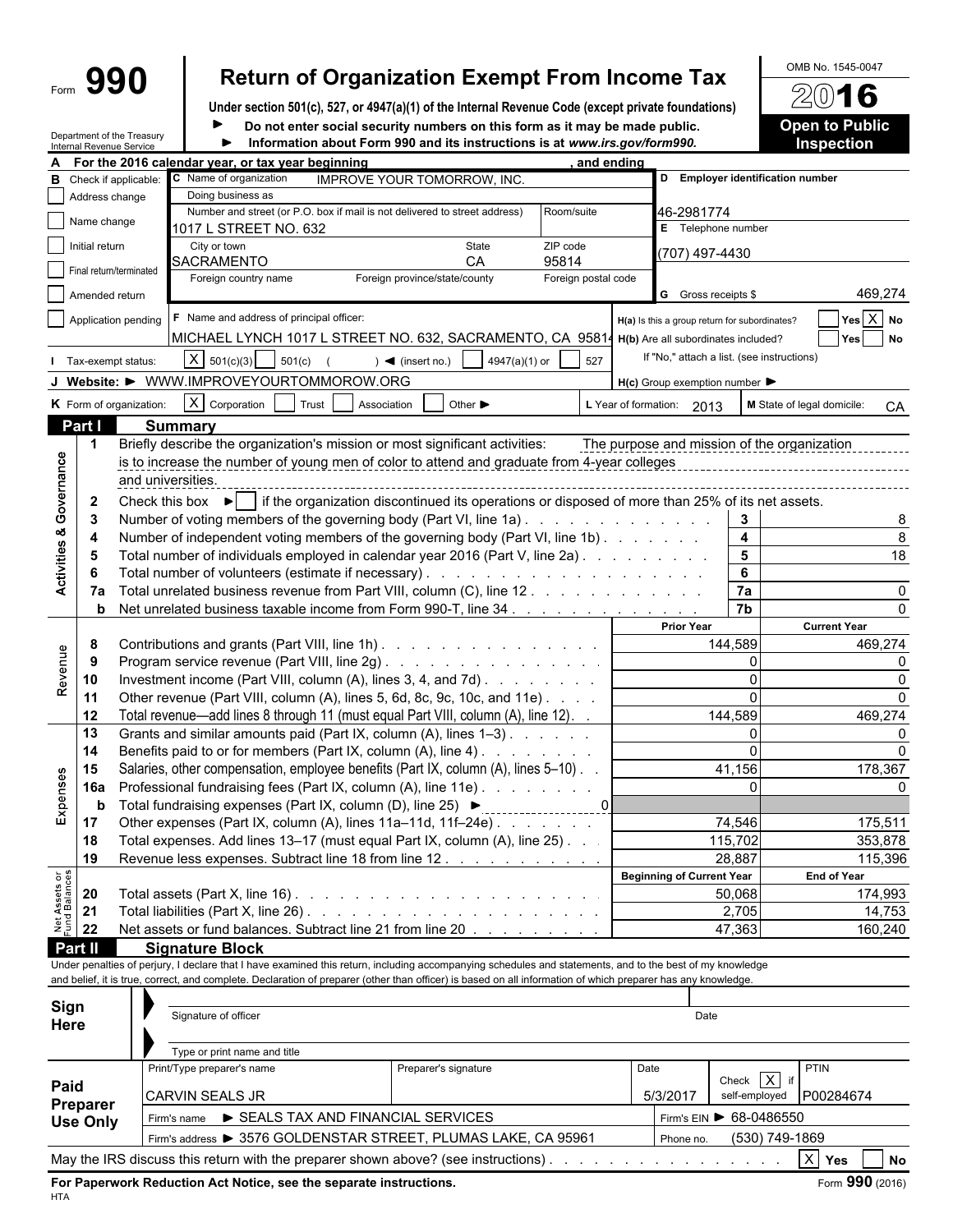|              | Form 990 (2016) | IMPROVE YOUR TOMORROW, INC.                                                                                                                                                                                                                                                                                                                 | 46-2981774 | Page $2$ |
|--------------|-----------------|---------------------------------------------------------------------------------------------------------------------------------------------------------------------------------------------------------------------------------------------------------------------------------------------------------------------------------------------|------------|----------|
|              | Part III        | <b>Statement of Program Service Accomplishments</b>                                                                                                                                                                                                                                                                                         |            |          |
|              |                 | Check if Schedule O contains a response or note to any line in this Part III.                                                                                                                                                                                                                                                               |            |          |
|              |                 | Briefly describe the organization's mission:<br>The purpose and mission of the organization is to increase the number of young men of color<br>to attend and graduate from 4-year colleges and universities.                                                                                                                                |            |          |
| $\mathbf{2}$ |                 | Did the organization undertake any significant program services during the year which were not listed on<br>If "Yes," describe these new services on Schedule O.                                                                                                                                                                            | Yes        | $X$ No   |
| 3            |                 | Did the organization cease conducting, or make significant changes in how it conducts, any program<br>If "Yes," describe these changes on Schedule O.                                                                                                                                                                                       | Yes        | $X$ No   |
|              |                 | Describe the organization's program service accomplishments for each of its three largest program services, as measured by<br>expenses. Section 501(c)(3) and 501(c)(4) organizations are required to report the amount of grants and allocations to others,<br>the total expenses, and revenue, if any, for each program service reported. |            |          |
|              |                 | 4a (Code: ________________) (Expenses \$ ________255,115 including grants of \$ ____________________) (Revenue \$<br>The organization currently serves over 165 students that has provided tutoring, life skills<br>seminars, mentorship and college exposure.                                                                              |            | 469,274) |
|              |                 |                                                                                                                                                                                                                                                                                                                                             |            |          |
|              |                 |                                                                                                                                                                                                                                                                                                                                             |            |          |
| 4b           |                 |                                                                                                                                                                                                                                                                                                                                             |            |          |
|              |                 |                                                                                                                                                                                                                                                                                                                                             |            |          |
|              |                 |                                                                                                                                                                                                                                                                                                                                             |            |          |
|              |                 |                                                                                                                                                                                                                                                                                                                                             |            |          |
| 4c           | (Code:          | Local Lines of Sciences (Coverage Sepanner Science Sepanner Sepanner Sepanner Sepanner Sepanner Sepanner Sepanner S                                                                                                                                                                                                                         |            |          |
|              |                 |                                                                                                                                                                                                                                                                                                                                             |            |          |
|              |                 |                                                                                                                                                                                                                                                                                                                                             |            |          |
|              |                 |                                                                                                                                                                                                                                                                                                                                             |            |          |
|              |                 |                                                                                                                                                                                                                                                                                                                                             |            |          |
|              |                 | 4d Other program services. (Describe in Schedule O.)                                                                                                                                                                                                                                                                                        |            |          |
|              | (Expenses \$    | 0 including grants of \$<br>0) (Revenue \$                                                                                                                                                                                                                                                                                                  | $0$ )      |          |
|              |                 | 4e Total program service expenses<br>255,115                                                                                                                                                                                                                                                                                                |            |          |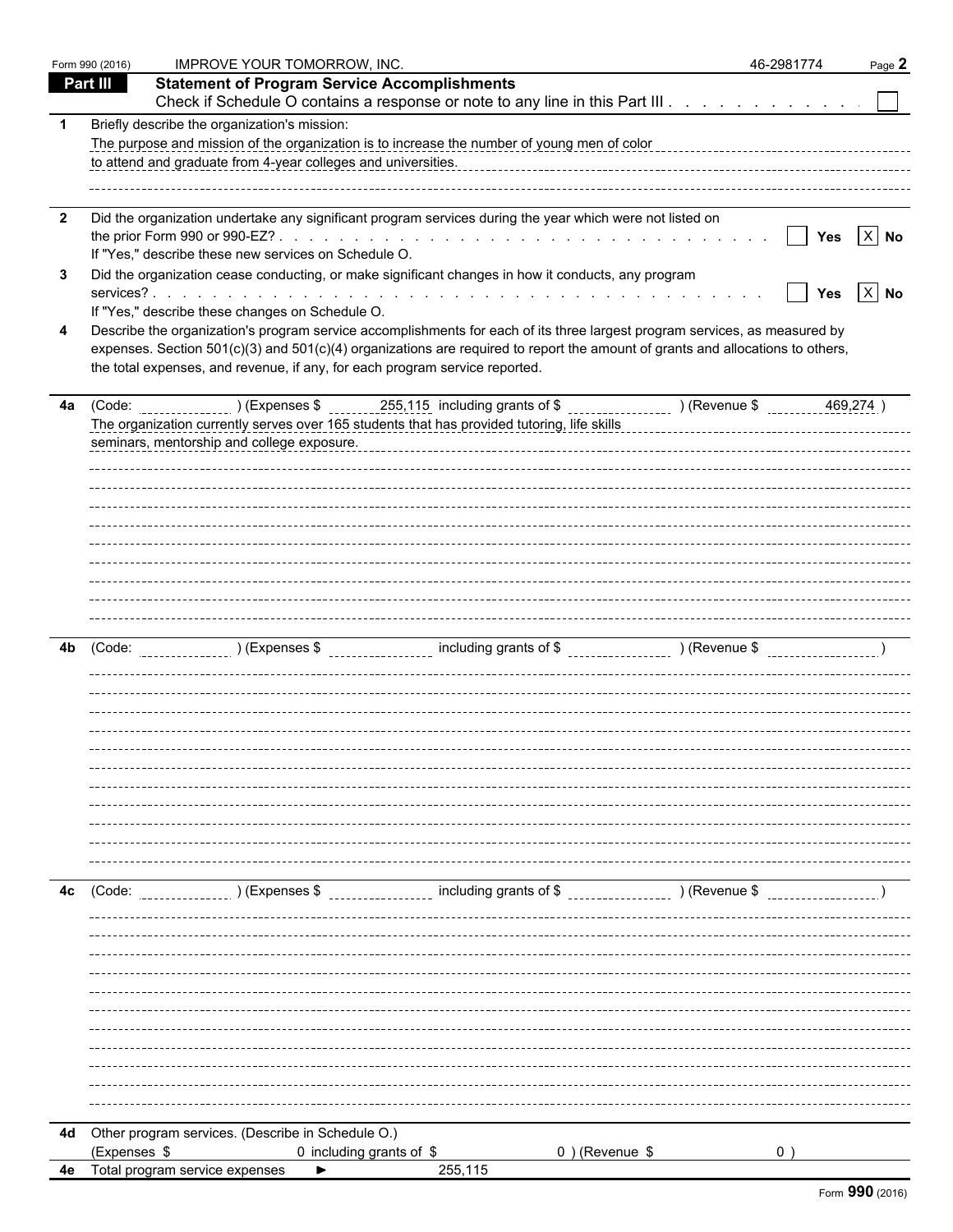Form 990 (2016) IMPROVE YOUR TOMORROW, INC. 46-2981774 Page **3**

| Part IV | <b>Checklist of Required Schedules</b>                                                                                                                                                                                                                                                                                                                                               |                 |          |              |  |
|---------|--------------------------------------------------------------------------------------------------------------------------------------------------------------------------------------------------------------------------------------------------------------------------------------------------------------------------------------------------------------------------------------|-----------------|----------|--------------|--|
|         |                                                                                                                                                                                                                                                                                                                                                                                      |                 | Yes      | No           |  |
|         | 1 Is the organization described in section 501(c)(3) or 4947(a)(1) (other than a private foundation)? If "Yes,"<br>complete Schedule A.<br>and a construction of the construction of the construction of the construction of the construction of the construction of the construction of the construction of the construction of the construction of the construction of             |                 | $\times$ |              |  |
|         | Is the organization required to complete Schedule B, Schedule of Contributors (see instructions)?                                                                                                                                                                                                                                                                                    | $\overline{2}$  |          | $\mathsf{X}$ |  |
|         | Did the organization engage in direct or indirect political campaign activities on behalf of or in opposition to                                                                                                                                                                                                                                                                     |                 |          |              |  |
|         |                                                                                                                                                                                                                                                                                                                                                                                      | $\mathbf{3}$    |          | X            |  |
|         | 4 Section 501(c)(3) organizations. Did the organization engage in lobbying activities, or have a section 501(h)                                                                                                                                                                                                                                                                      | $\overline{4}$  |          | $\mathsf{X}$ |  |
|         | 5 Is the organization a section 501(c)(4), 501(c)(5), or 501(c)(6) organization that receives membership dues,<br>assessments, or similar amounts as defined in Revenue Procedure 98-19? If "Yes," complete Schedule C,<br><i>Part III</i>                                                                                                                                           | 5               |          | $\mathsf{X}$ |  |
|         | Did the organization maintain any donor advised funds or any similar funds or accounts for which donors                                                                                                                                                                                                                                                                              |                 |          |              |  |
|         | have the right to provide advice on the distribution or investment of amounts in such funds or accounts? If<br>"Yes," complete Schedule D, Part I.<br>the contract of the contract of the contract of the contract of the contract of the contract of the contract of the contract of the contract of the contract of the contract of the contract of the contract of the contract o | 6               |          | $\mathsf{X}$ |  |
|         | Did the organization receive or hold a conservation easement, including easements to preserve open space,<br>the environment, historic land areas, or historic structures? If "Yes," complete Schedule D, Part II.                                                                                                                                                                   |                 |          | $\times$     |  |
|         | 8 Did the organization maintain collections of works of art, historical treasures, or other similar assets? If "Yes,"                                                                                                                                                                                                                                                                |                 |          |              |  |
|         | Did the organization report an amount in Part X, line 21, for escrow or custodial account liability, serve as a                                                                                                                                                                                                                                                                      | 8               |          | $\mathsf{X}$ |  |
|         | custodian for amounts not listed in Part X; or provide credit counseling, debt management, credit repair, or debt                                                                                                                                                                                                                                                                    | 9               |          | $\mathsf{X}$ |  |
|         | 10 Did the organization, directly or through a related organization, hold assets in temporarily restricted                                                                                                                                                                                                                                                                           |                 |          |              |  |
|         | endowments, permanent endowments, or quasi-endowments? If "Yes," complete Schedule D, Part V.                                                                                                                                                                                                                                                                                        | 10              |          | X            |  |
|         | 11 If the organization's answer to any of the following questions is "Yes," then complete Schedule D, Parts VI,<br>VII, VIII, IX, or X as applicable.                                                                                                                                                                                                                                |                 |          |              |  |
|         | a Did the organization report an amount for land, buildings, and equipment in Part X, line 10? If "Yes," complete                                                                                                                                                                                                                                                                    | 11al $X$        |          |              |  |
|         | <b>b</b> Did the organization report an amount for investments—other securities in Part X, line 12 that is 5% or more<br>of its total assets reported in Part X, line 16? If "Yes," complete Schedule D, Part VII.                                                                                                                                                                   | 11 <sub>b</sub> |          | X            |  |
|         | c Did the organization report an amount for investments—program related in Part X, line 13 that is 5% or more<br>of its total assets reported in Part X, line 16? If "Yes," complete Schedule D, Part VIII.                                                                                                                                                                          | 11c             |          | $\mathsf{X}$ |  |
|         | d Did the organization report an amount for other assets in Part X, line 15 that is 5% or more of its total assets                                                                                                                                                                                                                                                                   | <b>11d</b>      |          | X            |  |
|         | e Did the organization report an amount for other liabilities in Part X, line 25? If "Yes," complete Schedule D, Part X.                                                                                                                                                                                                                                                             | <b>11e</b>      |          | $\mathsf{X}$ |  |
|         | f Did the organization's separate or consolidated financial statements for the tax year include a footnote that addresses<br>the organization's liability for uncertain tax positions under FIN 48 (ASC 740)? If "Yes," complete Schedule D, Part X.                                                                                                                                 | 11f             |          | X            |  |
|         | 12a Did the organization obtain separate, independent audited financial statements for the tax year? If "Yes," complete                                                                                                                                                                                                                                                              |                 |          |              |  |
|         |                                                                                                                                                                                                                                                                                                                                                                                      | 12a             |          | $\mathsf{X}$ |  |
|         | <b>b</b> Was the organization included in consolidated, independent audited financial statements for the tax year? If "Yes,"                                                                                                                                                                                                                                                         |                 |          |              |  |
|         | and if the organization answered "No" to line 12a, then completing Schedule D, Parts XI and XII is optional                                                                                                                                                                                                                                                                          | 12b             |          | X            |  |
|         | 13 Is the organization a school described in section 170(b)(1)(A)(ii)? If "Yes," complete Schedule E.                                                                                                                                                                                                                                                                                | 13              |          | $\mathsf{X}$ |  |
|         | 14a Did the organization maintain an office, employees, or agents outside of the United States?                                                                                                                                                                                                                                                                                      | 14a             |          | $\mathsf{X}$ |  |
|         | <b>b</b> Did the organization have aggregate revenues or expenses of more than \$10,000 from grantmaking,<br>fundraising, business, investment, and program service activities outside the United States, or aggregate                                                                                                                                                               |                 |          |              |  |
|         | foreign investments valued at \$100,000 or more? If "Yes," complete Schedule F, Parts I and IV.                                                                                                                                                                                                                                                                                      | 14b             |          | $\mathsf{X}$ |  |
|         | 15 Did the organization report on Part IX, column (A), line 3, more than \$5,000 of grants or other assistance to or                                                                                                                                                                                                                                                                 |                 |          |              |  |
|         |                                                                                                                                                                                                                                                                                                                                                                                      | 15              |          | $\mathsf{X}$ |  |
|         | 16 Did the organization report on Part IX, column (A), line 3, more than \$5,000 of aggregate grants or other<br>assistance to or for foreign individuals? If "Yes," complete Schedule F, Parts III and IV.                                                                                                                                                                          | 16              |          | $\mathsf{X}$ |  |
| 17      | Did the organization report a total of more than \$15,000 of expenses for professional fundraising services<br>on Part IX, column (A), lines 6 and 11e? If "Yes," complete Schedule G, Part I (see instructions).                                                                                                                                                                    | 17              |          | $\mathsf{X}$ |  |
|         | 18 Did the organization report more than \$15,000 total of fundraising event gross income and contributions on                                                                                                                                                                                                                                                                       | 18              |          | $\mathsf{X}$ |  |
| 19      | Did the organization report more than \$15,000 of gross income from gaming activities on Part VIII, line 9a?                                                                                                                                                                                                                                                                         | 19              |          | $\mathsf{X}$ |  |

Form **990** (2016)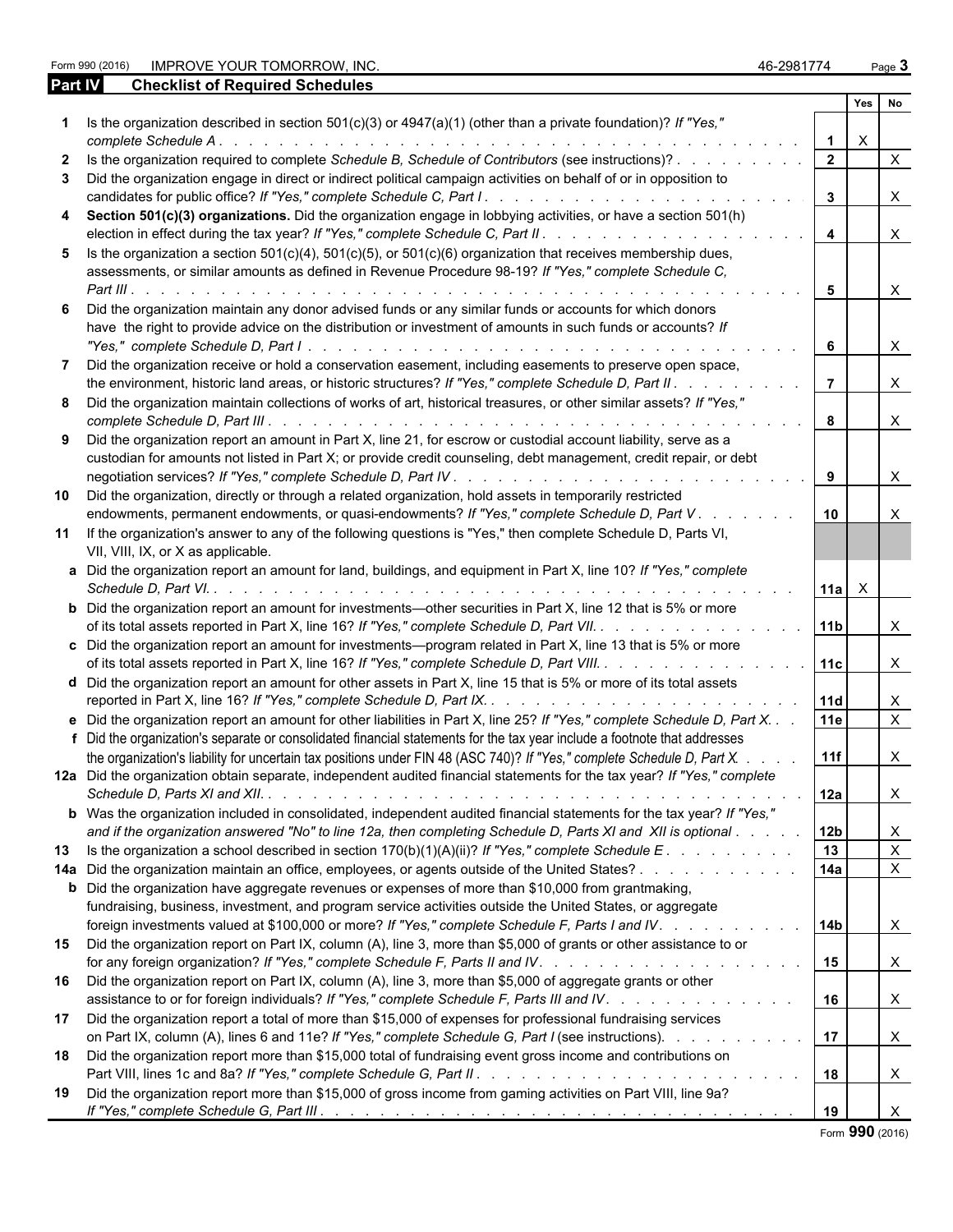| Part IV | <b>Checklist of Required Schedules (continued)</b>                                                                                                                                                  |                 |              |              |  |
|---------|-----------------------------------------------------------------------------------------------------------------------------------------------------------------------------------------------------|-----------------|--------------|--------------|--|
|         |                                                                                                                                                                                                     |                 | Yes          |              |  |
|         | 20a Did the organization operate one or more hospital facilities? If "Yes," complete Schedule H.<br>.                                                                                               | 20a             |              | $\times$     |  |
|         | <b>b</b> If "Yes" to line 20a, did the organization attach a copy of its audited financial statements to this return?                                                                               | 20 <sub>b</sub> |              |              |  |
|         | 21 Did the organization report more than \$5,000 of grants or other assistance to any domestic organization or                                                                                      |                 |              |              |  |
|         | domestic government on Part IX, column (A), line 1? If "Yes," complete Schedule I, Parts I and II.                                                                                                  | 21              |              | X            |  |
|         | 22 Did the organization report more than \$5,000 of grants or other assistance to or for domestic individuals on                                                                                    |                 |              |              |  |
|         |                                                                                                                                                                                                     | 22              |              | $\times$     |  |
| 23      | Did the organization answer "Yes" to Part VII, Section A, line 3, 4, or 5 about compensation of the                                                                                                 |                 |              |              |  |
|         | organization's current and former officers, directors, trustees, key employees, and highest compensated                                                                                             |                 |              |              |  |
|         |                                                                                                                                                                                                     |                 |              |              |  |
|         | employees? If "Yes," complete Schedule J.                                                                                                                                                           | 23              |              | $\times$     |  |
|         | 24a Did the organization have a tax-exempt bond issue with an outstanding principal amount of more than                                                                                             |                 |              |              |  |
|         | \$100,000 as of the last day of the year, that was issued after December 31, 2002? If "Yes," answer lines                                                                                           |                 |              |              |  |
|         |                                                                                                                                                                                                     | 24a             |              | X            |  |
|         | b Did the organization invest any proceeds of tax-exempt bonds beyond a temporary period exception? .                                                                                               | 24b             |              | $\mathsf{X}$ |  |
|         | c Did the organization maintain an escrow account other than a refunding escrow at any time during the year                                                                                         |                 |              |              |  |
|         | to defease any tax-exempt bonds?                                                                                                                                                                    | 24c             |              | X            |  |
|         | d Did the organization act as an "on behalf of" issuer for bonds outstanding at any time during the year?                                                                                           | <b>24d</b>      |              | $\mathsf{x}$ |  |
|         | 25a Section 501(c)(3), 501(c)(4), and 501(c)(29) organizations. Did the organization engage in an excess benefit                                                                                    |                 |              |              |  |
|         | transaction with a disqualified person during the year? If "Yes," complete Schedule L, Part I.                                                                                                      |                 |              |              |  |
|         |                                                                                                                                                                                                     | <b>25a</b>      |              | $\times$     |  |
|         | <b>b</b> Is the organization aware that it engaged in an excess benefit transaction with a disqualified person in a                                                                                 |                 |              |              |  |
|         | prior year, and that the transaction has not been reported on any of the organization's prior Forms 990 or                                                                                          |                 |              |              |  |
|         |                                                                                                                                                                                                     | 25b             |              | $\times$     |  |
| 26      | Did the organization report any amount on Part X, line 5, 6, or 22 for receivables from or payables to any                                                                                          |                 |              |              |  |
|         | current or former officers, directors, trustees, key employees, highest compensated employees, or                                                                                                   |                 |              |              |  |
|         |                                                                                                                                                                                                     | 26              |              | X            |  |
| 27      | Did the organization provide a grant or other assistance to an officer, director, trustee, key employee,                                                                                            |                 |              |              |  |
|         | substantial contributor or employee thereof, a grant selection committee member, or to a 35% controlled                                                                                             |                 |              |              |  |
|         |                                                                                                                                                                                                     |                 |              |              |  |
|         | entity or family member of any of these persons? If "Yes," complete Schedule L, Part III.                                                                                                           | 27              |              |              |  |
|         | 28 Was the organization a party to a business transaction with one of the following parties (see Schedule L,<br>Part IV instructions for applicable filing thresholds, conditions, and exceptions): |                 |              |              |  |
|         | a A current or former officer, director, trustee, or key employee? If "Yes," complete Schedule L, Part IV.                                                                                          | 28a             |              | $\times$     |  |
|         | <b>b</b> A family member of a current or former officer, director, trustee, or key employee? If "Yes," complete                                                                                     |                 |              |              |  |
|         | Schedule L, Part IV.                                                                                                                                                                                | 28b             |              | X            |  |
|         |                                                                                                                                                                                                     |                 |              |              |  |
|         | c An entity of which a current or former officer, director, trustee, or key employee (or a family member thereof)                                                                                   |                 |              |              |  |
|         | was an officer, director, trustee, or direct or indirect owner? If "Yes," complete Schedule L, Part IV                                                                                              | 28c             |              | X            |  |
|         | 29 Did the organization receive more than \$25,000 in non-cash contributions? If "Yes," complete Schedule M.                                                                                        | 29              |              | $\times$     |  |
|         | 30 Did the organization receive contributions of art, historical treasures, or other similar assets, or qualified                                                                                   |                 |              |              |  |
|         | conservation contributions? If "Yes," complete Schedule M. .                                                                                                                                        | 30              |              | $\mathsf{X}$ |  |
|         | 31 Did the organization liquidate, terminate, or dissolve and cease operations? If "Yes," complete Schedule N,                                                                                      |                 |              |              |  |
|         |                                                                                                                                                                                                     | 31              |              | $\mathsf{X}$ |  |
|         | 32 Did the organization sell, exchange, dispose of, or transfer more than 25% of its net assets?                                                                                                    |                 |              |              |  |
|         |                                                                                                                                                                                                     | 32              |              | $\times$     |  |
|         |                                                                                                                                                                                                     |                 |              |              |  |
|         | 33 Did the organization own 100% of an entity disregarded as separate from the organization under Regulations                                                                                       |                 |              |              |  |
|         |                                                                                                                                                                                                     | 33              |              | X            |  |
|         | 34 Was the organization related to any tax-exempt or taxable entity? If "Yes," complete Schedule R, Part II,                                                                                        |                 |              |              |  |
|         |                                                                                                                                                                                                     | 34              |              |              |  |
|         | 35a Did the organization have a controlled entity within the meaning of section 512(b)(13)?                                                                                                         | 35a             |              | $\mathsf{X}$ |  |
|         | <b>b</b> If "Yes" to line 35a, did the organization receive any payment from or engage in any transaction with a controlled                                                                         |                 |              |              |  |
|         | entity within the meaning of section 512(b)(13)? If "Yes," complete Schedule R, Part V, line 2                                                                                                      | 35 <sub>b</sub> |              |              |  |
|         | 36 Section 501(c)(3) organizations. Did the organization make any transfers to an exempt non-charitable related                                                                                     |                 |              |              |  |
|         |                                                                                                                                                                                                     |                 |              |              |  |
|         |                                                                                                                                                                                                     | 36              |              | $\mathsf{X}$ |  |
| 37      | Did the organization conduct more than 5% of its activities through an entity that is not a related organization                                                                                    |                 |              |              |  |
|         | and that is treated as a partnership for federal income tax purposes? If "Yes," complete Schedule R, Part                                                                                           |                 |              |              |  |
|         |                                                                                                                                                                                                     | 37              |              | X            |  |
| 38      | Did the organization complete Schedule O and provide explanations in Schedule O for Part VI, lines 11b and                                                                                          |                 |              |              |  |
|         |                                                                                                                                                                                                     | 38              | $\mathsf{X}$ |              |  |
|         |                                                                                                                                                                                                     |                 |              |              |  |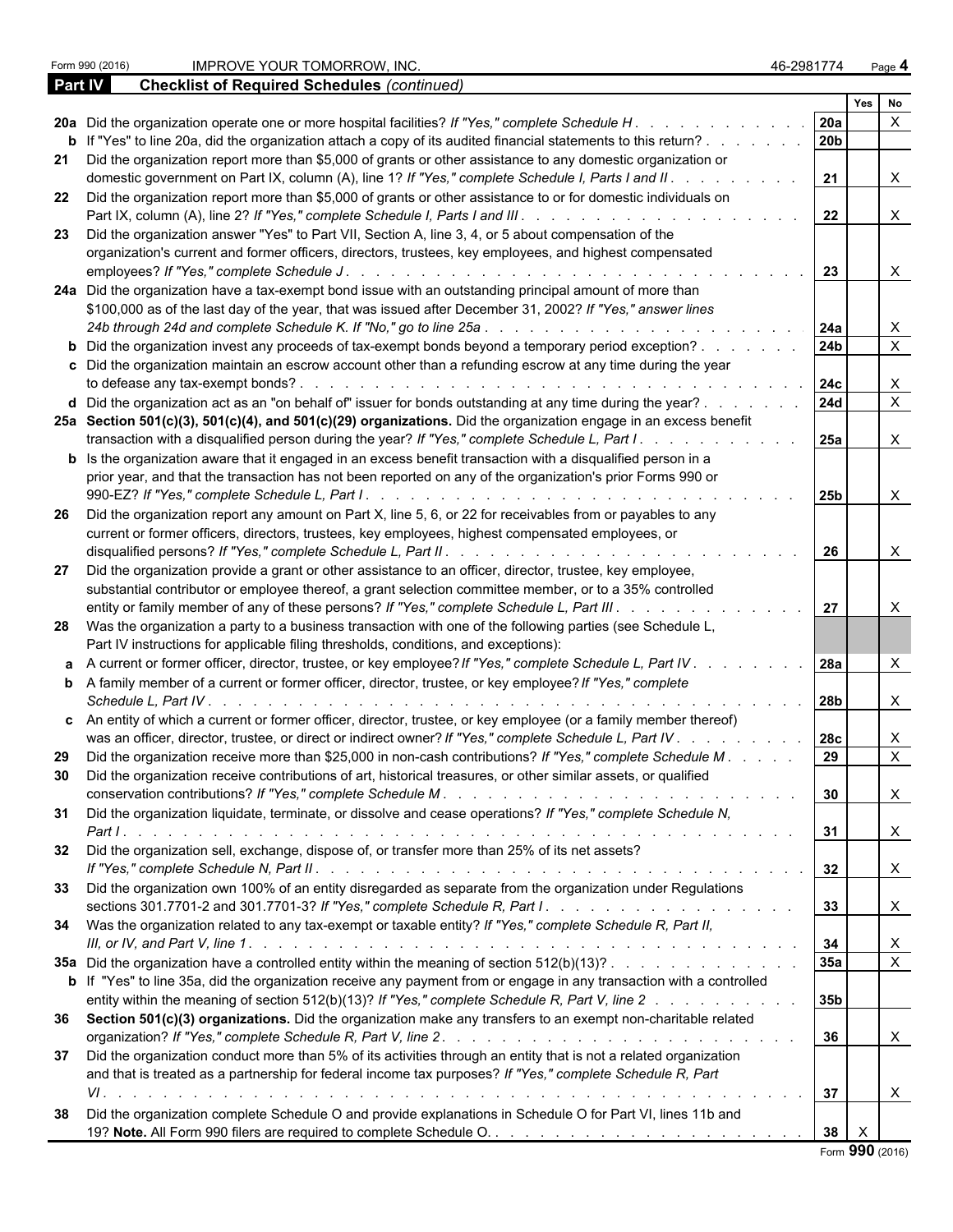|               | Form 990 (2016) | IMPROVE YOUR TOMORROW, INC.                                                                                                                                                                                                                                          | 46-2981774      | Page 5         |
|---------------|-----------------|----------------------------------------------------------------------------------------------------------------------------------------------------------------------------------------------------------------------------------------------------------------------|-----------------|----------------|
| <b>Part V</b> |                 | <b>Statements Regarding Other IRS Filings and Tax Compliance</b>                                                                                                                                                                                                     |                 |                |
|               |                 | Check if Schedule O contains a response or note to any line in this Part V                                                                                                                                                                                           |                 |                |
|               |                 |                                                                                                                                                                                                                                                                      |                 | Yes<br>No      |
|               |                 | Enter the number reported in Box 3 of Form 1096. Enter -0- if not applicable<br>  1a                                                                                                                                                                                 |                 |                |
|               |                 | 1 <sub>b</sub><br>Enter the number of Forms W-2G included in line 1a. Enter -0- if not applicable                                                                                                                                                                    |                 |                |
|               |                 |                                                                                                                                                                                                                                                                      |                 |                |
| C             |                 | Did the organization comply with backup withholding rules for reportable payments to vendors and reportable                                                                                                                                                          |                 |                |
|               |                 |                                                                                                                                                                                                                                                                      | 1c              |                |
|               |                 | 2a Enter the number of employees reported on Form W-3, Transmittal of Wage and Tax                                                                                                                                                                                   |                 |                |
|               |                 | Statements, filed for the calendar year ending with or within the year covered by this return<br>l 2a                                                                                                                                                                | 18              |                |
| b             |                 | If at least one is reported on line 2a, did the organization file all required federal employment tax returns?                                                                                                                                                       | 2 <sub>b</sub>  | $\times$       |
|               |                 | Note. If the sum of lines 1a and 2a is greater than 250, you may be required to e-file. (see instructions)                                                                                                                                                           |                 |                |
| За            |                 | Did the organization have unrelated business gross income of \$1,000 or more during the year?.                                                                                                                                                                       | 3a              |                |
|               |                 | If "Yes," has it filed a Form 990-T for this year? If "No" to line 3b, provide an explanation in Schedule O.                                                                                                                                                         | $\overline{3b}$ |                |
| 4a            |                 | At any time during the calendar year, did the organization have an interest in, or a signature or other authority                                                                                                                                                    |                 |                |
|               |                 | over, a financial account in a foreign country (such as a bank account, securities account, or other financial                                                                                                                                                       |                 |                |
|               | $account$ $?$ . |                                                                                                                                                                                                                                                                      | 4a              |                |
|               |                 |                                                                                                                                                                                                                                                                      |                 |                |
|               |                 | See instructions for filing requirements for FinCEN Form 114, Report of Foreign Bank and Financial Accounts                                                                                                                                                          |                 |                |
|               | (FBAR).         |                                                                                                                                                                                                                                                                      |                 |                |
| 5а            |                 | Was the organization a party to a prohibited tax shelter transaction at any time during the tax year?.                                                                                                                                                               | 5a              |                |
|               |                 | Did any taxable party notify the organization that it was or is a party to a prohibited tax shelter transaction?                                                                                                                                                     | 5 <sub>b</sub>  | $\pmb{\times}$ |
| c             |                 | If "Yes" to line 5a or 5b, did the organization file Form 8886-T?                                                                                                                                                                                                    | 5 <sub>c</sub>  |                |
|               |                 |                                                                                                                                                                                                                                                                      |                 |                |
| 6а            |                 | Does the organization have annual gross receipts that are normally greater than \$100,000, and did the                                                                                                                                                               | 6а              |                |
|               |                 | organization solicit any contributions that were not tax deductible as charitable contributions?                                                                                                                                                                     |                 | $\times$       |
|               |                 | <b>b</b> If "Yes," did the organization include with every solicitation an express statement that such contributions or                                                                                                                                              |                 |                |
|               |                 |                                                                                                                                                                                                                                                                      | 6b              |                |
|               |                 | Organizations that may receive deductible contributions under section 170(c).                                                                                                                                                                                        |                 |                |
|               |                 | Did the organization receive a payment in excess of \$75 made partly as a contribution and partly for goods                                                                                                                                                          |                 |                |
|               |                 | and services provided to the payor?<br>and a constitution of the construction of the constitution of the construction of the construction of the construction of the construction of the construction of the construction of the construction of the construction of | 7a              | X              |
|               |                 | If "Yes," did the organization notify the donor of the value of the goods or services provided?                                                                                                                                                                      | 7 <sub>b</sub>  |                |
|               |                 | Did the organization sell, exchange, or otherwise dispose of tangible personal property for which it was                                                                                                                                                             |                 |                |
|               |                 |                                                                                                                                                                                                                                                                      | 7c              | X              |
|               |                 | If "Yes," indicate the number of Forms 8282 filed during the year $\ldots$ $\ldots$ $\ldots$ $\ldots$ $\ldots$ $\ldots$   7d                                                                                                                                         |                 |                |
|               |                 | Did the organization receive any funds, directly or indirectly, to pay premiums on a personal benefit contract?                                                                                                                                                      | 7e              | X              |
|               |                 | Did the organization, during the year, pay premiums, directly or indirectly, on a personal benefit contract? .                                                                                                                                                       | 7f              | X              |
|               |                 | If the organization received a contribution of qualified intellectual property, did the organization file Form 8899 as required?.                                                                                                                                    | 7g              |                |
|               |                 | If the organization received a contribution of cars, boats, airplanes, or other vehicles, did the organization file a Form 1098-C?.                                                                                                                                  | 7h              |                |
|               |                 |                                                                                                                                                                                                                                                                      |                 |                |
| 8             |                 | Sponsoring organizations maintaining donor advised funds. Did a donor advised fund maintained by the                                                                                                                                                                 |                 |                |
|               |                 | sponsoring organization have excess business holdings at any time during the year?                                                                                                                                                                                   | 8               |                |
| 9             |                 | Sponsoring organizations maintaining donor advised funds.                                                                                                                                                                                                            |                 |                |
| а             |                 | Did the sponsoring organization make any taxable distributions under section 4966?                                                                                                                                                                                   | 9а              |                |
| $\mathbf b$   |                 | Did the sponsoring organization make a distribution to a donor, donor advisor, or related person?                                                                                                                                                                    | 9 <sub>b</sub>  |                |
| 10            |                 | Section 501(c)(7) organizations. Enter:                                                                                                                                                                                                                              |                 |                |
| а             |                 | 10a <br>Initiation fees and capital contributions included on Part VIII, line 12.                                                                                                                                                                                    |                 |                |
| $\mathbf b$   |                 | 10 <sub>b</sub><br>Gross receipts, included on Form 990, Part VIII, line 12, for public use of club facilities                                                                                                                                                       |                 |                |
| 11            |                 | Section 501(c)(12) organizations. Enter:                                                                                                                                                                                                                             |                 |                |
| а             |                 | 11a                                                                                                                                                                                                                                                                  |                 |                |
| b             |                 | Gross income from other sources (Do not net amounts due or paid to other sources                                                                                                                                                                                     |                 |                |
|               |                 | 11b                                                                                                                                                                                                                                                                  |                 |                |
| 12a           |                 | Section 4947(a)(1) non-exempt charitable trusts. Is the organization filing Form 990 in lieu of Form 1041?                                                                                                                                                           | 12a             |                |
| $\mathbf b$   |                 | If "Yes," enter the amount of tax-exempt interest received or accrued during the year<br>12 <sub>b</sub>                                                                                                                                                             |                 |                |
|               |                 | Section 501(c)(29) qualified nonprofit health insurance issuers.                                                                                                                                                                                                     |                 |                |
| 13            |                 |                                                                                                                                                                                                                                                                      | 13a             |                |
| а             |                 | Is the organization licensed to issue qualified health plans in more than one state?                                                                                                                                                                                 |                 |                |
|               |                 | Note. See the instructions for additional information the organization must report on Schedule O.                                                                                                                                                                    |                 |                |
|               |                 | <b>b</b> Enter the amount of reserves the organization is required to maintain by the states in which                                                                                                                                                                |                 |                |
|               |                 | 13 <sub>b</sub>                                                                                                                                                                                                                                                      |                 |                |
| C             |                 | 13c                                                                                                                                                                                                                                                                  |                 |                |
| 14a           |                 | Did the organization receive any payments for indoor tanning services during the tax year?<br>the contract of the contract of the                                                                                                                                    | 14a             |                |
| $\mathbf{p}$  |                 | If "Yes," has it filed a Form 720 to report these payments? If "No," provide an explanation in Schedule O                                                                                                                                                            | 14 <sub>b</sub> |                |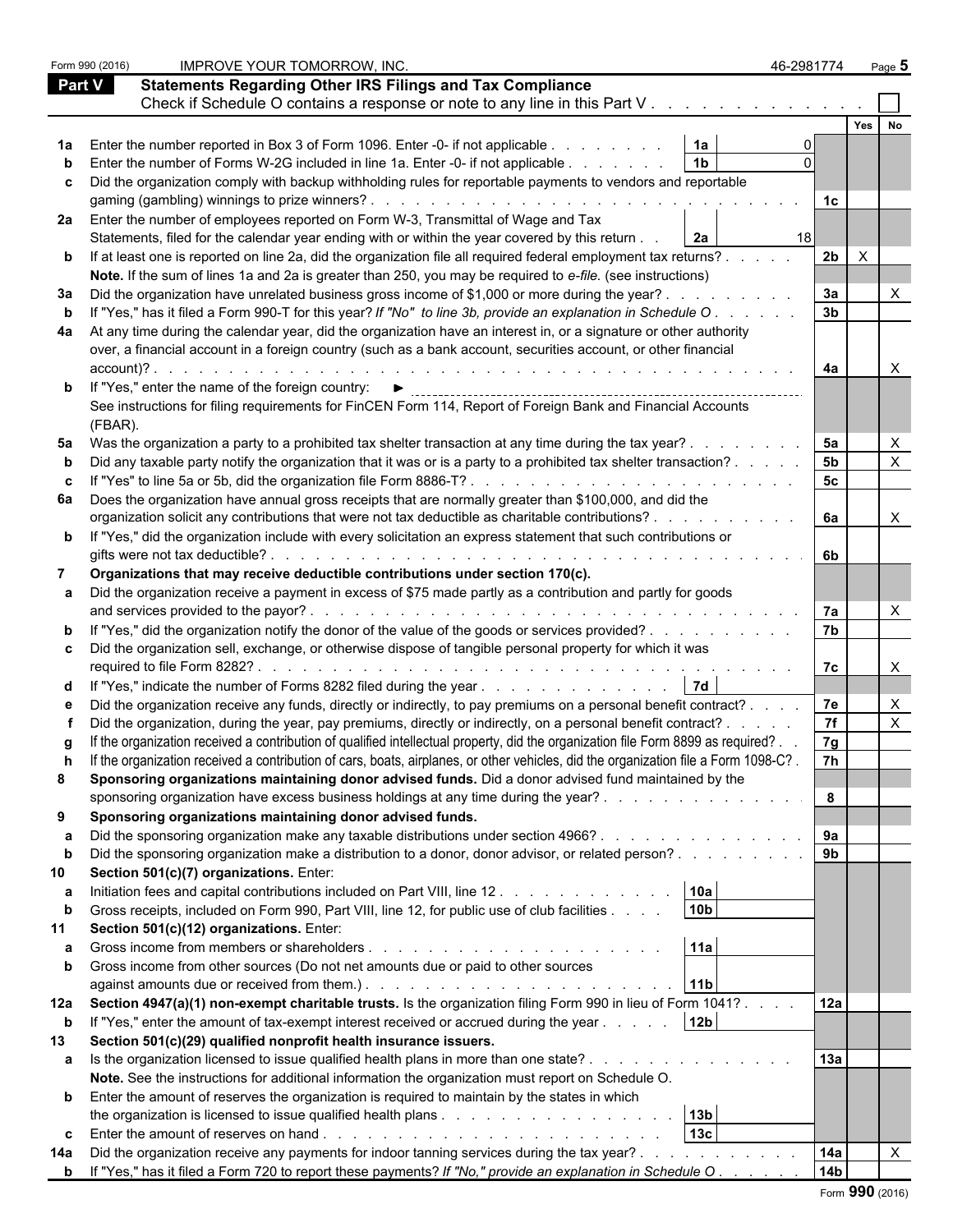|                | Form 990 (2016) | <b>IMPROVE YOUR TOMORROW, INC.</b>                                                                                                           | 46-2981774              |              | Page $6$     |  |
|----------------|-----------------|----------------------------------------------------------------------------------------------------------------------------------------------|-------------------------|--------------|--------------|--|
| <b>Part VI</b> |                 | Governance, Management, and Disclosure For each "Yes" response to lines 2 through 7b below, and for a "No"                                   |                         |              |              |  |
|                |                 | response to line 8a, 8b, or 10b below, describe the circumstances, processes, or changes in Schedule O. See instructions.                    |                         |              |              |  |
|                |                 | Check if Schedule O contains a response or note to any line in this Part VI. $\vert x \vert$                                                 |                         |              |              |  |
|                |                 | <b>Section A. Governing Body and Management</b>                                                                                              |                         |              |              |  |
|                |                 |                                                                                                                                              |                         | Yes          | <b>No</b>    |  |
|                |                 | 1a Enter the number of voting members of the governing body at the end of the tax year.<br>1a                                                |                         |              |              |  |
|                |                 |                                                                                                                                              |                         |              |              |  |
|                |                 | If there are material differences in voting rights among members of the governing body, or                                                   |                         |              |              |  |
|                |                 | if the governing body delegated broad authority to an executive committee or similar                                                         |                         |              |              |  |
|                |                 | committee, explain in Schedule O.                                                                                                            |                         |              |              |  |
|                |                 | Enter the number of voting members included in line 1a, above, who are independent.                                                          |                         |              |              |  |
|                |                 | Did any officer, director, trustee, or key employee have a family relationship or a business relationship with                               |                         |              |              |  |
|                |                 | any other officer, director, trustee, or key employee?<br>and the second contract of the second con-                                         | $\overline{2}$          |              |              |  |
| 3              |                 | Did the organization delegate control over management duties customarily performed by or under the direct                                    |                         |              |              |  |
|                |                 | supervision of officers, directors, or trustees, or key employees to a management company or other person?.                                  | $3^{\circ}$             |              | X            |  |
|                |                 | Did the organization make any significant changes to its governing documents since the prior Form 990 was filed? .                           | $\overline{\mathbf{4}}$ |              | $\mathsf{X}$ |  |
|                |                 | Did the organization become aware during the year of a significant diversion of the organization's assets?.                                  | - 5                     |              | $\mathsf{X}$ |  |
|                |                 |                                                                                                                                              | - 6                     |              | $\mathsf{X}$ |  |
|                |                 | 7a Did the organization have members, stockholders, or other persons who had the power to elect or appoint                                   |                         |              |              |  |
|                |                 |                                                                                                                                              | l 7a                    |              | $\times$     |  |
|                |                 | <b>b</b> Are any governance decisions of the organization reserved to (or subject to approval by) members,                                   |                         |              |              |  |
|                |                 |                                                                                                                                              | 7b                      |              | X            |  |
|                |                 | Did the organization contemporaneously document the meetings held or written actions undertaken during                                       |                         |              |              |  |
|                |                 |                                                                                                                                              |                         |              |              |  |
|                |                 | the year by the following:<br>a The governing body?.                                                                                         | 8a                      | $\mathsf{X}$ |              |  |
|                |                 |                                                                                                                                              | 8 <sub>b</sub>          | $\mathsf{X}$ |              |  |
| 9              |                 | Is there any officer, director, trustee, or key employee listed in Part VII, Section A, who cannot be reached                                |                         |              |              |  |
|                |                 | at the organization's mailing address? If "Yes," provide the names and addresses in Schedule O.                                              |                         |              |              |  |
|                |                 |                                                                                                                                              |                         |              |              |  |
|                |                 | Section B. Policies (This Section B requests information about policies not required by the Internal Revenue Code.)                          |                         |              | Yes No       |  |
|                |                 |                                                                                                                                              | 10a                     |              | $\mathsf{X}$ |  |
|                |                 |                                                                                                                                              |                         |              |              |  |
|                |                 | <b>b</b> If "Yes," did the organization have written policies and procedures governing the activities of such chapters,                      |                         |              |              |  |
|                |                 | affiliates, and branches to ensure their operations are consistent with the organization's exempt purposes?.                                 | 10b                     |              |              |  |
|                |                 | 11a Has the organization provided a complete copy of this Form 990 to all members of its governing body before filing the form?.             | l 11a                   |              | $\mathsf{X}$ |  |
|                |                 | <b>b</b> Describe in Schedule O the process, if any, used by the organization to review this Form 990.                                       |                         |              |              |  |
|                |                 | 12a Did the organization have a written conflict of interest policy? If "No," go to line 13.                                                 | 12a                     |              | X            |  |
|                |                 | <b>b</b> Were officers, directors, or trustees, and key employees required to disclose annually interests that could give rise to conflicts? | 12b                     |              |              |  |
|                |                 | Did the organization regularly and consistently monitor and enforce compliance with the policy? If "Yes,"                                    |                         |              |              |  |
|                |                 |                                                                                                                                              | 12c                     |              |              |  |
| 13             |                 |                                                                                                                                              | 13                      |              | $\mathsf{X}$ |  |
| -14            |                 |                                                                                                                                              | 14                      |              | $\mathsf{X}$ |  |
| 15             |                 | Did the process for determining compensation of the following persons include a review and approval by                                       |                         |              |              |  |
|                |                 | independent persons, comparability data, and contemporaneous substantiation of the deliberation and decision?                                |                         |              |              |  |
|                |                 |                                                                                                                                              | 15a                     |              | $\mathsf{X}$ |  |
|                |                 |                                                                                                                                              | 15 <sub>b</sub>         |              |              |  |
|                |                 | If "Yes" to line 15a or 15b, describe the process in Schedule O (see instructions).                                                          |                         |              |              |  |
|                |                 | 16a Did the organization invest in, contribute assets to, or participate in a joint venture or similar arrangement                           |                         |              |              |  |
|                |                 |                                                                                                                                              | <b>16a</b>              |              |              |  |
|                |                 | <b>b</b> If "Yes," did the organization follow a written policy or procedure requiring the organization to evaluate its                      |                         |              |              |  |
|                |                 | participation in joint venture arrangements under applicable federal tax law, and take steps to safeguard                                    |                         |              |              |  |
|                |                 |                                                                                                                                              | 16b                     |              |              |  |
|                |                 | <b>Section C. Disclosure</b>                                                                                                                 |                         |              |              |  |
| 17             |                 | List the states with which a copy of this Form 990 is required to be filed<br>$\triangleright$ CA                                            |                         |              |              |  |
| 18             |                 | Section 6104 requires an organization to make its Forms 1023 (or 1024 if applicable), 990, and 990-T (Section 501(c)(3)s only)               |                         |              |              |  |
|                |                 | available for public inspection. Indicate how you made these available. Check all that apply.                                                |                         |              |              |  |
|                |                 | Another's website<br>X Upon request<br>Own website<br>Other (explain in Schedule O)                                                          |                         |              |              |  |
| 19             |                 | Describe in Schedule O whether (and if so, how) the organization made its governing documents, conflict of interest policy, and              |                         |              |              |  |
|                |                 | financial statements available to the public during the tax year.                                                                            |                         |              |              |  |
| 20             |                 | State the name, address, and telephone number of the person who possesses the organization's books and records:                              |                         |              |              |  |
|                |                 | IMPROVE YOUR TOMORROW, INC.<br>(707) 497-4430                                                                                                |                         |              |              |  |
|                |                 | 1017 L STREET NO. 632, SACRAMENTO, CA 95814                                                                                                  |                         |              |              |  |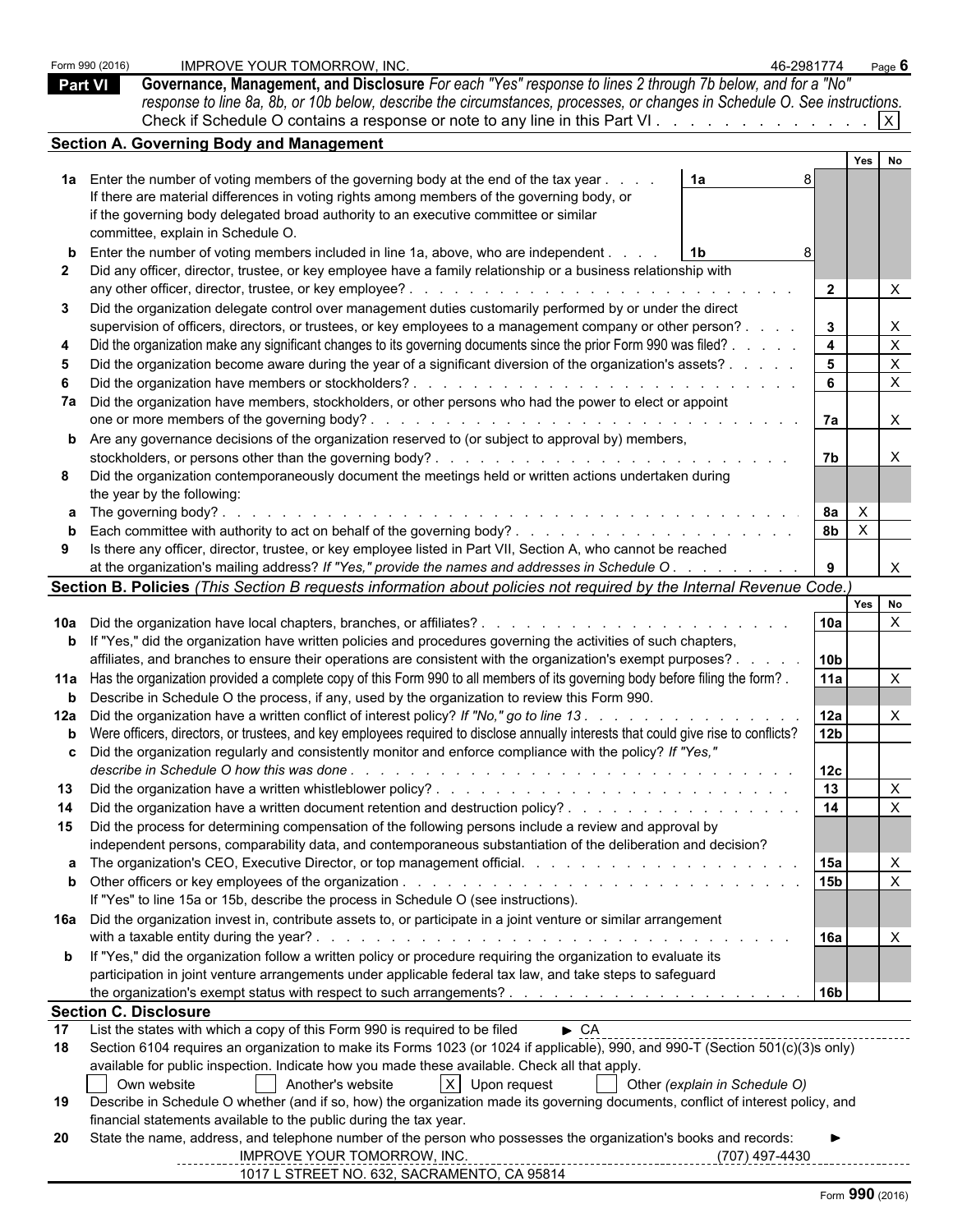| Form 990 (2016)   | IMPROVE YOUR TOMORROW. INC.                                                                                                       | 46-2981774 | Page. |
|-------------------|-----------------------------------------------------------------------------------------------------------------------------------|------------|-------|
| <b>Part VII</b>   | Compensation of Officers, Directors, Trustees, Key Employees, Highest Compensated                                                 |            |       |
|                   | <b>Employees, and Independent Contractors</b><br>Check if Schedule O contains a response or note to any line in this Part VII.    |            |       |
| <b>Section A.</b> | Officers, Directors, Trustees, Key Employees, and Highest Compensated Employees                                                   |            |       |
|                   | 1a Complete this table for all persons required to be listed. Report compensation for the calendar vear ending with or within the |            |       |

**1a** Complete this table for all persons required to be listed. Report compensation for the calendar year ending with or within the organization's tax year.

List all of the organization's **current** officers, directors, trustees (whether individuals or organizations), regardless of amount of compensation. Enter -0- in columns (D), (E), and (F) if no compensation was paid.

List all of the organization's **current** key employees, if any. See instructions for definition of "key employee."

List the organization's five **current** highest compensated employees (other than an officer, director, trustee, or key employee) who received reportable compensation (Box 5 of Form W-2 and/or Box 7 of Form 1099-MISC) of more than \$100,000 from the organization and any related organizations.

List all of the organization's **former** officers, key employees, and highest compensated employees who received more than \$100,000 of reportable compensation from the organization and any related organizations.

List all of the organization's **former directors or trustees** that received, in the capacity as a former director or trustee of the organization, more than \$10,000 of reportable compensation from the organization and any related organizations.

List persons in the following order: individual trustees or directors; institutional trustees; officers; key employees; highest compensated employees; and former such persons.

Check this box if neither the organization nor any related organization compensated any current officer, director, or trustee.

|                         |                                       |                                   |                       |                | (C)          |                                                                  |               |                                        |                                  |                                          |
|-------------------------|---------------------------------------|-----------------------------------|-----------------------|----------------|--------------|------------------------------------------------------------------|---------------|----------------------------------------|----------------------------------|------------------------------------------|
| (A)                     | (B)                                   |                                   |                       |                | Position     | (do not check more than one                                      |               | (D)                                    | (E)                              | (F)                                      |
| Name and Title          | Average<br>hours per                  |                                   |                       |                |              | box, unless person is both an<br>officer and a director/trustee) |               | Reportable<br>compensation             | Reportable                       | Estimated<br>amount of                   |
|                         | week (list any                        |                                   |                       |                |              |                                                                  |               | from                                   | compensation<br>from related     | other                                    |
|                         | hours for<br>related<br>organizations | Individual trustee<br>or director |                       | Officer        | Key employee |                                                                  | <b>Former</b> | the<br>organization<br>(W-2/1099-MISC) | organizations<br>(W-2/1099-MISC) | compensation<br>from the<br>organization |
|                         | below dotted<br>line)                 |                                   | Institutional trustee |                |              | Highest compensated<br>employee                                  |               |                                        |                                  | and related<br>organizations             |
| (1) RUSSELL LOWRY       | 1.00                                  |                                   |                       |                |              |                                                                  |               |                                        |                                  |                                          |
| <b>BOARD CHAIRMAN</b>   | 1.00                                  | X                                 |                       |                |              |                                                                  |               |                                        |                                  |                                          |
| (2) ISRAEL LANDA        | 1.00                                  |                                   |                       |                |              |                                                                  |               |                                        |                                  |                                          |
| <b>SECRETARY</b>        | 1.00                                  | X                                 |                       |                |              |                                                                  |               |                                        |                                  |                                          |
| (3) CLIFFORD LYNCH      | 1.00                                  |                                   |                       |                |              |                                                                  |               |                                        |                                  |                                          |
| <b>BOARD MEMBER</b>     | 1.00                                  | X                                 |                       |                |              |                                                                  |               |                                        |                                  |                                          |
| (4) ALFREDO MEDINA      | 1.00                                  |                                   |                       |                |              |                                                                  |               |                                        |                                  |                                          |
| <b>BOARD MEMBER</b>     | 1.00                                  | X                                 |                       |                |              |                                                                  |               |                                        |                                  |                                          |
| (5) ALANA TROUT         | 1.00                                  |                                   |                       |                |              |                                                                  |               |                                        |                                  |                                          |
| <b>BOARD MEMBER</b>     | 1.00                                  | X                                 |                       |                |              |                                                                  |               |                                        |                                  |                                          |
| (6) MICHAEL LYNCH       | 40.00                                 |                                   |                       |                |              |                                                                  |               |                                        |                                  |                                          |
| CHIEF EXECUTIVE OFFICER | 40.00                                 | X                                 |                       | X              |              |                                                                  |               |                                        | 38,461                           |                                          |
| (7) JAY JEFFERSON, II   | 10.00                                 |                                   |                       |                |              |                                                                  |               |                                        |                                  |                                          |
| CHIEF FINANCIAL OFFICER | 10.00                                 | X                                 |                       | X              |              |                                                                  |               |                                        | 7,692                            |                                          |
| (8) MICHAEL CASPER      | 40.00                                 |                                   |                       |                |              |                                                                  |               |                                        |                                  |                                          |
| CHIEF OPERATING OFFICER | 40.00                                 | X                                 |                       | $\pmb{\times}$ |              |                                                                  |               |                                        | 23,044                           |                                          |
| (9)                     |                                       |                                   |                       |                |              |                                                                  |               |                                        |                                  |                                          |
| (10)                    |                                       |                                   |                       |                |              |                                                                  |               |                                        |                                  |                                          |
| (11)                    |                                       |                                   |                       |                |              |                                                                  |               |                                        |                                  |                                          |
| (12)                    |                                       |                                   |                       |                |              |                                                                  |               |                                        |                                  |                                          |
| (13)                    |                                       |                                   |                       |                |              |                                                                  |               |                                        |                                  |                                          |
| (14)                    |                                       |                                   |                       |                |              |                                                                  |               |                                        |                                  |                                          |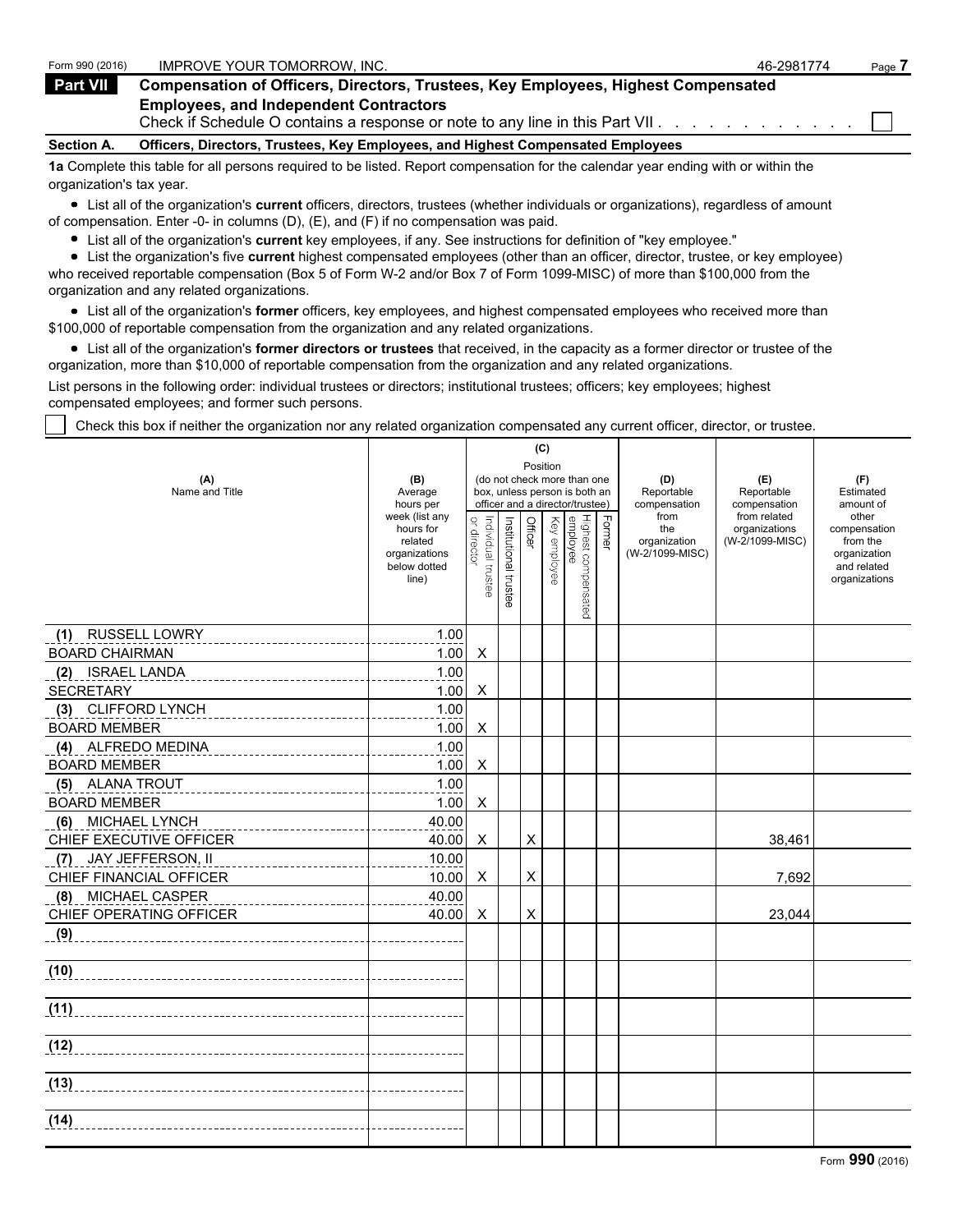|             | Form 990 (2016)<br><b>IMPROVE YOUR TOMORROW, INC.</b>                                                                                                                                                                                                     |                                                                |                                   |                       |          |                                                                                                             |                                                   |        |                                           | 46-2981774                                        | Page 8                                                                   |  |
|-------------|-----------------------------------------------------------------------------------------------------------------------------------------------------------------------------------------------------------------------------------------------------------|----------------------------------------------------------------|-----------------------------------|-----------------------|----------|-------------------------------------------------------------------------------------------------------------|---------------------------------------------------|--------|-------------------------------------------|---------------------------------------------------|--------------------------------------------------------------------------|--|
|             | Section A. Officers, Directors, Trustees, Key Employees, and Highest Compensated Employees (continued)<br><b>Part VII</b>                                                                                                                                 |                                                                |                                   |                       |          | (C)                                                                                                         |                                                   |        |                                           |                                                   |                                                                          |  |
|             | (A)<br>Name and title                                                                                                                                                                                                                                     | (B)<br>Average<br>hours per<br>week (list any                  |                                   |                       |          | Position<br>(do not check more than one<br>box, unless person is both an<br>officer and a director/trustee) |                                                   |        | (D)<br>Reportable<br>compensation<br>from | (E)<br>Reportable<br>compensation<br>from related | (F)<br>Estimated<br>amount of<br>other                                   |  |
|             |                                                                                                                                                                                                                                                           | hours for<br>related<br>organizations<br>below dotted<br>line) | Individual trustee<br>or director | Institutional trustee | Officer  |                                                                                                             | Highest compensated<br>employee<br>  Key employee | Former | the<br>organization<br>(W-2/1099-MISC)    | organizations<br>(W-2/1099-MISC)                  | compensation<br>from the<br>organization<br>and related<br>organizations |  |
| (15)        |                                                                                                                                                                                                                                                           |                                                                |                                   |                       |          |                                                                                                             |                                                   |        |                                           |                                                   |                                                                          |  |
|             | (16)                                                                                                                                                                                                                                                      |                                                                |                                   |                       |          |                                                                                                             |                                                   |        |                                           |                                                   |                                                                          |  |
|             |                                                                                                                                                                                                                                                           |                                                                |                                   |                       |          |                                                                                                             |                                                   |        |                                           |                                                   |                                                                          |  |
|             |                                                                                                                                                                                                                                                           |                                                                |                                   |                       |          |                                                                                                             |                                                   |        |                                           |                                                   |                                                                          |  |
|             |                                                                                                                                                                                                                                                           |                                                                |                                   |                       |          |                                                                                                             |                                                   |        |                                           |                                                   |                                                                          |  |
|             |                                                                                                                                                                                                                                                           |                                                                |                                   |                       |          |                                                                                                             |                                                   |        |                                           |                                                   |                                                                          |  |
|             |                                                                                                                                                                                                                                                           |                                                                |                                   |                       |          |                                                                                                             |                                                   |        |                                           |                                                   |                                                                          |  |
|             | (21)                                                                                                                                                                                                                                                      |                                                                |                                   |                       |          |                                                                                                             |                                                   |        |                                           |                                                   |                                                                          |  |
|             |                                                                                                                                                                                                                                                           |                                                                |                                   |                       |          |                                                                                                             |                                                   |        |                                           |                                                   |                                                                          |  |
|             |                                                                                                                                                                                                                                                           |                                                                |                                   |                       |          |                                                                                                             |                                                   |        |                                           |                                                   |                                                                          |  |
|             |                                                                                                                                                                                                                                                           |                                                                |                                   |                       |          |                                                                                                             |                                                   |        |                                           |                                                   |                                                                          |  |
| (25)        |                                                                                                                                                                                                                                                           |                                                                |                                   |                       |          |                                                                                                             |                                                   |        |                                           |                                                   |                                                                          |  |
| 1b          |                                                                                                                                                                                                                                                           |                                                                |                                   |                       |          |                                                                                                             |                                                   |        | $\overline{0}$                            | 69,197                                            | 0                                                                        |  |
| c<br>d      | Total from continuation sheets to Part VII, Section A. ▶<br>Total (add lines 1b and 1c). $\ldots$ $\ldots$ $\ldots$ $\ldots$ $\ldots$ $\ldots$ $\ldots$ $\ldots$                                                                                          |                                                                |                                   |                       |          |                                                                                                             |                                                   |        | $\mathbf 0$<br>$\Omega$                   | $\Omega$<br>69,197                                | $\mathbf 0$<br>$\Omega$                                                  |  |
| 2           | Total number of individuals (including but not limited to those listed above) who received more than \$100,000 of<br>reportable compensation from the organization                                                                                        |                                                                |                                   |                       | $\Omega$ |                                                                                                             |                                                   |        |                                           |                                                   |                                                                          |  |
|             |                                                                                                                                                                                                                                                           |                                                                |                                   |                       |          |                                                                                                             |                                                   |        |                                           |                                                   | Yes No                                                                   |  |
| 3           | Did the organization list any former officer, director, or trustee, key employee, or highest compensated<br>employee on line 1a? If "Yes," complete Schedule J for such individual                                                                        |                                                                |                                   |                       |          |                                                                                                             |                                                   |        |                                           |                                                   | 3<br>X                                                                   |  |
| 4           | For any individual listed on line 1a, is the sum of reportable compensation and other compensation from<br>the organization and related organizations greater than \$150,000? If "Yes," complete Schedule J for such<br>individual                        |                                                                |                                   |                       |          |                                                                                                             |                                                   |        |                                           |                                                   | X<br>4                                                                   |  |
| 5           | Did any person listed on line 1a receive or accrue compensation from any unrelated organization or individual                                                                                                                                             |                                                                |                                   |                       |          |                                                                                                             |                                                   |        |                                           |                                                   |                                                                          |  |
|             | for services rendered to the organization? If "Yes," complete Schedule J for such person<br><b>Section B. Independent Contractors</b>                                                                                                                     |                                                                |                                   |                       |          |                                                                                                             |                                                   |        |                                           |                                                   | $5\phantom{.0}$<br>X                                                     |  |
| $\mathbf 1$ | Complete this table for your five highest compensated independent contractors that received more than \$100,000 of<br>compensation from the organization. Report compensation for the calendar year ending with or within the organization's tax<br>year. |                                                                |                                   |                       |          |                                                                                                             |                                                   |        |                                           |                                                   |                                                                          |  |
|             | (A)<br>Name and business address                                                                                                                                                                                                                          |                                                                |                                   |                       |          |                                                                                                             |                                                   |        | (B)<br>Description of services            |                                                   | (C)<br>Compensation                                                      |  |
|             |                                                                                                                                                                                                                                                           |                                                                |                                   |                       |          |                                                                                                             |                                                   |        |                                           |                                                   | 0<br>0                                                                   |  |
|             |                                                                                                                                                                                                                                                           |                                                                |                                   |                       |          |                                                                                                             |                                                   |        |                                           |                                                   | 0<br>0                                                                   |  |
|             |                                                                                                                                                                                                                                                           |                                                                |                                   |                       |          |                                                                                                             |                                                   |        |                                           |                                                   | 0                                                                        |  |
| 2           | Total number of independent contractors (including but not limited to those listed above) who received<br>more than \$100,000 of compensation from the organization                                                                                       |                                                                | ▶                                 |                       |          |                                                                                                             | $\Omega$                                          |        |                                           |                                                   |                                                                          |  |

Form **990** (2016)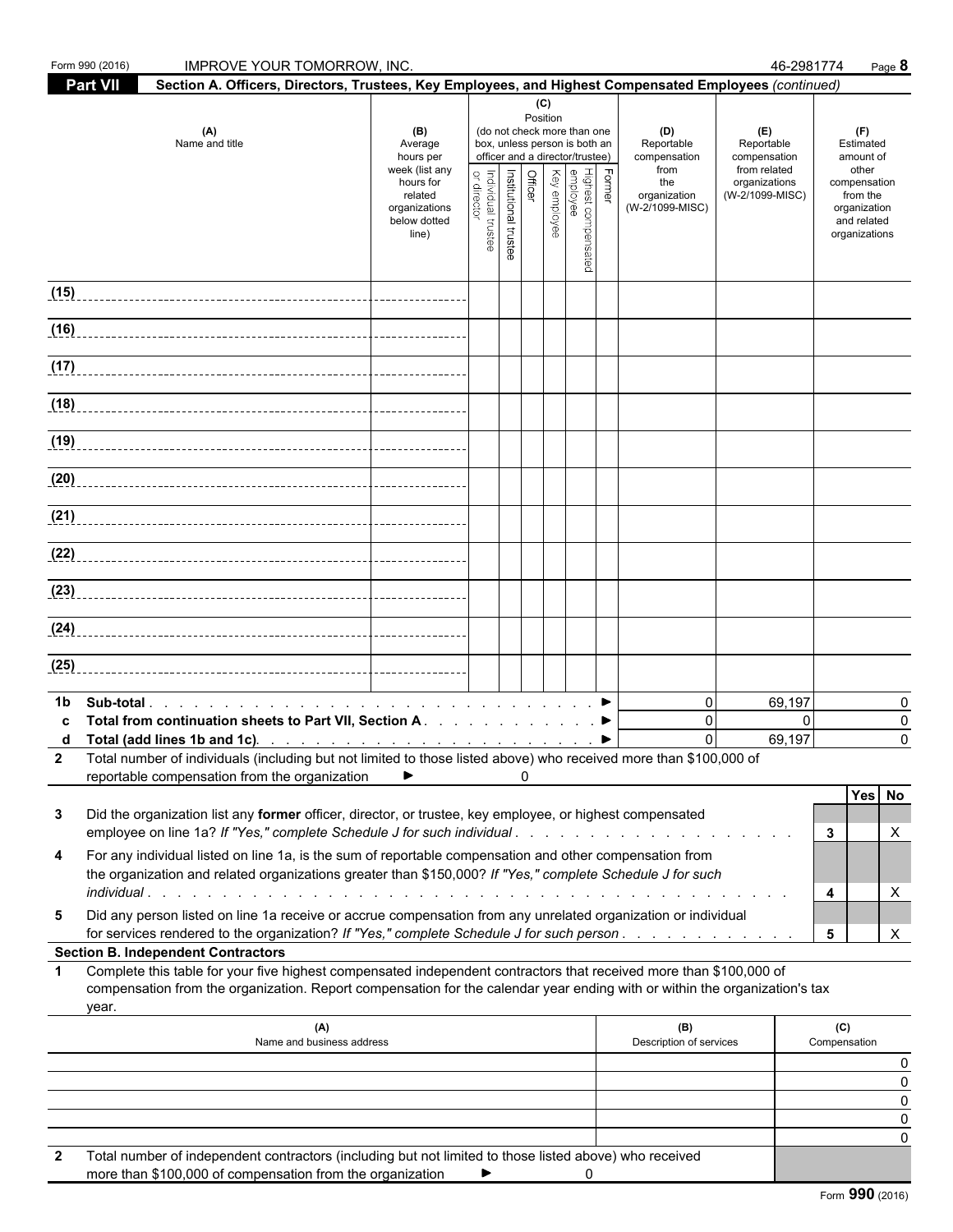|                                                                     | Form 990 (2016)              | <b>IMPROVE YOUR TOMORROW, INC.</b>                                                                                                                                                                                                                                                                                                                                                                                                                                                                                                                             |                                                                                        | 46-2981774<br>Page 9                          |                                                               |                                                    |                                         |                                                                  |  |  |  |  |
|---------------------------------------------------------------------|------------------------------|----------------------------------------------------------------------------------------------------------------------------------------------------------------------------------------------------------------------------------------------------------------------------------------------------------------------------------------------------------------------------------------------------------------------------------------------------------------------------------------------------------------------------------------------------------------|----------------------------------------------------------------------------------------|-----------------------------------------------|---------------------------------------------------------------|----------------------------------------------------|-----------------------------------------|------------------------------------------------------------------|--|--|--|--|
|                                                                     | <b>Part VIII</b>             | <b>Statement of Revenue</b>                                                                                                                                                                                                                                                                                                                                                                                                                                                                                                                                    |                                                                                        |                                               |                                                               |                                                    |                                         |                                                                  |  |  |  |  |
|                                                                     |                              |                                                                                                                                                                                                                                                                                                                                                                                                                                                                                                                                                                |                                                                                        |                                               | (A)<br>Total revenue                                          | (B)<br>Related or<br>exempt<br>function<br>revenue | (C)<br>Unrelated<br>business<br>revenue | (D)<br>Revenue<br>excluded from<br>tax under sections<br>512-514 |  |  |  |  |
| Contributions, Gifts, Grants<br><b>Other Similar Amounts</b><br>and | 1a<br>C<br>h                 | Federated campaigns<br>Membership dues<br>Fundraising events<br>Related organizations<br>Government grants (contributions)<br>All other contributions, gifts, grants, and<br>similar amounts not included above.<br>Noncash contributions included in lines 1a-1f:<br>Total. Add lines 1a-1f . <u>.</u>                                                                                                                                                                                                                                                        | 1a <br> 1 <sub>b</sub><br> 1c <br>1d<br>1e<br>1f<br>\$                                 | $\Omega$<br>469,274<br>$\Omega$<br>▶          | 469,274                                                       |                                                    |                                         |                                                                  |  |  |  |  |
| Program Service Revenue                                             | 2a                           | All other program service revenue<br>Total. Add lines 2a-2f.                                                                                                                                                                                                                                                                                                                                                                                                                                                                                                   |                                                                                        | <b>Business Code</b><br>$\blacktriangleright$ | 0<br>$\Omega$<br>$\Omega$                                     |                                                    |                                         |                                                                  |  |  |  |  |
|                                                                     | 3<br>4<br>5<br>6a<br>o<br>7a | Investment income (including dividends, interest, and<br>other similar amounts). $\ldots$ $\ldots$ $\ldots$ $\ldots$ $\ldots$ $\ldots$<br>Income from investment of tax-exempt bond proceeds ▶<br>Gross rents<br>Less: rental expenses<br>Rental income or (loss)<br>Net rental income or (loss) $\ldots$ $\ldots$ $\ldots$ $\ldots$ $\ldots$ $\ldots$<br>Gross amount from sales of<br>assets other than inventory<br>Less: cost or other basis<br>and sales expenses<br>c Gain or (loss) $\ldots$ $\ldots$ $\ldots$                                          | (i) Real<br>$\circ$<br>(i) Securities<br>$\Omega$<br>$\overline{0}$<br>ΩI<br><u>ັບ</u> | (ii) Personal<br>$\Omega$<br>(ii) Other<br>O  | 0<br>$\Omega$<br>0                                            |                                                    |                                         |                                                                  |  |  |  |  |
| Other Revenue                                                       | 8а<br>b<br>c<br>11a          | Gross income from fundraising<br>of contributions reported on line 1c).<br>See Part IV, line 18. a<br>Less: direct expenses<br>Net income or (loss) from fundraising events<br>9a Gross income from gaming activities.<br>See Part IV, line 19. $\ldots$ $\ldots$ $\ldots$ <b>a</b><br>Less: direct expenses<br>Net income or (loss) from gaming activities <u>. ▶</u><br>10a Gross sales of inventory, less<br>returns and allowances $\cdots$ $\cdots$ $\cdots$ $\cdots$ $\cdots$<br>c Net income or (loss) from sales of inventory<br>Miscellaneous Revenue | $\mathbf{b}$<br>$\mathbf{b}$                                                           | $\Omega$<br><b>Business Code</b>              | $\Omega$<br>$\Omega$<br>0<br>$\Omega$<br>$\Omega$<br>$\Omega$ |                                                    |                                         |                                                                  |  |  |  |  |
|                                                                     | 12                           | All other revenue<br>Total revenue. See instructions. ▶                                                                                                                                                                                                                                                                                                                                                                                                                                                                                                        |                                                                                        |                                               | $\Omega$<br>469,274                                           | $\overline{0}$                                     | $\overline{0}$                          |                                                                  |  |  |  |  |

Form **990** (2016)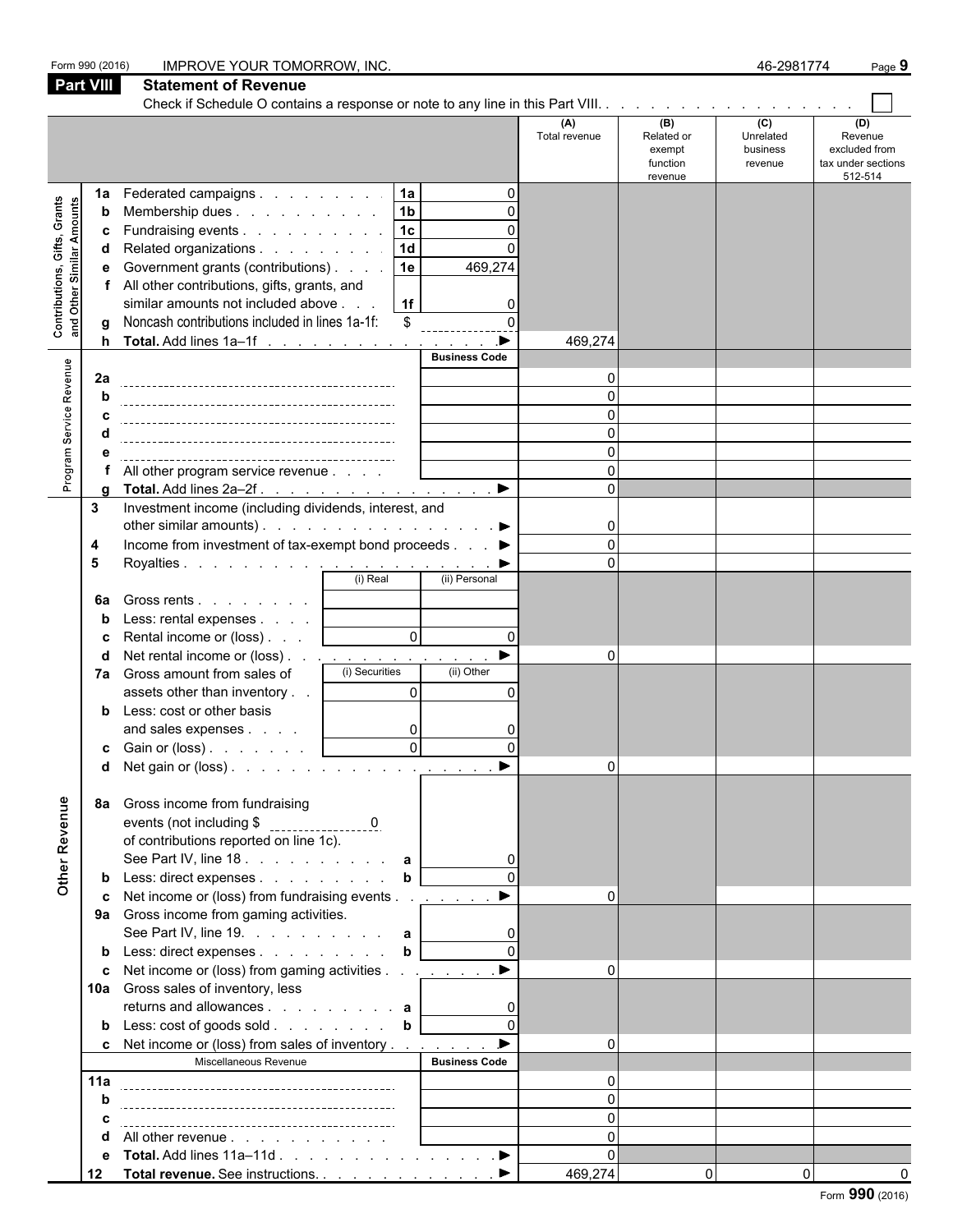following SOP 98-2 (ASC 958-720)

| <b>Part IX</b> | <b>Statement of Functional Expenses</b>                                                                                    |                       |                                    |                                           |                                |
|----------------|----------------------------------------------------------------------------------------------------------------------------|-----------------------|------------------------------------|-------------------------------------------|--------------------------------|
|                | Section 501(c)(3) and 501(c)(4) organizations must complete all columns. All other organizations must complete column (A). |                       |                                    |                                           |                                |
|                |                                                                                                                            |                       |                                    |                                           |                                |
|                | Do not include amounts reported on lines 6b, 7b,<br>8b, 9b, and 10b of Part VIII.                                          | (A)<br>Total expenses | (B)<br>Program service<br>expenses | (C)<br>Management and<br>general expenses | (D)<br>Fundraising<br>expenses |
| $\mathbf 1$    | Grants and other assistance to domestic organizations                                                                      |                       |                                    |                                           |                                |
|                | domestic governments. See Part IV, line 21                                                                                 | 0                     |                                    |                                           |                                |
| $\mathbf{2}$   | Grants and other assistance to domestic                                                                                    |                       |                                    |                                           |                                |
|                | individuals. See Part IV, line 22.                                                                                         | 0                     |                                    |                                           |                                |
| 3              | Grants and other assistance to foreign                                                                                     |                       |                                    |                                           |                                |
|                | organizations, foreign governments, and foreign                                                                            |                       |                                    |                                           |                                |
|                | individuals. See Part IV, lines 15 and 16                                                                                  | 0<br>$\Omega$         |                                    |                                           |                                |
| 4<br>5         | Benefits paid to or for members<br>Compensation of current officers, directors,                                            |                       |                                    |                                           |                                |
|                | trustees, and key employees                                                                                                | 158,416               | 89,219                             | 69,197                                    |                                |
| 6              | Compensation not included above, to disqualified                                                                           |                       |                                    |                                           |                                |
|                | persons (as defined under section 4958(f)(1)) and                                                                          |                       |                                    |                                           |                                |
|                | persons described in section 4958(c)(3)(B)                                                                                 | $\Omega$              |                                    |                                           |                                |
| 7              | Other salaries and wages                                                                                                   |                       |                                    |                                           |                                |
| 8              | Pension plan accruals and contributions (include                                                                           |                       |                                    |                                           |                                |
|                | section $401(k)$ and $403(b)$ employer contributions).                                                                     | 0                     |                                    |                                           |                                |
| 9              | Other employee benefits                                                                                                    | 4,894                 | 2,757                              | 2,137                                     |                                |
| 10             | Payroll taxes                                                                                                              | 15,057                | 11,781                             | 3,276                                     |                                |
| 11             | Fees for services (non-employees):                                                                                         | 10,731                | 4,533                              |                                           |                                |
| a<br>b         | Management.                                                                                                                | $\mathbf 0$           |                                    | 6,198                                     |                                |
| c              |                                                                                                                            | 500                   |                                    | 500                                       |                                |
| d              |                                                                                                                            | $\Omega$              |                                    |                                           |                                |
| е              | Professional fundraising services. See Part IV, line 17                                                                    | $\Omega$              |                                    |                                           |                                |
|                | Investment management fees                                                                                                 | $\Omega$              |                                    |                                           |                                |
| g              | Other. (If line 11g amount exceeds 10% of line 25, column                                                                  |                       |                                    |                                           |                                |
|                | (A) amount, list line 11g expenses on Schedule O.)                                                                         | 0                     |                                    |                                           |                                |
| 12             | Advertising and promotion                                                                                                  | 4,023                 | 871                                | 3,152                                     |                                |
| 13             | Office expenses                                                                                                            | 13,222<br>1,050       | 5,444                              | 7,778                                     |                                |
| 14<br>15       | Information technology $\ldots$ $\ldots$ $\ldots$ $\ldots$ $\ldots$                                                        | 0                     |                                    | 1,050                                     |                                |
| 16             | Occupancy.                                                                                                                 | $\Omega$              |                                    |                                           |                                |
| 17             |                                                                                                                            | 27,658                | 23,317                             | 4,341                                     |                                |
| 18             | Payments of travel or entertainment expenses                                                                               |                       |                                    |                                           |                                |
|                | for any federal, state, or local public officials                                                                          | 0                     |                                    |                                           |                                |
| 19             | Conferences, conventions, and meetings                                                                                     | $\Omega$              |                                    |                                           |                                |
| 20             |                                                                                                                            | $\Omega$              |                                    |                                           |                                |
| 21             | Payments to affiliates                                                                                                     | $\Omega$              |                                    |                                           |                                |
| 22             | Depreciation, depletion, and amortization                                                                                  | 3,741                 | 3,741                              | 0                                         | 0                              |
| 23             |                                                                                                                            | 5,388                 | 3,754                              | 1,634                                     |                                |
| 24             | Other expenses. Itemize expenses not covered<br>above (List miscellaneous expenses in line 24e. If                         |                       |                                    |                                           |                                |
|                | line 24e amount exceeds 10% of line 25, column                                                                             |                       |                                    |                                           |                                |
|                | (A) amount, list line 24e expenses on Schedule O.)                                                                         |                       |                                    |                                           |                                |
| a              | PREP FEES<br>-----------------------------------                                                                           | 1,615                 | 1,615                              |                                           |                                |
| b              | TUTORIN <u>G EXPENSES</u><br>TUTORING <u>EXPENSES</u>                                                                      | 13,822                | 13,822                             |                                           |                                |
| c              | STUDENT EXPENSES                                                                                                           | 25,237                | 25,237                             |                                           |                                |
| d              | PROGRAM EXPENSES                                                                                                           | 68,524                | 69,024                             |                                           |                                |
| е              | All other expenses                                                                                                         |                       |                                    |                                           |                                |
| 25             | Total functional expenses. Add lines 1 through 24e                                                                         | 353,878               | 255,115                            | 99,263                                    | $\Omega$                       |
| 26             | Joint costs. Complete this line only if the                                                                                |                       |                                    |                                           |                                |
|                | organization reported in column (B) joint costs                                                                            |                       |                                    |                                           |                                |
|                | from a combined educational campaign and<br>$\blacktriangleright$   if                                                     |                       |                                    |                                           |                                |
|                | fundraising solicitation. Check here                                                                                       |                       |                                    |                                           |                                |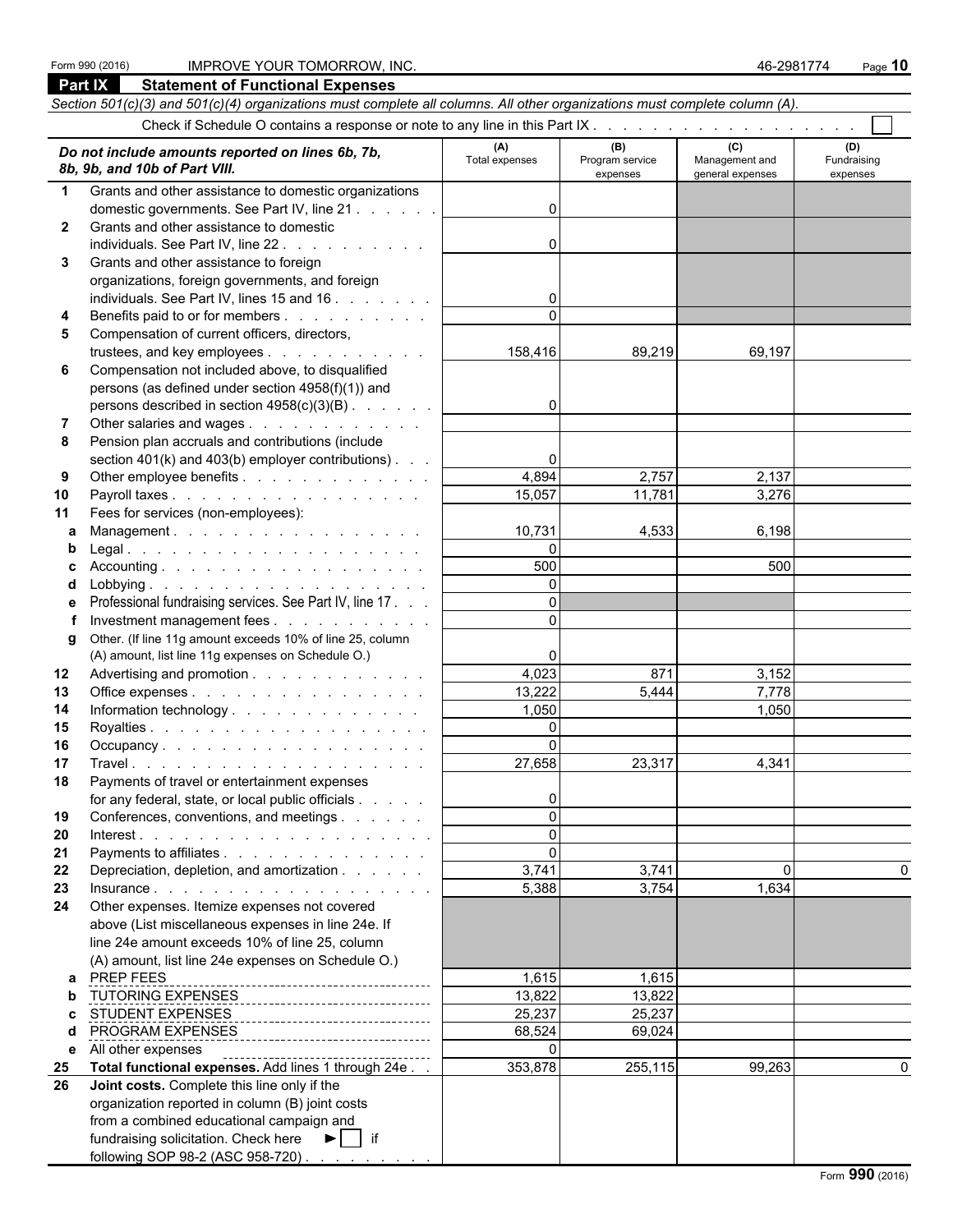|  |  | Form 990 (2016) |
|--|--|-----------------|
|--|--|-----------------|

Form 990 (2016) IMPROVE YOUR TOMORROW, INC. And the set of the set of the set of the set of the set of the set of the set of the set of the set of the set of the set of the set of the set of the set of the set of the set o

| (A)<br>(B)<br>Beginning of year<br>End of year<br>31,216<br>$\overline{1}$<br>95,554<br>$\overline{2}$<br>-2<br>$\Omega$<br>$\mathbf{3}$<br>-3<br>9,833<br>$\overline{\mathbf{4}}$<br>71,493<br>4<br>Loans and other receivables from current and former officers, directors,<br>5<br>trustees, key employees, and highest compensated employees.<br>5<br>Loans and other receivables from other disqualified persons (as defined under section<br>6<br>4958(f)(1)), persons described in section 4958(c)(3)(B), and contributing employers and<br>sponsoring organizations of section 501(c)(9) voluntary employees' beneficiary<br>Assets<br>organizations (see instructions). Complete Part II of Schedule L.<br>6<br>$\overline{7}$<br>-7<br>8<br>Inventories for sale or use $\ldots$ $\ldots$ $\ldots$ $\ldots$ $\ldots$ $\ldots$ $\ldots$ $\ldots$ $\ldots$<br>-8<br>9<br>Prepaid expenses and deferred charges<br>9<br>Land, buildings, and equipment: cost or<br>10a<br>other basis. Complete Part VI of Schedule D<br>10a<br>12,162<br>10 <sub>b</sub><br>4,216<br>9,019 10c<br>Less: accumulated depreciation<br>7,946<br>$\mathbf b$<br>11<br>Investments—publicly traded securities<br>11<br>$\overline{0}$<br>12<br>12<br>Investments—other securities. See Part IV, line 11<br>13<br>$\Omega$<br>13<br>Investments-program-related. See Part IV, line 11<br>14<br>$\Omega$<br>14<br>$\Omega$<br>15<br>15<br>$\Omega$<br>$50,068$ 16<br>16<br>174,993<br>Total assets. Add lines 1 through 15 (must equal line 34)<br>2,705 17<br>17<br>Accounts payable and accrued expenses<br>14,753<br>18<br>18<br>19<br>19<br>20<br>20<br>21<br>21<br>Escrow or custodial account liability. Complete Part IV of Schedule D<br>22<br>Liabilities<br>Loans and other payables to current and former officers, directors,<br>trustees, key employees, highest compensated employees, and<br>disqualified persons. Complete Part II of Schedule L.<br>22<br>23<br>Secured mortgages and notes payable to unrelated third parties<br>$\Omega$<br>23<br>24<br>Unsecured notes and loans payable to unrelated third parties<br>0<br>24<br>O<br>25<br>Other liabilities (including federal income tax, payables to related third<br>parties, and other liabilities not included on lines 17-24). Complete<br>25<br>0<br>2,705<br>26<br>14,753<br>26<br>Organizations that follow SFAS 117 (ASC 958), check here $\blacktriangleright$ $ X $ and<br><b>Balances</b><br>complete lines 27 through 29, and lines 33 and 34.<br>47,363<br>27<br>160,240<br>27<br>28<br>28<br>or Fund<br>29<br>29<br>$\blacktriangleright$     and<br>Organizations that do not follow SFAS 117 (ASC958), check here<br>complete lines 30 through 34.<br>Assets<br>Capital stock or trust principal, or current funds<br>30<br>30<br>Paid-in or capital surplus, or land, building, or equipment fund<br>31<br>31<br>32<br>32<br>Retained earnings, endowment, accumulated income, or other funds<br>Net<br>47,363<br>160,240<br>33<br>33<br>50,068 34<br>34<br>Total liabilities and net assets/fund balances<br>174,993 | Part $\overline{X}$ | <b>Balance Sheet</b> |  |  |
|--------------------------------------------------------------------------------------------------------------------------------------------------------------------------------------------------------------------------------------------------------------------------------------------------------------------------------------------------------------------------------------------------------------------------------------------------------------------------------------------------------------------------------------------------------------------------------------------------------------------------------------------------------------------------------------------------------------------------------------------------------------------------------------------------------------------------------------------------------------------------------------------------------------------------------------------------------------------------------------------------------------------------------------------------------------------------------------------------------------------------------------------------------------------------------------------------------------------------------------------------------------------------------------------------------------------------------------------------------------------------------------------------------------------------------------------------------------------------------------------------------------------------------------------------------------------------------------------------------------------------------------------------------------------------------------------------------------------------------------------------------------------------------------------------------------------------------------------------------------------------------------------------------------------------------------------------------------------------------------------------------------------------------------------------------------------------------------------------------------------------------------------------------------------------------------------------------------------------------------------------------------------------------------------------------------------------------------------------------------------------------------------------------------------------------------------------------------------------------------------------------------------------------------------------------------------------------------------------------------------------------------------------------------------------------------------------------------------------------------------------------------------------------------------------------------------------------------------------------------------------------------------------------------------------------------------------------------------------------------------------------------------------------------------------------------------------------------------------|---------------------|----------------------|--|--|
|                                                                                                                                                                                                                                                                                                                                                                                                                                                                                                                                                                                                                                                                                                                                                                                                                                                                                                                                                                                                                                                                                                                                                                                                                                                                                                                                                                                                                                                                                                                                                                                                                                                                                                                                                                                                                                                                                                                                                                                                                                                                                                                                                                                                                                                                                                                                                                                                                                                                                                                                                                                                                                                                                                                                                                                                                                                                                                                                                                                                                                                                                                  |                     |                      |  |  |
|                                                                                                                                                                                                                                                                                                                                                                                                                                                                                                                                                                                                                                                                                                                                                                                                                                                                                                                                                                                                                                                                                                                                                                                                                                                                                                                                                                                                                                                                                                                                                                                                                                                                                                                                                                                                                                                                                                                                                                                                                                                                                                                                                                                                                                                                                                                                                                                                                                                                                                                                                                                                                                                                                                                                                                                                                                                                                                                                                                                                                                                                                                  |                     |                      |  |  |
|                                                                                                                                                                                                                                                                                                                                                                                                                                                                                                                                                                                                                                                                                                                                                                                                                                                                                                                                                                                                                                                                                                                                                                                                                                                                                                                                                                                                                                                                                                                                                                                                                                                                                                                                                                                                                                                                                                                                                                                                                                                                                                                                                                                                                                                                                                                                                                                                                                                                                                                                                                                                                                                                                                                                                                                                                                                                                                                                                                                                                                                                                                  |                     |                      |  |  |
|                                                                                                                                                                                                                                                                                                                                                                                                                                                                                                                                                                                                                                                                                                                                                                                                                                                                                                                                                                                                                                                                                                                                                                                                                                                                                                                                                                                                                                                                                                                                                                                                                                                                                                                                                                                                                                                                                                                                                                                                                                                                                                                                                                                                                                                                                                                                                                                                                                                                                                                                                                                                                                                                                                                                                                                                                                                                                                                                                                                                                                                                                                  |                     |                      |  |  |
|                                                                                                                                                                                                                                                                                                                                                                                                                                                                                                                                                                                                                                                                                                                                                                                                                                                                                                                                                                                                                                                                                                                                                                                                                                                                                                                                                                                                                                                                                                                                                                                                                                                                                                                                                                                                                                                                                                                                                                                                                                                                                                                                                                                                                                                                                                                                                                                                                                                                                                                                                                                                                                                                                                                                                                                                                                                                                                                                                                                                                                                                                                  |                     |                      |  |  |
|                                                                                                                                                                                                                                                                                                                                                                                                                                                                                                                                                                                                                                                                                                                                                                                                                                                                                                                                                                                                                                                                                                                                                                                                                                                                                                                                                                                                                                                                                                                                                                                                                                                                                                                                                                                                                                                                                                                                                                                                                                                                                                                                                                                                                                                                                                                                                                                                                                                                                                                                                                                                                                                                                                                                                                                                                                                                                                                                                                                                                                                                                                  |                     |                      |  |  |
|                                                                                                                                                                                                                                                                                                                                                                                                                                                                                                                                                                                                                                                                                                                                                                                                                                                                                                                                                                                                                                                                                                                                                                                                                                                                                                                                                                                                                                                                                                                                                                                                                                                                                                                                                                                                                                                                                                                                                                                                                                                                                                                                                                                                                                                                                                                                                                                                                                                                                                                                                                                                                                                                                                                                                                                                                                                                                                                                                                                                                                                                                                  |                     |                      |  |  |
|                                                                                                                                                                                                                                                                                                                                                                                                                                                                                                                                                                                                                                                                                                                                                                                                                                                                                                                                                                                                                                                                                                                                                                                                                                                                                                                                                                                                                                                                                                                                                                                                                                                                                                                                                                                                                                                                                                                                                                                                                                                                                                                                                                                                                                                                                                                                                                                                                                                                                                                                                                                                                                                                                                                                                                                                                                                                                                                                                                                                                                                                                                  |                     |                      |  |  |
|                                                                                                                                                                                                                                                                                                                                                                                                                                                                                                                                                                                                                                                                                                                                                                                                                                                                                                                                                                                                                                                                                                                                                                                                                                                                                                                                                                                                                                                                                                                                                                                                                                                                                                                                                                                                                                                                                                                                                                                                                                                                                                                                                                                                                                                                                                                                                                                                                                                                                                                                                                                                                                                                                                                                                                                                                                                                                                                                                                                                                                                                                                  |                     |                      |  |  |
|                                                                                                                                                                                                                                                                                                                                                                                                                                                                                                                                                                                                                                                                                                                                                                                                                                                                                                                                                                                                                                                                                                                                                                                                                                                                                                                                                                                                                                                                                                                                                                                                                                                                                                                                                                                                                                                                                                                                                                                                                                                                                                                                                                                                                                                                                                                                                                                                                                                                                                                                                                                                                                                                                                                                                                                                                                                                                                                                                                                                                                                                                                  |                     |                      |  |  |
|                                                                                                                                                                                                                                                                                                                                                                                                                                                                                                                                                                                                                                                                                                                                                                                                                                                                                                                                                                                                                                                                                                                                                                                                                                                                                                                                                                                                                                                                                                                                                                                                                                                                                                                                                                                                                                                                                                                                                                                                                                                                                                                                                                                                                                                                                                                                                                                                                                                                                                                                                                                                                                                                                                                                                                                                                                                                                                                                                                                                                                                                                                  |                     |                      |  |  |
|                                                                                                                                                                                                                                                                                                                                                                                                                                                                                                                                                                                                                                                                                                                                                                                                                                                                                                                                                                                                                                                                                                                                                                                                                                                                                                                                                                                                                                                                                                                                                                                                                                                                                                                                                                                                                                                                                                                                                                                                                                                                                                                                                                                                                                                                                                                                                                                                                                                                                                                                                                                                                                                                                                                                                                                                                                                                                                                                                                                                                                                                                                  |                     |                      |  |  |
|                                                                                                                                                                                                                                                                                                                                                                                                                                                                                                                                                                                                                                                                                                                                                                                                                                                                                                                                                                                                                                                                                                                                                                                                                                                                                                                                                                                                                                                                                                                                                                                                                                                                                                                                                                                                                                                                                                                                                                                                                                                                                                                                                                                                                                                                                                                                                                                                                                                                                                                                                                                                                                                                                                                                                                                                                                                                                                                                                                                                                                                                                                  |                     |                      |  |  |
|                                                                                                                                                                                                                                                                                                                                                                                                                                                                                                                                                                                                                                                                                                                                                                                                                                                                                                                                                                                                                                                                                                                                                                                                                                                                                                                                                                                                                                                                                                                                                                                                                                                                                                                                                                                                                                                                                                                                                                                                                                                                                                                                                                                                                                                                                                                                                                                                                                                                                                                                                                                                                                                                                                                                                                                                                                                                                                                                                                                                                                                                                                  |                     |                      |  |  |
|                                                                                                                                                                                                                                                                                                                                                                                                                                                                                                                                                                                                                                                                                                                                                                                                                                                                                                                                                                                                                                                                                                                                                                                                                                                                                                                                                                                                                                                                                                                                                                                                                                                                                                                                                                                                                                                                                                                                                                                                                                                                                                                                                                                                                                                                                                                                                                                                                                                                                                                                                                                                                                                                                                                                                                                                                                                                                                                                                                                                                                                                                                  |                     |                      |  |  |
|                                                                                                                                                                                                                                                                                                                                                                                                                                                                                                                                                                                                                                                                                                                                                                                                                                                                                                                                                                                                                                                                                                                                                                                                                                                                                                                                                                                                                                                                                                                                                                                                                                                                                                                                                                                                                                                                                                                                                                                                                                                                                                                                                                                                                                                                                                                                                                                                                                                                                                                                                                                                                                                                                                                                                                                                                                                                                                                                                                                                                                                                                                  |                     |                      |  |  |
|                                                                                                                                                                                                                                                                                                                                                                                                                                                                                                                                                                                                                                                                                                                                                                                                                                                                                                                                                                                                                                                                                                                                                                                                                                                                                                                                                                                                                                                                                                                                                                                                                                                                                                                                                                                                                                                                                                                                                                                                                                                                                                                                                                                                                                                                                                                                                                                                                                                                                                                                                                                                                                                                                                                                                                                                                                                                                                                                                                                                                                                                                                  |                     |                      |  |  |
|                                                                                                                                                                                                                                                                                                                                                                                                                                                                                                                                                                                                                                                                                                                                                                                                                                                                                                                                                                                                                                                                                                                                                                                                                                                                                                                                                                                                                                                                                                                                                                                                                                                                                                                                                                                                                                                                                                                                                                                                                                                                                                                                                                                                                                                                                                                                                                                                                                                                                                                                                                                                                                                                                                                                                                                                                                                                                                                                                                                                                                                                                                  |                     |                      |  |  |
|                                                                                                                                                                                                                                                                                                                                                                                                                                                                                                                                                                                                                                                                                                                                                                                                                                                                                                                                                                                                                                                                                                                                                                                                                                                                                                                                                                                                                                                                                                                                                                                                                                                                                                                                                                                                                                                                                                                                                                                                                                                                                                                                                                                                                                                                                                                                                                                                                                                                                                                                                                                                                                                                                                                                                                                                                                                                                                                                                                                                                                                                                                  |                     |                      |  |  |
|                                                                                                                                                                                                                                                                                                                                                                                                                                                                                                                                                                                                                                                                                                                                                                                                                                                                                                                                                                                                                                                                                                                                                                                                                                                                                                                                                                                                                                                                                                                                                                                                                                                                                                                                                                                                                                                                                                                                                                                                                                                                                                                                                                                                                                                                                                                                                                                                                                                                                                                                                                                                                                                                                                                                                                                                                                                                                                                                                                                                                                                                                                  |                     |                      |  |  |
|                                                                                                                                                                                                                                                                                                                                                                                                                                                                                                                                                                                                                                                                                                                                                                                                                                                                                                                                                                                                                                                                                                                                                                                                                                                                                                                                                                                                                                                                                                                                                                                                                                                                                                                                                                                                                                                                                                                                                                                                                                                                                                                                                                                                                                                                                                                                                                                                                                                                                                                                                                                                                                                                                                                                                                                                                                                                                                                                                                                                                                                                                                  |                     |                      |  |  |
|                                                                                                                                                                                                                                                                                                                                                                                                                                                                                                                                                                                                                                                                                                                                                                                                                                                                                                                                                                                                                                                                                                                                                                                                                                                                                                                                                                                                                                                                                                                                                                                                                                                                                                                                                                                                                                                                                                                                                                                                                                                                                                                                                                                                                                                                                                                                                                                                                                                                                                                                                                                                                                                                                                                                                                                                                                                                                                                                                                                                                                                                                                  |                     |                      |  |  |
|                                                                                                                                                                                                                                                                                                                                                                                                                                                                                                                                                                                                                                                                                                                                                                                                                                                                                                                                                                                                                                                                                                                                                                                                                                                                                                                                                                                                                                                                                                                                                                                                                                                                                                                                                                                                                                                                                                                                                                                                                                                                                                                                                                                                                                                                                                                                                                                                                                                                                                                                                                                                                                                                                                                                                                                                                                                                                                                                                                                                                                                                                                  |                     |                      |  |  |
|                                                                                                                                                                                                                                                                                                                                                                                                                                                                                                                                                                                                                                                                                                                                                                                                                                                                                                                                                                                                                                                                                                                                                                                                                                                                                                                                                                                                                                                                                                                                                                                                                                                                                                                                                                                                                                                                                                                                                                                                                                                                                                                                                                                                                                                                                                                                                                                                                                                                                                                                                                                                                                                                                                                                                                                                                                                                                                                                                                                                                                                                                                  |                     |                      |  |  |
|                                                                                                                                                                                                                                                                                                                                                                                                                                                                                                                                                                                                                                                                                                                                                                                                                                                                                                                                                                                                                                                                                                                                                                                                                                                                                                                                                                                                                                                                                                                                                                                                                                                                                                                                                                                                                                                                                                                                                                                                                                                                                                                                                                                                                                                                                                                                                                                                                                                                                                                                                                                                                                                                                                                                                                                                                                                                                                                                                                                                                                                                                                  |                     |                      |  |  |
|                                                                                                                                                                                                                                                                                                                                                                                                                                                                                                                                                                                                                                                                                                                                                                                                                                                                                                                                                                                                                                                                                                                                                                                                                                                                                                                                                                                                                                                                                                                                                                                                                                                                                                                                                                                                                                                                                                                                                                                                                                                                                                                                                                                                                                                                                                                                                                                                                                                                                                                                                                                                                                                                                                                                                                                                                                                                                                                                                                                                                                                                                                  |                     |                      |  |  |
|                                                                                                                                                                                                                                                                                                                                                                                                                                                                                                                                                                                                                                                                                                                                                                                                                                                                                                                                                                                                                                                                                                                                                                                                                                                                                                                                                                                                                                                                                                                                                                                                                                                                                                                                                                                                                                                                                                                                                                                                                                                                                                                                                                                                                                                                                                                                                                                                                                                                                                                                                                                                                                                                                                                                                                                                                                                                                                                                                                                                                                                                                                  |                     |                      |  |  |
|                                                                                                                                                                                                                                                                                                                                                                                                                                                                                                                                                                                                                                                                                                                                                                                                                                                                                                                                                                                                                                                                                                                                                                                                                                                                                                                                                                                                                                                                                                                                                                                                                                                                                                                                                                                                                                                                                                                                                                                                                                                                                                                                                                                                                                                                                                                                                                                                                                                                                                                                                                                                                                                                                                                                                                                                                                                                                                                                                                                                                                                                                                  |                     |                      |  |  |
|                                                                                                                                                                                                                                                                                                                                                                                                                                                                                                                                                                                                                                                                                                                                                                                                                                                                                                                                                                                                                                                                                                                                                                                                                                                                                                                                                                                                                                                                                                                                                                                                                                                                                                                                                                                                                                                                                                                                                                                                                                                                                                                                                                                                                                                                                                                                                                                                                                                                                                                                                                                                                                                                                                                                                                                                                                                                                                                                                                                                                                                                                                  |                     |                      |  |  |
|                                                                                                                                                                                                                                                                                                                                                                                                                                                                                                                                                                                                                                                                                                                                                                                                                                                                                                                                                                                                                                                                                                                                                                                                                                                                                                                                                                                                                                                                                                                                                                                                                                                                                                                                                                                                                                                                                                                                                                                                                                                                                                                                                                                                                                                                                                                                                                                                                                                                                                                                                                                                                                                                                                                                                                                                                                                                                                                                                                                                                                                                                                  |                     |                      |  |  |
|                                                                                                                                                                                                                                                                                                                                                                                                                                                                                                                                                                                                                                                                                                                                                                                                                                                                                                                                                                                                                                                                                                                                                                                                                                                                                                                                                                                                                                                                                                                                                                                                                                                                                                                                                                                                                                                                                                                                                                                                                                                                                                                                                                                                                                                                                                                                                                                                                                                                                                                                                                                                                                                                                                                                                                                                                                                                                                                                                                                                                                                                                                  |                     |                      |  |  |
|                                                                                                                                                                                                                                                                                                                                                                                                                                                                                                                                                                                                                                                                                                                                                                                                                                                                                                                                                                                                                                                                                                                                                                                                                                                                                                                                                                                                                                                                                                                                                                                                                                                                                                                                                                                                                                                                                                                                                                                                                                                                                                                                                                                                                                                                                                                                                                                                                                                                                                                                                                                                                                                                                                                                                                                                                                                                                                                                                                                                                                                                                                  |                     |                      |  |  |
|                                                                                                                                                                                                                                                                                                                                                                                                                                                                                                                                                                                                                                                                                                                                                                                                                                                                                                                                                                                                                                                                                                                                                                                                                                                                                                                                                                                                                                                                                                                                                                                                                                                                                                                                                                                                                                                                                                                                                                                                                                                                                                                                                                                                                                                                                                                                                                                                                                                                                                                                                                                                                                                                                                                                                                                                                                                                                                                                                                                                                                                                                                  |                     |                      |  |  |
|                                                                                                                                                                                                                                                                                                                                                                                                                                                                                                                                                                                                                                                                                                                                                                                                                                                                                                                                                                                                                                                                                                                                                                                                                                                                                                                                                                                                                                                                                                                                                                                                                                                                                                                                                                                                                                                                                                                                                                                                                                                                                                                                                                                                                                                                                                                                                                                                                                                                                                                                                                                                                                                                                                                                                                                                                                                                                                                                                                                                                                                                                                  |                     |                      |  |  |
|                                                                                                                                                                                                                                                                                                                                                                                                                                                                                                                                                                                                                                                                                                                                                                                                                                                                                                                                                                                                                                                                                                                                                                                                                                                                                                                                                                                                                                                                                                                                                                                                                                                                                                                                                                                                                                                                                                                                                                                                                                                                                                                                                                                                                                                                                                                                                                                                                                                                                                                                                                                                                                                                                                                                                                                                                                                                                                                                                                                                                                                                                                  |                     |                      |  |  |
|                                                                                                                                                                                                                                                                                                                                                                                                                                                                                                                                                                                                                                                                                                                                                                                                                                                                                                                                                                                                                                                                                                                                                                                                                                                                                                                                                                                                                                                                                                                                                                                                                                                                                                                                                                                                                                                                                                                                                                                                                                                                                                                                                                                                                                                                                                                                                                                                                                                                                                                                                                                                                                                                                                                                                                                                                                                                                                                                                                                                                                                                                                  |                     |                      |  |  |
|                                                                                                                                                                                                                                                                                                                                                                                                                                                                                                                                                                                                                                                                                                                                                                                                                                                                                                                                                                                                                                                                                                                                                                                                                                                                                                                                                                                                                                                                                                                                                                                                                                                                                                                                                                                                                                                                                                                                                                                                                                                                                                                                                                                                                                                                                                                                                                                                                                                                                                                                                                                                                                                                                                                                                                                                                                                                                                                                                                                                                                                                                                  |                     |                      |  |  |
|                                                                                                                                                                                                                                                                                                                                                                                                                                                                                                                                                                                                                                                                                                                                                                                                                                                                                                                                                                                                                                                                                                                                                                                                                                                                                                                                                                                                                                                                                                                                                                                                                                                                                                                                                                                                                                                                                                                                                                                                                                                                                                                                                                                                                                                                                                                                                                                                                                                                                                                                                                                                                                                                                                                                                                                                                                                                                                                                                                                                                                                                                                  |                     |                      |  |  |
|                                                                                                                                                                                                                                                                                                                                                                                                                                                                                                                                                                                                                                                                                                                                                                                                                                                                                                                                                                                                                                                                                                                                                                                                                                                                                                                                                                                                                                                                                                                                                                                                                                                                                                                                                                                                                                                                                                                                                                                                                                                                                                                                                                                                                                                                                                                                                                                                                                                                                                                                                                                                                                                                                                                                                                                                                                                                                                                                                                                                                                                                                                  |                     |                      |  |  |
|                                                                                                                                                                                                                                                                                                                                                                                                                                                                                                                                                                                                                                                                                                                                                                                                                                                                                                                                                                                                                                                                                                                                                                                                                                                                                                                                                                                                                                                                                                                                                                                                                                                                                                                                                                                                                                                                                                                                                                                                                                                                                                                                                                                                                                                                                                                                                                                                                                                                                                                                                                                                                                                                                                                                                                                                                                                                                                                                                                                                                                                                                                  |                     |                      |  |  |
|                                                                                                                                                                                                                                                                                                                                                                                                                                                                                                                                                                                                                                                                                                                                                                                                                                                                                                                                                                                                                                                                                                                                                                                                                                                                                                                                                                                                                                                                                                                                                                                                                                                                                                                                                                                                                                                                                                                                                                                                                                                                                                                                                                                                                                                                                                                                                                                                                                                                                                                                                                                                                                                                                                                                                                                                                                                                                                                                                                                                                                                                                                  |                     |                      |  |  |
|                                                                                                                                                                                                                                                                                                                                                                                                                                                                                                                                                                                                                                                                                                                                                                                                                                                                                                                                                                                                                                                                                                                                                                                                                                                                                                                                                                                                                                                                                                                                                                                                                                                                                                                                                                                                                                                                                                                                                                                                                                                                                                                                                                                                                                                                                                                                                                                                                                                                                                                                                                                                                                                                                                                                                                                                                                                                                                                                                                                                                                                                                                  |                     |                      |  |  |
|                                                                                                                                                                                                                                                                                                                                                                                                                                                                                                                                                                                                                                                                                                                                                                                                                                                                                                                                                                                                                                                                                                                                                                                                                                                                                                                                                                                                                                                                                                                                                                                                                                                                                                                                                                                                                                                                                                                                                                                                                                                                                                                                                                                                                                                                                                                                                                                                                                                                                                                                                                                                                                                                                                                                                                                                                                                                                                                                                                                                                                                                                                  |                     |                      |  |  |
|                                                                                                                                                                                                                                                                                                                                                                                                                                                                                                                                                                                                                                                                                                                                                                                                                                                                                                                                                                                                                                                                                                                                                                                                                                                                                                                                                                                                                                                                                                                                                                                                                                                                                                                                                                                                                                                                                                                                                                                                                                                                                                                                                                                                                                                                                                                                                                                                                                                                                                                                                                                                                                                                                                                                                                                                                                                                                                                                                                                                                                                                                                  |                     |                      |  |  |
|                                                                                                                                                                                                                                                                                                                                                                                                                                                                                                                                                                                                                                                                                                                                                                                                                                                                                                                                                                                                                                                                                                                                                                                                                                                                                                                                                                                                                                                                                                                                                                                                                                                                                                                                                                                                                                                                                                                                                                                                                                                                                                                                                                                                                                                                                                                                                                                                                                                                                                                                                                                                                                                                                                                                                                                                                                                                                                                                                                                                                                                                                                  |                     |                      |  |  |
|                                                                                                                                                                                                                                                                                                                                                                                                                                                                                                                                                                                                                                                                                                                                                                                                                                                                                                                                                                                                                                                                                                                                                                                                                                                                                                                                                                                                                                                                                                                                                                                                                                                                                                                                                                                                                                                                                                                                                                                                                                                                                                                                                                                                                                                                                                                                                                                                                                                                                                                                                                                                                                                                                                                                                                                                                                                                                                                                                                                                                                                                                                  |                     |                      |  |  |
|                                                                                                                                                                                                                                                                                                                                                                                                                                                                                                                                                                                                                                                                                                                                                                                                                                                                                                                                                                                                                                                                                                                                                                                                                                                                                                                                                                                                                                                                                                                                                                                                                                                                                                                                                                                                                                                                                                                                                                                                                                                                                                                                                                                                                                                                                                                                                                                                                                                                                                                                                                                                                                                                                                                                                                                                                                                                                                                                                                                                                                                                                                  |                     |                      |  |  |
|                                                                                                                                                                                                                                                                                                                                                                                                                                                                                                                                                                                                                                                                                                                                                                                                                                                                                                                                                                                                                                                                                                                                                                                                                                                                                                                                                                                                                                                                                                                                                                                                                                                                                                                                                                                                                                                                                                                                                                                                                                                                                                                                                                                                                                                                                                                                                                                                                                                                                                                                                                                                                                                                                                                                                                                                                                                                                                                                                                                                                                                                                                  |                     |                      |  |  |
|                                                                                                                                                                                                                                                                                                                                                                                                                                                                                                                                                                                                                                                                                                                                                                                                                                                                                                                                                                                                                                                                                                                                                                                                                                                                                                                                                                                                                                                                                                                                                                                                                                                                                                                                                                                                                                                                                                                                                                                                                                                                                                                                                                                                                                                                                                                                                                                                                                                                                                                                                                                                                                                                                                                                                                                                                                                                                                                                                                                                                                                                                                  |                     |                      |  |  |
|                                                                                                                                                                                                                                                                                                                                                                                                                                                                                                                                                                                                                                                                                                                                                                                                                                                                                                                                                                                                                                                                                                                                                                                                                                                                                                                                                                                                                                                                                                                                                                                                                                                                                                                                                                                                                                                                                                                                                                                                                                                                                                                                                                                                                                                                                                                                                                                                                                                                                                                                                                                                                                                                                                                                                                                                                                                                                                                                                                                                                                                                                                  |                     |                      |  |  |
|                                                                                                                                                                                                                                                                                                                                                                                                                                                                                                                                                                                                                                                                                                                                                                                                                                                                                                                                                                                                                                                                                                                                                                                                                                                                                                                                                                                                                                                                                                                                                                                                                                                                                                                                                                                                                                                                                                                                                                                                                                                                                                                                                                                                                                                                                                                                                                                                                                                                                                                                                                                                                                                                                                                                                                                                                                                                                                                                                                                                                                                                                                  |                     |                      |  |  |

Form **990** (2016)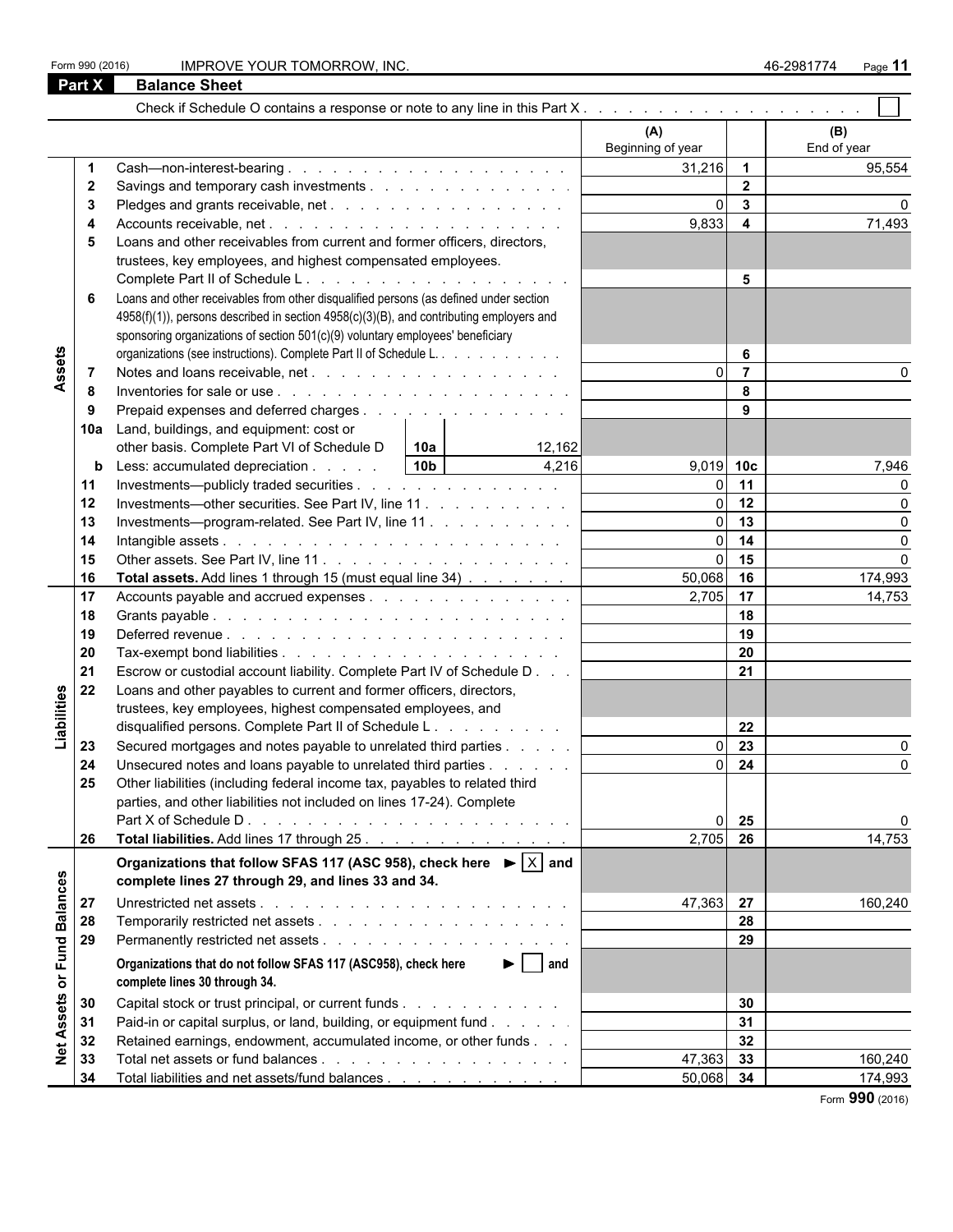|                | Form 990 (2016)<br>IMPROVE YOUR TOMORROW, INC.                                                                                                                                                                                 |                         | 46-2981774     | Page 12            |
|----------------|--------------------------------------------------------------------------------------------------------------------------------------------------------------------------------------------------------------------------------|-------------------------|----------------|--------------------|
| <b>Part XI</b> | <b>Reconciliation of Net Assets</b>                                                                                                                                                                                            |                         |                |                    |
|                | Check if Schedule O contains a response or note to any line in this Part XI                                                                                                                                                    |                         |                |                    |
|                |                                                                                                                                                                                                                                |                         |                | 469,274            |
|                |                                                                                                                                                                                                                                | $\overline{2}$          |                | 353,878            |
|                |                                                                                                                                                                                                                                | $\mathbf{3}$            |                | 115,396            |
|                | Net assets or fund balances at beginning of year (must equal Part X, line 33, column (A))                                                                                                                                      | $\overline{\mathbf{4}}$ |                | 47,363             |
| 5              |                                                                                                                                                                                                                                | $5\phantom{.0}$         |                |                    |
|                | Donated services and use of facilities entering to the entries of the contract of the contract of the contract of the contract of the contract of the contract of the contract of the contract of the contract of the contract | 6                       |                |                    |
|                |                                                                                                                                                                                                                                |                         |                |                    |
| 8              |                                                                                                                                                                                                                                | 8                       |                | $-2,519$           |
|                | Other changes in net assets or fund balances (explain in Schedule O).                                                                                                                                                          | 9                       |                |                    |
| 10             | Net assets or fund balances at end of year. Combine lines 3 through 9 (must equal Part X, line 33,                                                                                                                             |                         |                |                    |
|                |                                                                                                                                                                                                                                | 10                      |                | 160,240            |
|                | <b>Part XII</b> Financial Statements and Reporting                                                                                                                                                                             |                         |                |                    |
|                | Check if Schedule O contains a response or note to any line in this Part XII.                                                                                                                                                  |                         |                | X                  |
|                |                                                                                                                                                                                                                                |                         |                | Yes I<br><b>No</b> |
|                | $X$ Accrual<br>Accounting method used to prepare the Form 990:<br>Cash<br>Other                                                                                                                                                |                         |                |                    |
|                | If the organization changed its method of accounting from a prior year or checked "Other," explain in                                                                                                                          |                         |                |                    |
|                | Schedule O.                                                                                                                                                                                                                    |                         |                |                    |
| 2a             | Were the organization's financial statements compiled or reviewed by an independent accountant?.                                                                                                                               |                         | <b>2a</b>      | X                  |
|                | If "Yes," check a box below to indicate whether the financial statements for the year were compiled or                                                                                                                         |                         |                |                    |
|                | reviewed on a separate basis, consolidated basis, or both:                                                                                                                                                                     |                         |                |                    |
|                | Separate basis<br>Consolidated basis<br>Both consolidated and separate basis                                                                                                                                                   |                         |                |                    |
|                | Were the organization's financial statements audited by an independent accountant?                                                                                                                                             |                         | 2 <sub>b</sub> | $\times$           |
|                | If "Yes," check a box below to indicate whether the financial statements for the year were audited on a                                                                                                                        |                         |                |                    |
|                | separate basis, consolidated basis, or both:                                                                                                                                                                                   |                         |                |                    |
|                | Separate basis<br>Consolidated basis<br>Both consolidated and separate basis                                                                                                                                                   |                         |                |                    |
|                |                                                                                                                                                                                                                                |                         |                |                    |
|                | If "Yes" to line 2a or 2b, does the organization have a committee that assumes responsibility for oversight of                                                                                                                 |                         |                |                    |
|                | the audit, review, or compilation of its financial statements and selection of an independent accountant?.                                                                                                                     |                         | 2c             |                    |
|                | If the organization changed either its oversight process or selection process during the tax year, explain in<br>Schedule O.                                                                                                   |                         |                |                    |
|                |                                                                                                                                                                                                                                |                         |                |                    |
| За             | As a result of a federal award, was the organization required to undergo an audit or audits as set forth in                                                                                                                    |                         |                |                    |
|                |                                                                                                                                                                                                                                |                         | За             | $\mathsf{X}$       |
|                | If "Yes," did the organization undergo the required audit or audits? If the organization did not undergo the                                                                                                                   |                         |                |                    |
|                | required audit or audits, explain why in Schedule O and describe any steps taken to undergo such audits                                                                                                                        |                         | 3 <sub>b</sub> |                    |

|  | Form 990 (2016) |  |
|--|-----------------|--|
|  |                 |  |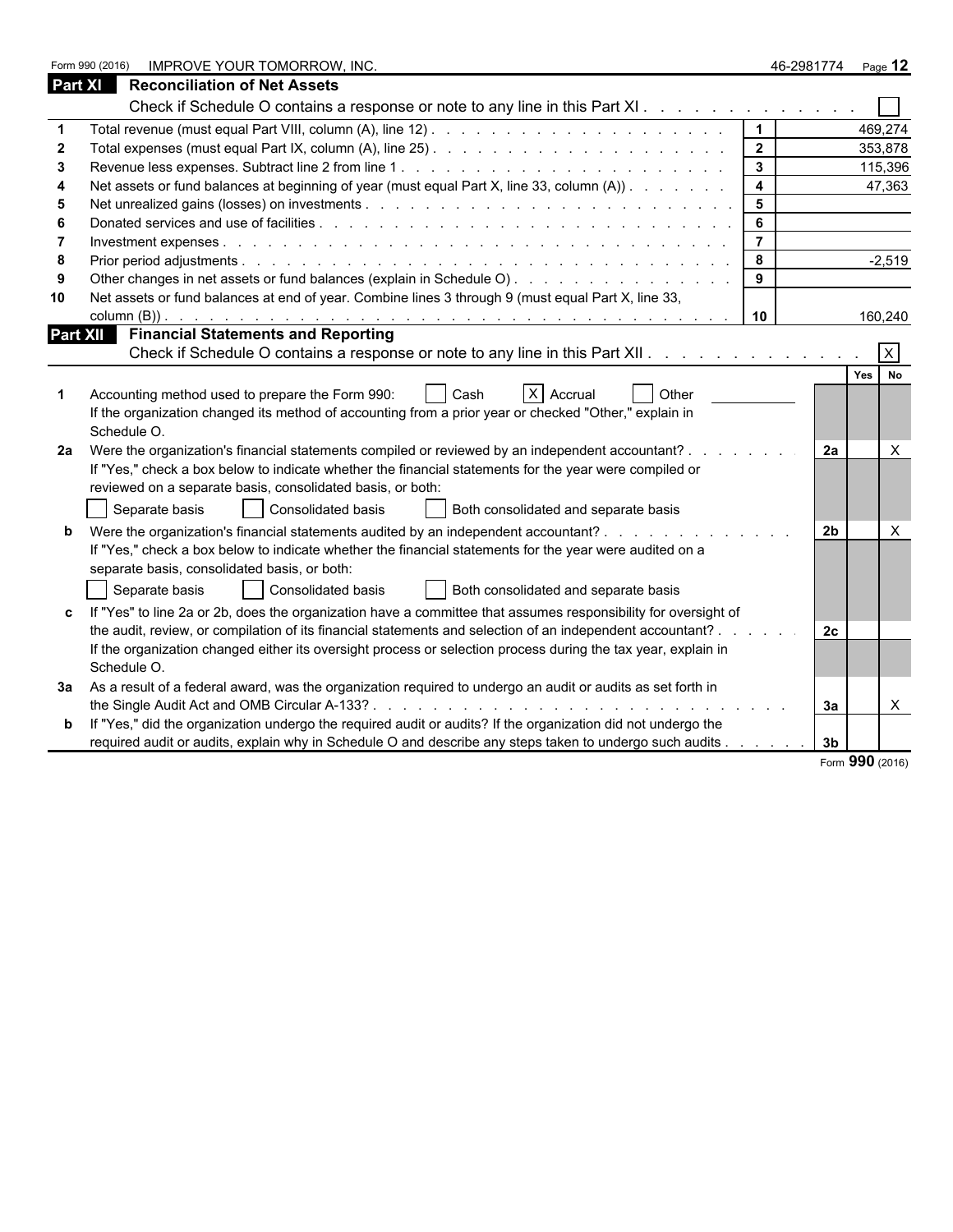|                                                                                                                                                                                                                                                                                                                         |                             |                                            | <b>Depreciation and Amortization</b>                                                                                                                                                                                           |                              |                          |                           |                | OMB No. 1545-0172          |  |  |
|-------------------------------------------------------------------------------------------------------------------------------------------------------------------------------------------------------------------------------------------------------------------------------------------------------------------------|-----------------------------|--------------------------------------------|--------------------------------------------------------------------------------------------------------------------------------------------------------------------------------------------------------------------------------|------------------------------|--------------------------|---------------------------|----------------|----------------------------|--|--|
| 4562<br>Form                                                                                                                                                                                                                                                                                                            |                             | (Including Information on Listed Property) |                                                                                                                                                                                                                                |                              |                          |                           |                |                            |  |  |
| Department of the Treasury                                                                                                                                                                                                                                                                                              |                             |                                            | Attach to your tax return.                                                                                                                                                                                                     |                              |                          |                           | Attachment     |                            |  |  |
| Internal Revenue Service<br>(99)                                                                                                                                                                                                                                                                                        |                             |                                            | Information about Form 4562 and its separate instructions is at www.irs.gov/form4562.                                                                                                                                          |                              |                          |                           |                | Sequence No. 179           |  |  |
| Name(s) shown on return                                                                                                                                                                                                                                                                                                 |                             |                                            | Business or activity to which this form relates                                                                                                                                                                                |                              |                          | <b>Identifying number</b> |                |                            |  |  |
| <b>IMPROVE YOUR TOMORROW, INC.</b><br>Part I                                                                                                                                                                                                                                                                            |                             | 990                                        | <b>Election To Expense Certain Property Under Section 179</b>                                                                                                                                                                  |                              |                          | 46-2981774                |                |                            |  |  |
|                                                                                                                                                                                                                                                                                                                         |                             |                                            | Note: If you have any listed property, complete Part V before you complete Part I.                                                                                                                                             |                              |                          |                           |                |                            |  |  |
| 1 Maximum amount (see instructions).                                                                                                                                                                                                                                                                                    |                             |                                            | and a constitution of the constitution of the constitution of the constitution of the constitution of the constitution of the constitution of the constitution of the constitution of the constitution of the constitution of  |                              |                          |                           | $\overline{1}$ | 500,000                    |  |  |
|                                                                                                                                                                                                                                                                                                                         |                             |                                            |                                                                                                                                                                                                                                |                              |                          |                           | $\overline{2}$ | 2,668                      |  |  |
| 3 Threshold cost of section 179 property before reduction in limitation (see instructions).                                                                                                                                                                                                                             |                             |                                            |                                                                                                                                                                                                                                |                              |                          |                           | 3              | 2,010,000                  |  |  |
| 4<br>5 Dollar limitation for tax year. Subtract line 4 from line 1. If zero or less, enter -0-. If married filing                                                                                                                                                                                                       |                             |                                            |                                                                                                                                                                                                                                |                              |                          |                           | 4              | 0                          |  |  |
|                                                                                                                                                                                                                                                                                                                         |                             |                                            | separately, see instructions enter the content of the content of the content of the content of the content of the content of the content of the content of the content of the content of the content of the content of the con |                              |                          |                           | 5              | 500,000                    |  |  |
| 6                                                                                                                                                                                                                                                                                                                       | (a) Description of property |                                            |                                                                                                                                                                                                                                | (b) Cost (business use only) |                          | (c) Elected cost          |                |                            |  |  |
|                                                                                                                                                                                                                                                                                                                         |                             |                                            |                                                                                                                                                                                                                                |                              |                          |                           |                |                            |  |  |
|                                                                                                                                                                                                                                                                                                                         |                             |                                            |                                                                                                                                                                                                                                |                              | $\overline{7}$           |                           |                |                            |  |  |
| 7 Listed property. Enter the amount from line 29 reading to the content of the content of the content of the content of the content of the content of the content of the content of the content of the content of the content<br>8 Total elected cost of section 179 property. Add amounts in column (c), lines 6 and 7 |                             |                                            |                                                                                                                                                                                                                                |                              |                          |                           | 8              |                            |  |  |
|                                                                                                                                                                                                                                                                                                                         |                             |                                            |                                                                                                                                                                                                                                |                              |                          |                           | 9              |                            |  |  |
|                                                                                                                                                                                                                                                                                                                         |                             |                                            |                                                                                                                                                                                                                                |                              |                          |                           | 10             |                            |  |  |
| 11 Business income limitation. Enter the smaller of business income (not less than zero) or line 5 (see instructions).                                                                                                                                                                                                  |                             |                                            |                                                                                                                                                                                                                                |                              |                          |                           | 11             |                            |  |  |
| 12 Section 179 expense deduction. Add lines 9 and 10, but don't enter more than line 11.                                                                                                                                                                                                                                |                             |                                            |                                                                                                                                                                                                                                |                              |                          |                           | 12             | n                          |  |  |
| 13 Carryover of disallowed deduction to 2017. Add lines 9 and 10, less line 12<br>Note: Don't use Part II or Part III below for listed property. Instead, use Part V.                                                                                                                                                   |                             |                                            |                                                                                                                                                                                                                                |                              | $\blacktriangleright$ 13 |                           | $\overline{0}$ |                            |  |  |
| Part II                                                                                                                                                                                                                                                                                                                 |                             |                                            | Special Depreciation Allowance and Other Depreciation (Don't include listed property.) (See instructions.)                                                                                                                     |                              |                          |                           |                |                            |  |  |
| 14 Special depreciation allowance for qualified property (other than listed property) placed in service                                                                                                                                                                                                                 |                             |                                            |                                                                                                                                                                                                                                |                              |                          |                           |                |                            |  |  |
|                                                                                                                                                                                                                                                                                                                         |                             |                                            |                                                                                                                                                                                                                                |                              |                          |                           | 14             |                            |  |  |
|                                                                                                                                                                                                                                                                                                                         |                             |                                            |                                                                                                                                                                                                                                |                              |                          |                           | 15             |                            |  |  |
|                                                                                                                                                                                                                                                                                                                         |                             |                                            |                                                                                                                                                                                                                                |                              |                          |                           | 16             |                            |  |  |
| Part III                                                                                                                                                                                                                                                                                                                |                             |                                            | MACRS Depreciation (Don't include listed property.) (See instructions.)<br><b>Section A</b>                                                                                                                                    |                              |                          |                           |                |                            |  |  |
|                                                                                                                                                                                                                                                                                                                         |                             |                                            |                                                                                                                                                                                                                                |                              |                          |                           | 17             |                            |  |  |
| 18 If you are electing to group any assets placed in service during the tax year into one or more general                                                                                                                                                                                                               |                             |                                            |                                                                                                                                                                                                                                |                              |                          |                           |                |                            |  |  |
| asset accounts, check here                                                                                                                                                                                                                                                                                              |                             |                                            | the contract of the contract of the contract of the contract of the contract of the contract of the contract of                                                                                                                |                              |                          |                           |                |                            |  |  |
|                                                                                                                                                                                                                                                                                                                         |                             |                                            | Section B - Assets Placed in Service During 2016 Tax Year Using the General Depreciation System                                                                                                                                |                              |                          |                           |                |                            |  |  |
|                                                                                                                                                                                                                                                                                                                         |                             | (b) Month and                              | (c) Basis for depreciation                                                                                                                                                                                                     | (d) Recovery                 |                          |                           |                |                            |  |  |
| (a) Classification of property                                                                                                                                                                                                                                                                                          |                             | year placed                                | (business/investment use                                                                                                                                                                                                       | period                       | (e) Convention           | (f) Method                |                | (g) Depreciation deduction |  |  |
| 19 a 3-year property                                                                                                                                                                                                                                                                                                    |                             | in service                                 | only-see instructions)                                                                                                                                                                                                         |                              |                          |                           |                |                            |  |  |
| <b>b</b> 5-year property                                                                                                                                                                                                                                                                                                |                             |                                            | 2,668                                                                                                                                                                                                                          | 5                            | MQ                       | 200DB                     |                | 133                        |  |  |
| c 7-year property                                                                                                                                                                                                                                                                                                       |                             |                                            |                                                                                                                                                                                                                                |                              |                          |                           |                |                            |  |  |
| d 10-year property                                                                                                                                                                                                                                                                                                      |                             |                                            |                                                                                                                                                                                                                                |                              |                          |                           |                |                            |  |  |
| e 15-year property                                                                                                                                                                                                                                                                                                      |                             |                                            |                                                                                                                                                                                                                                |                              |                          |                           |                |                            |  |  |
| f 20-year property                                                                                                                                                                                                                                                                                                      |                             |                                            |                                                                                                                                                                                                                                |                              |                          |                           |                |                            |  |  |
| g 25-year property                                                                                                                                                                                                                                                                                                      |                             |                                            |                                                                                                                                                                                                                                | 25 yrs.                      |                          | S/L                       |                |                            |  |  |
| h Residential rental<br>property                                                                                                                                                                                                                                                                                        |                             |                                            |                                                                                                                                                                                                                                | 27.5 yrs.<br>27.5 yrs.       | МM<br>МM                 | S/L<br>S/L                |                |                            |  |  |
| Nonresidential real                                                                                                                                                                                                                                                                                                     |                             |                                            |                                                                                                                                                                                                                                | 39 yrs.                      | МM                       | S/L                       |                |                            |  |  |
| property                                                                                                                                                                                                                                                                                                                |                             |                                            |                                                                                                                                                                                                                                |                              | <b>MM</b>                | S/L                       |                |                            |  |  |
|                                                                                                                                                                                                                                                                                                                         |                             |                                            | Section C - Assets Placed in Service During 2016 Tax Year Using the Alternative Depreciation System                                                                                                                            |                              |                          |                           |                |                            |  |  |
| 20 a Class life                                                                                                                                                                                                                                                                                                         |                             |                                            |                                                                                                                                                                                                                                |                              |                          | S/L                       |                |                            |  |  |
| $b$ 12-year                                                                                                                                                                                                                                                                                                             |                             |                                            |                                                                                                                                                                                                                                | 12 yrs.                      |                          | S/L                       |                |                            |  |  |
| c 40-year                                                                                                                                                                                                                                                                                                               |                             |                                            |                                                                                                                                                                                                                                | 40 yrs.                      | МM                       | S/L                       |                |                            |  |  |
| Part IV<br><b>Summary</b> (See instructions.)<br>21 Listed property. Enter amount from line 28                                                                                                                                                                                                                          |                             |                                            |                                                                                                                                                                                                                                |                              |                          |                           | 21             | 3,608                      |  |  |
| 22 Total. Add amounts from line 12, lines 14 through 17, lines 19 and 20 in column (g), and line 21. Enter                                                                                                                                                                                                              |                             |                                            |                                                                                                                                                                                                                                |                              |                          |                           |                |                            |  |  |
|                                                                                                                                                                                                                                                                                                                         |                             |                                            | here and on the appropriate lines of your return. Partnerships and S corporations—see instructions                                                                                                                             |                              |                          |                           | 22             | 3,741                      |  |  |
| 23 For assets shown above and placed in service during the current year, enter the                                                                                                                                                                                                                                      |                             |                                            |                                                                                                                                                                                                                                |                              |                          |                           |                |                            |  |  |
|                                                                                                                                                                                                                                                                                                                         |                             |                                            |                                                                                                                                                                                                                                |                              | 23                       |                           |                |                            |  |  |
| For Paperwork Reduction Act Notice, see separate instructions.                                                                                                                                                                                                                                                          |                             |                                            |                                                                                                                                                                                                                                |                              |                          |                           |                | Form 4562 (2016)           |  |  |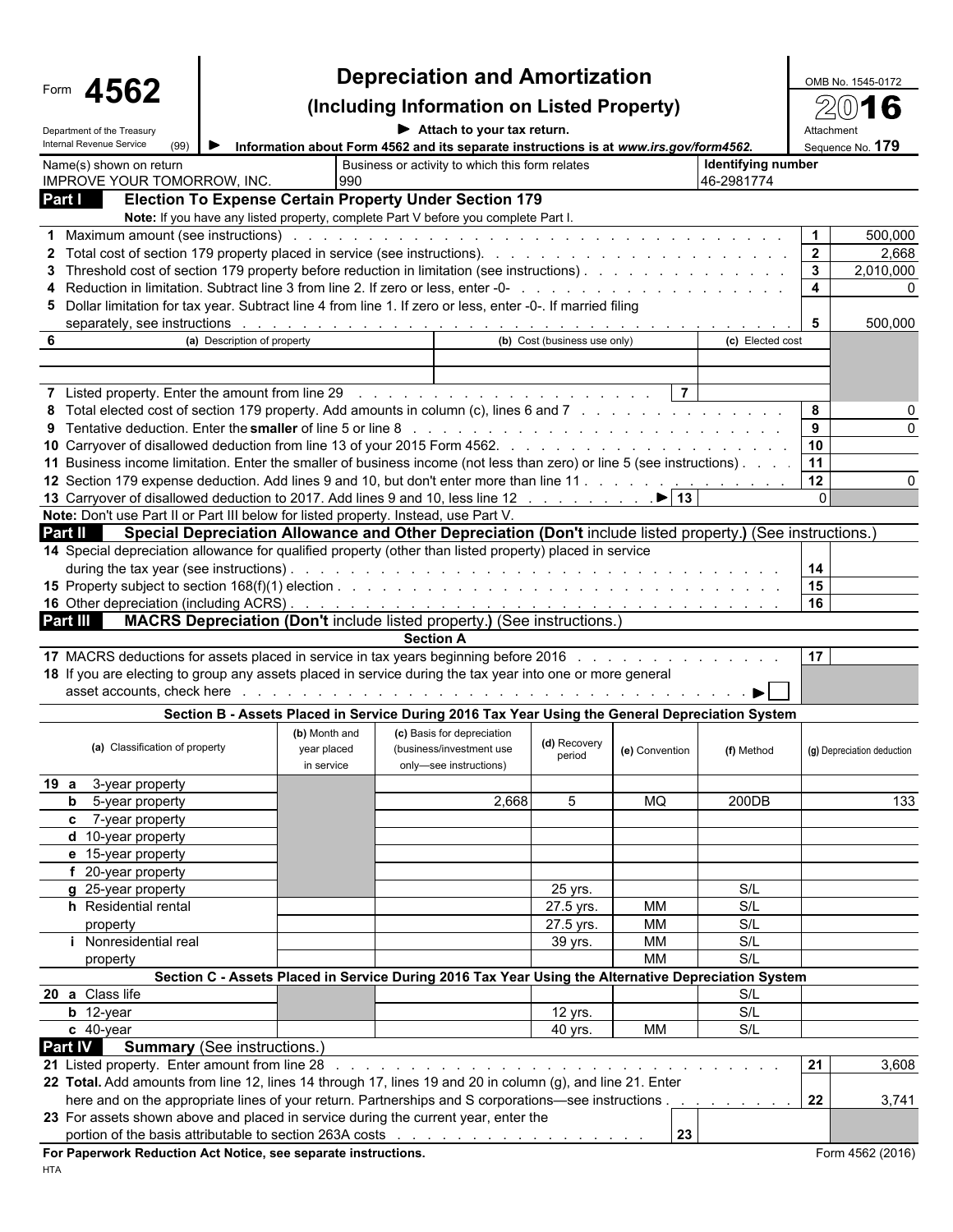| Part V                                              | Form 4562 (2016)                                                                                                                                                                                                  |                             | Listed Property (Include automobiles, certain other vehicles, certain aircraft, certain computers, and property<br>used for entertainment, recreation, or amusement.)                                               |                  |                                    | IMPROVE YOUR TOMORROW, INC.              |                                                |            |                  |                                               |                  |                                                | 46-2981774          |                                   | Page 2           |  |
|-----------------------------------------------------|-------------------------------------------------------------------------------------------------------------------------------------------------------------------------------------------------------------------|-----------------------------|---------------------------------------------------------------------------------------------------------------------------------------------------------------------------------------------------------------------|------------------|------------------------------------|------------------------------------------|------------------------------------------------|------------|------------------|-----------------------------------------------|------------------|------------------------------------------------|---------------------|-----------------------------------|------------------|--|
|                                                     |                                                                                                                                                                                                                   |                             | Note: For any vehicle for which you are using the standard mileage rate or deducting lease expense, complete only 24a,<br>24b, columns (a) through (c) of Section A, all of Section B, and Section C if applicable. |                  |                                    |                                          |                                                |            |                  |                                               |                  |                                                |                     |                                   |                  |  |
|                                                     |                                                                                                                                                                                                                   |                             | Section A-Depreciation and Other Information (Caution: See the instructions for limits for passenger automobiles.)                                                                                                  |                  |                                    |                                          |                                                |            |                  |                                               |                  |                                                |                     |                                   |                  |  |
|                                                     | 24a Do you have evidence to support the business/investment use claimed?                                                                                                                                          |                             |                                                                                                                                                                                                                     |                  |                                    |                                          | Yes No                                         |            |                  | <b>24b</b> If "Yes," is the evidence written? |                  |                                                |                     | Yes                               | N <sub>O</sub>   |  |
|                                                     | (a)<br>Type of property                                                                                                                                                                                           | (b)<br>Date placed          | (c)<br>Business/<br>investment use                                                                                                                                                                                  |                  | (d)<br>Cost or other basis         |                                          | Basis for depreciation<br>(business/investment |            | (f)<br>Recovery  |                                               | (g)<br>Method/   |                                                | (h)<br>Depreciation | (i)<br>Elected section 179        |                  |  |
| 25.                                                 | (list vehicles first)<br>Special depreciation allowance for qualified listed property placed in service during                                                                                                    | in service                  | percentage                                                                                                                                                                                                          |                  |                                    |                                          | use only)                                      |            | period           |                                               | Convention       |                                                | deduction           | cost                              |                  |  |
|                                                     | the tax year and used more than 50% in a qualified business use (see instructions). $\ldots$                                                                                                                      |                             |                                                                                                                                                                                                                     |                  |                                    |                                          |                                                |            |                  |                                               | 25               |                                                |                     |                                   |                  |  |
| 26                                                  | Property used more than 50% in a qualified business use:                                                                                                                                                          |                             |                                                                                                                                                                                                                     |                  |                                    |                                          |                                                |            |                  |                                               |                  |                                                |                     |                                   |                  |  |
|                                                     | 30 LAPTOPS                                                                                                                                                                                                        | 10/29/2015                  | 100.00%                                                                                                                                                                                                             |                  | 9,494                              |                                          |                                                | 9,494      | 5                |                                               | 200DB - MQ       |                                                | 3,608               |                                   |                  |  |
|                                                     |                                                                                                                                                                                                                   |                             |                                                                                                                                                                                                                     |                  |                                    |                                          |                                                |            |                  |                                               |                  |                                                |                     |                                   |                  |  |
| 27                                                  | Property used 50% or less in a qualified business use:                                                                                                                                                            |                             |                                                                                                                                                                                                                     |                  |                                    |                                          |                                                |            |                  |                                               |                  |                                                |                     |                                   |                  |  |
|                                                     |                                                                                                                                                                                                                   |                             |                                                                                                                                                                                                                     |                  |                                    |                                          |                                                |            |                  | $S/L -$                                       |                  |                                                |                     |                                   |                  |  |
|                                                     |                                                                                                                                                                                                                   |                             | $\%$                                                                                                                                                                                                                |                  |                                    |                                          |                                                |            |                  | $S/L -$                                       |                  |                                                |                     |                                   |                  |  |
|                                                     |                                                                                                                                                                                                                   |                             | $\%$                                                                                                                                                                                                                |                  |                                    |                                          |                                                |            |                  | $S/L -$                                       |                  |                                                |                     |                                   |                  |  |
| 28                                                  | Add amounts in column (h), lines 25 through 27. Enter here and on line 21, page 1                                                                                                                                 |                             |                                                                                                                                                                                                                     |                  |                                    |                                          |                                                |            |                  |                                               | 28               |                                                | 3,608               |                                   |                  |  |
| 29                                                  |                                                                                                                                                                                                                   |                             |                                                                                                                                                                                                                     |                  |                                    |                                          |                                                |            |                  |                                               |                  |                                                | 29                  |                                   | 0                |  |
|                                                     |                                                                                                                                                                                                                   |                             |                                                                                                                                                                                                                     |                  |                                    | Section B-Information on Use of Vehicles |                                                |            |                  |                                               |                  |                                                |                     |                                   |                  |  |
|                                                     | Complete this section for vehicles used by a sole proprietor, partner, or other "more than 5% owner," or related person. If you provided vehicles                                                                 |                             |                                                                                                                                                                                                                     |                  |                                    |                                          |                                                |            |                  |                                               |                  |                                                |                     |                                   |                  |  |
|                                                     | to your employees, first answer the questions in Section C to see if you meet an exception to completing this section for those vehicles.                                                                         |                             |                                                                                                                                                                                                                     |                  |                                    |                                          |                                                |            |                  |                                               |                  |                                                |                     |                                   |                  |  |
| 30<br>Total business/investment miles driven during |                                                                                                                                                                                                                   |                             |                                                                                                                                                                                                                     | (a)<br>Vehicle 1 |                                    |                                          | (b)<br>Vehicle 2                               |            | (c)<br>Vehicle 3 |                                               | (d)<br>Vehicle 4 |                                                | (e)<br>Vehicle 5    |                                   | (f)<br>Vehicle 6 |  |
|                                                     | the year (don't include commuting miles)                                                                                                                                                                          |                             |                                                                                                                                                                                                                     |                  |                                    |                                          |                                                |            |                  |                                               |                  |                                                |                     |                                   |                  |  |
| 31                                                  | Total commuting miles driven during the year .                                                                                                                                                                    |                             |                                                                                                                                                                                                                     |                  |                                    |                                          |                                                |            |                  |                                               |                  |                                                |                     |                                   |                  |  |
| 32                                                  | Total other personal (noncommuting)                                                                                                                                                                               |                             |                                                                                                                                                                                                                     |                  |                                    |                                          |                                                |            |                  |                                               |                  |                                                |                     |                                   |                  |  |
|                                                     | miles driven in the set of the set of the set of the set of the set of the set of the set of the set of the se                                                                                                    |                             |                                                                                                                                                                                                                     |                  |                                    |                                          |                                                |            |                  |                                               |                  |                                                |                     |                                   |                  |  |
| 33                                                  | Total miles driven during the year. Add                                                                                                                                                                           |                             |                                                                                                                                                                                                                     |                  |                                    |                                          |                                                |            |                  |                                               |                  |                                                |                     |                                   |                  |  |
| 34                                                  | lines 30 through $32$<br>Was the vehicle available for personal use                                                                                                                                               |                             |                                                                                                                                                                                                                     | Yes              | No                                 | <b>Yes</b>                               | No                                             | <b>Yes</b> | <b>No</b>        | Yes                                           | No               | Yes                                            | No                  | <b>Yes</b>                        | No               |  |
|                                                     | during off-duty hours?                                                                                                                                                                                            |                             |                                                                                                                                                                                                                     |                  |                                    |                                          |                                                |            |                  |                                               |                  |                                                |                     |                                   |                  |  |
| 35                                                  | Was the vehicle used primarily by a more than                                                                                                                                                                     |                             |                                                                                                                                                                                                                     |                  |                                    |                                          |                                                |            |                  |                                               |                  |                                                |                     |                                   |                  |  |
|                                                     | 5% owner or related person?                                                                                                                                                                                       |                             |                                                                                                                                                                                                                     |                  |                                    |                                          |                                                |            |                  |                                               |                  |                                                |                     |                                   |                  |  |
| 36                                                  | Is another vehicle available for personal use? .                                                                                                                                                                  |                             |                                                                                                                                                                                                                     |                  |                                    |                                          |                                                |            |                  |                                               |                  |                                                |                     |                                   |                  |  |
|                                                     |                                                                                                                                                                                                                   |                             | Section C-Questions for Employers Who Provide Vehicles for Use by Their Employees                                                                                                                                   |                  |                                    |                                          |                                                |            |                  |                                               |                  |                                                |                     |                                   |                  |  |
|                                                     | Answer these questions to determine if you meet an exception to completing Section B for vehicles used by employees who aren't                                                                                    |                             |                                                                                                                                                                                                                     |                  |                                    |                                          |                                                |            |                  |                                               |                  |                                                |                     |                                   |                  |  |
|                                                     | more than 5% owners or related persons (see instructions).                                                                                                                                                        |                             |                                                                                                                                                                                                                     |                  |                                    |                                          |                                                |            |                  |                                               |                  |                                                |                     |                                   |                  |  |
| 37                                                  | Do you maintain a written policy statement that prohibits all personal use of vehicles, including commuting, by                                                                                                   |                             |                                                                                                                                                                                                                     |                  |                                    |                                          |                                                |            |                  |                                               |                  |                                                |                     | Yes                               | No               |  |
|                                                     |                                                                                                                                                                                                                   |                             |                                                                                                                                                                                                                     |                  |                                    |                                          |                                                |            |                  |                                               |                  |                                                |                     |                                   |                  |  |
| 38                                                  | Do you maintain a written policy statement that prohibits personal use of vehicles, except commuting, by your                                                                                                     |                             |                                                                                                                                                                                                                     |                  |                                    |                                          |                                                |            |                  |                                               |                  |                                                |                     |                                   |                  |  |
|                                                     | employees? See the instructions for vehicles used by corporate officers, directors, or 1% or more owners                                                                                                          |                             |                                                                                                                                                                                                                     |                  |                                    |                                          |                                                |            |                  |                                               |                  |                                                |                     |                                   |                  |  |
| 39                                                  |                                                                                                                                                                                                                   |                             |                                                                                                                                                                                                                     |                  |                                    |                                          |                                                |            |                  |                                               |                  |                                                |                     |                                   |                  |  |
| 40                                                  | Do you provide more than five vehicles to your employees, obtain information from your employees about the                                                                                                        |                             |                                                                                                                                                                                                                     |                  |                                    |                                          |                                                |            |                  |                                               |                  |                                                |                     |                                   |                  |  |
|                                                     |                                                                                                                                                                                                                   |                             |                                                                                                                                                                                                                     |                  |                                    |                                          |                                                |            |                  |                                               |                  |                                                |                     |                                   |                  |  |
| 41                                                  | Do you meet the requirements concerning qualified automobile demonstration use? (See instructions.)<br>Note: If your answer to 37, 38, 39, 40, or 41 is "Yes," don't complete Section B for the covered vehicles. |                             |                                                                                                                                                                                                                     |                  |                                    |                                          |                                                |            |                  |                                               |                  |                                                |                     |                                   |                  |  |
| <b>Part VI</b>                                      | Amortization                                                                                                                                                                                                      |                             |                                                                                                                                                                                                                     |                  |                                    |                                          |                                                |            |                  |                                               |                  |                                                |                     |                                   |                  |  |
|                                                     |                                                                                                                                                                                                                   |                             |                                                                                                                                                                                                                     |                  |                                    |                                          |                                                |            |                  |                                               |                  |                                                |                     |                                   |                  |  |
|                                                     |                                                                                                                                                                                                                   | (a)<br>Description of costs |                                                                                                                                                                                                                     |                  | (b)<br>Date amortization<br>begins |                                          | (c)<br>Amortizable amount                      |            |                  | (d)<br>Code section                           |                  | (e)<br>Amortization<br>period or<br>percentage |                     | (f)<br>Amortization for this year |                  |  |
|                                                     | 42 Amortization of costs that begins during your 2016 tax year (see instructions):                                                                                                                                |                             |                                                                                                                                                                                                                     |                  |                                    |                                          |                                                |            |                  |                                               |                  |                                                |                     |                                   |                  |  |
|                                                     |                                                                                                                                                                                                                   |                             |                                                                                                                                                                                                                     |                  |                                    |                                          |                                                |            |                  |                                               |                  |                                                |                     |                                   |                  |  |
|                                                     |                                                                                                                                                                                                                   |                             |                                                                                                                                                                                                                     |                  |                                    |                                          |                                                |            |                  |                                               |                  |                                                |                     |                                   |                  |  |
| 43                                                  |                                                                                                                                                                                                                   |                             |                                                                                                                                                                                                                     |                  |                                    |                                          |                                                |            |                  |                                               |                  |                                                | 43                  |                                   |                  |  |
| 44                                                  | Total. Add amounts in column (f). See the instructions for where to report                                                                                                                                        |                             |                                                                                                                                                                                                                     |                  |                                    |                                          |                                                |            |                  |                                               |                  |                                                | 44                  |                                   | 0                |  |
|                                                     |                                                                                                                                                                                                                   |                             |                                                                                                                                                                                                                     |                  |                                    |                                          |                                                |            |                  |                                               |                  |                                                |                     | Eorm 4562 (2016)                  |                  |  |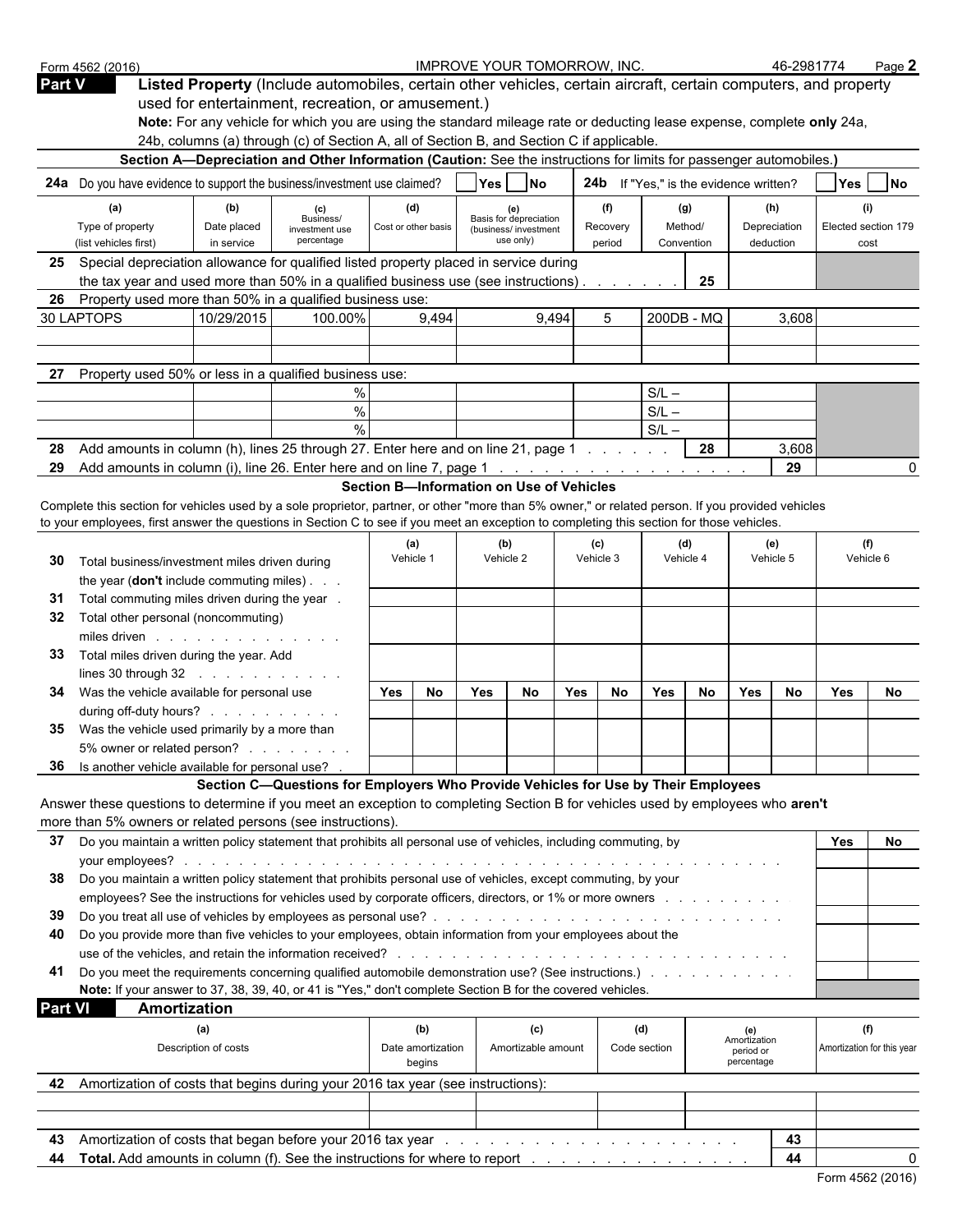| <b>SCHEDULE A</b> |  |
|-------------------|--|
|-------------------|--|

#### **(Form 990 or 990-EZ)**

# **Public Charity Status and Public Support**  $\frac{\text{OMB No. 1545-0047}}{\text{OMB No. 1545-0047}}$

**Complete if the organization is a section 501(c)(3) organization or a section 4947(a)(1) nonexempt charitable trust.**

|              | Department of the Treasury         |                                               |                                                                        | Attach to Form 990 or Form 990-EZ.                                                                                                                                                                                                                                                                                                                                                                                                                                                              |     |                                                                   |                                                         | <b>Open to Public</b>                                 |
|--------------|------------------------------------|-----------------------------------------------|------------------------------------------------------------------------|-------------------------------------------------------------------------------------------------------------------------------------------------------------------------------------------------------------------------------------------------------------------------------------------------------------------------------------------------------------------------------------------------------------------------------------------------------------------------------------------------|-----|-------------------------------------------------------------------|---------------------------------------------------------|-------------------------------------------------------|
|              | Internal Revenue Service           |                                               |                                                                        | Information about Schedule A (Form 990 or 990-EZ) and its instructions is at www.irs.gov/form990.                                                                                                                                                                                                                                                                                                                                                                                               |     |                                                                   |                                                         | <b>Inspection</b>                                     |
|              | Name of the organization           |                                               |                                                                        |                                                                                                                                                                                                                                                                                                                                                                                                                                                                                                 |     |                                                                   | <b>Employer identification number</b>                   |                                                       |
|              | IMPROVE YOUR TOMORROW, INC.        |                                               |                                                                        |                                                                                                                                                                                                                                                                                                                                                                                                                                                                                                 |     |                                                                   |                                                         | 46-2981774                                            |
| Part I       |                                    |                                               |                                                                        | Reason for Public Charity Status (All organizations must complete this part.) See instructions.                                                                                                                                                                                                                                                                                                                                                                                                 |     |                                                                   |                                                         |                                                       |
|              |                                    |                                               |                                                                        | The organization is not a private foundation because it is: (For lines 1 through 12, check only one box.)                                                                                                                                                                                                                                                                                                                                                                                       |     |                                                                   |                                                         |                                                       |
| 1            |                                    |                                               |                                                                        | A church, convention of churches, or association of churches described in section 170(b)(1)(A)(i).                                                                                                                                                                                                                                                                                                                                                                                              |     |                                                                   |                                                         |                                                       |
| 2            |                                    |                                               |                                                                        | A school described in section 170(b)(1)(A)(ii). (Attach Schedule E (Form 990 or 990-EZ).)                                                                                                                                                                                                                                                                                                                                                                                                       |     |                                                                   |                                                         |                                                       |
| 3            |                                    |                                               |                                                                        | A hospital or a cooperative hospital service organization described in section 170(b)(1)(A)(iii).                                                                                                                                                                                                                                                                                                                                                                                               |     |                                                                   |                                                         |                                                       |
| 4            |                                    | hospital's name, city, and state:             |                                                                        | A medical research organization operated in conjunction with a hospital described in section 170(b)(1)(A)(iii). Enter the                                                                                                                                                                                                                                                                                                                                                                       |     |                                                                   |                                                         |                                                       |
| 5            |                                    | section 170(b)(1)(A)(iv). (Complete Part II.) |                                                                        | An organization operated for the benefit of a college or university owned or operated by a governmental unit described in                                                                                                                                                                                                                                                                                                                                                                       |     |                                                                   |                                                         |                                                       |
| 6            |                                    |                                               |                                                                        | A federal, state, or local government or governmental unit described in section 170(b)(1)(A)(v).                                                                                                                                                                                                                                                                                                                                                                                                |     |                                                                   |                                                         |                                                       |
| $\mathbf{7}$ | $\mathsf{X}$                       |                                               | described in section 170(b)(1)(A)(vi). (Complete Part II.)             | An organization that normally receives a substantial part of its support from a governmental unit or from the general public                                                                                                                                                                                                                                                                                                                                                                    |     |                                                                   |                                                         |                                                       |
| 8            |                                    |                                               |                                                                        | A community trust described in section 170(b)(1)(A)(vi). (Complete Part II.)                                                                                                                                                                                                                                                                                                                                                                                                                    |     |                                                                   |                                                         |                                                       |
| 9            | university:                        |                                               |                                                                        | An agricultural research organization described in section 170(b)(1)(A)(ix) operated in conjunction with a land-grant college<br>or university or a non-land-grant college of agriculture (see instructions). Enter the name, city, and state of the college or                                                                                                                                                                                                                                 |     |                                                                   |                                                         |                                                       |
| 10           |                                    |                                               |                                                                        | dinversity.<br>An organization that normally receives: (1) more than 33 1/3% of its support from contributions, membership fees, and gross<br>receipts from activities related to its exempt functions—subject to certain exceptions, and (2) no more than 33 1/3% of its<br>support from gross investment income and unrelated business taxable income (less section 511 tax) from businesses<br>acquired by the organization after June 30, 1975. See section 509(a)(2). (Complete Part III.) |     |                                                                   |                                                         |                                                       |
| 11           |                                    |                                               |                                                                        | An organization organized and operated exclusively to test for public safety. See section 509(a)(4).                                                                                                                                                                                                                                                                                                                                                                                            |     |                                                                   |                                                         |                                                       |
| 12           |                                    |                                               |                                                                        | An organization organized and operated exclusively for the benefit of, to perform the functions of, or to carry out the purposes<br>of one or more publicly supported organizations described in section 509(a)(1) or section 509(a)(2). See section 509(a)(3).<br>Check the box in lines 12a through 12d that describes the type of supporting organization and complete lines 12e, 12f, and 12g.                                                                                              |     |                                                                   |                                                         |                                                       |
| a            |                                    |                                               | organization. You must complete Part IV, Sections A and B.             | Type I. A supporting organization operated, supervised, or controlled by its supported organization(s), typically by giving<br>the supported organization(s) the power to regularly appoint or elect a majority of the directors or trustees of the supporting                                                                                                                                                                                                                                  |     |                                                                   |                                                         |                                                       |
| b            |                                    |                                               |                                                                        | Type II. A supporting organization supervised or controlled in connection with its supported organization(s), by having<br>control or management of the supporting organization vested in the same persons that control or manage the supported                                                                                                                                                                                                                                                 |     |                                                                   |                                                         |                                                       |
|              |                                    |                                               | organization(s). You must complete Part IV, Sections A and C.          | Type III functionally integrated. A supporting organization operated in connection with, and functionally integrated with,                                                                                                                                                                                                                                                                                                                                                                      |     |                                                                   |                                                         |                                                       |
| c            |                                    |                                               |                                                                        | its supported organization(s) (see instructions). You must complete Part IV, Sections A, D, and E.                                                                                                                                                                                                                                                                                                                                                                                              |     |                                                                   |                                                         |                                                       |
| d            |                                    |                                               |                                                                        | Type III non-functionally integrated. A supporting organization operated in connection with its supported organization(s)<br>that is not functionally integrated. The organization generally must satisfy a distribution requirement and an attentiveness                                                                                                                                                                                                                                       |     |                                                                   |                                                         |                                                       |
| e            |                                    |                                               |                                                                        | requirement (see instructions). You must complete Part IV, Sections A and D, and Part V.<br>Check this box if the organization received a written determination from the IRS that it is a Type I, Type II, Type III<br>functionally integrated, or Type III non-functionally integrated supporting organization.                                                                                                                                                                                |     |                                                                   |                                                         |                                                       |
| f            |                                    |                                               |                                                                        | Enter the number of supported organizations                                                                                                                                                                                                                                                                                                                                                                                                                                                     |     |                                                                   |                                                         | $\overline{0}$                                        |
| a            |                                    |                                               | Provide the following information about the supported organization(s). |                                                                                                                                                                                                                                                                                                                                                                                                                                                                                                 |     |                                                                   |                                                         |                                                       |
|              | (i) Name of supported organization |                                               | $(ii)$ EIN                                                             | (iii) Type of organization<br>(described on lines 1-10<br>above (see instructions))                                                                                                                                                                                                                                                                                                                                                                                                             |     | (iv) Is the organization<br>listed in your governing<br>document? | (v) Amount of monetary<br>support (see<br>instructions) | (vi) Amount of<br>other support (see<br>instructions) |
|              |                                    |                                               |                                                                        |                                                                                                                                                                                                                                                                                                                                                                                                                                                                                                 | Yes | No                                                                |                                                         |                                                       |
| (A)          |                                    |                                               |                                                                        |                                                                                                                                                                                                                                                                                                                                                                                                                                                                                                 |     |                                                                   |                                                         |                                                       |
| (B)          |                                    |                                               |                                                                        |                                                                                                                                                                                                                                                                                                                                                                                                                                                                                                 |     |                                                                   |                                                         |                                                       |
| (C)          |                                    |                                               |                                                                        |                                                                                                                                                                                                                                                                                                                                                                                                                                                                                                 |     |                                                                   |                                                         |                                                       |
| (D)          |                                    |                                               |                                                                        |                                                                                                                                                                                                                                                                                                                                                                                                                                                                                                 |     |                                                                   |                                                         |                                                       |
| (E)          |                                    |                                               |                                                                        |                                                                                                                                                                                                                                                                                                                                                                                                                                                                                                 |     |                                                                   |                                                         |                                                       |

**Total** 0 0

For Paperwork Reduction Act Notice, see the Instructions for Form 990 or 990-EZ. Schedule A (Form 990 or 990-EZ) 2016 HTA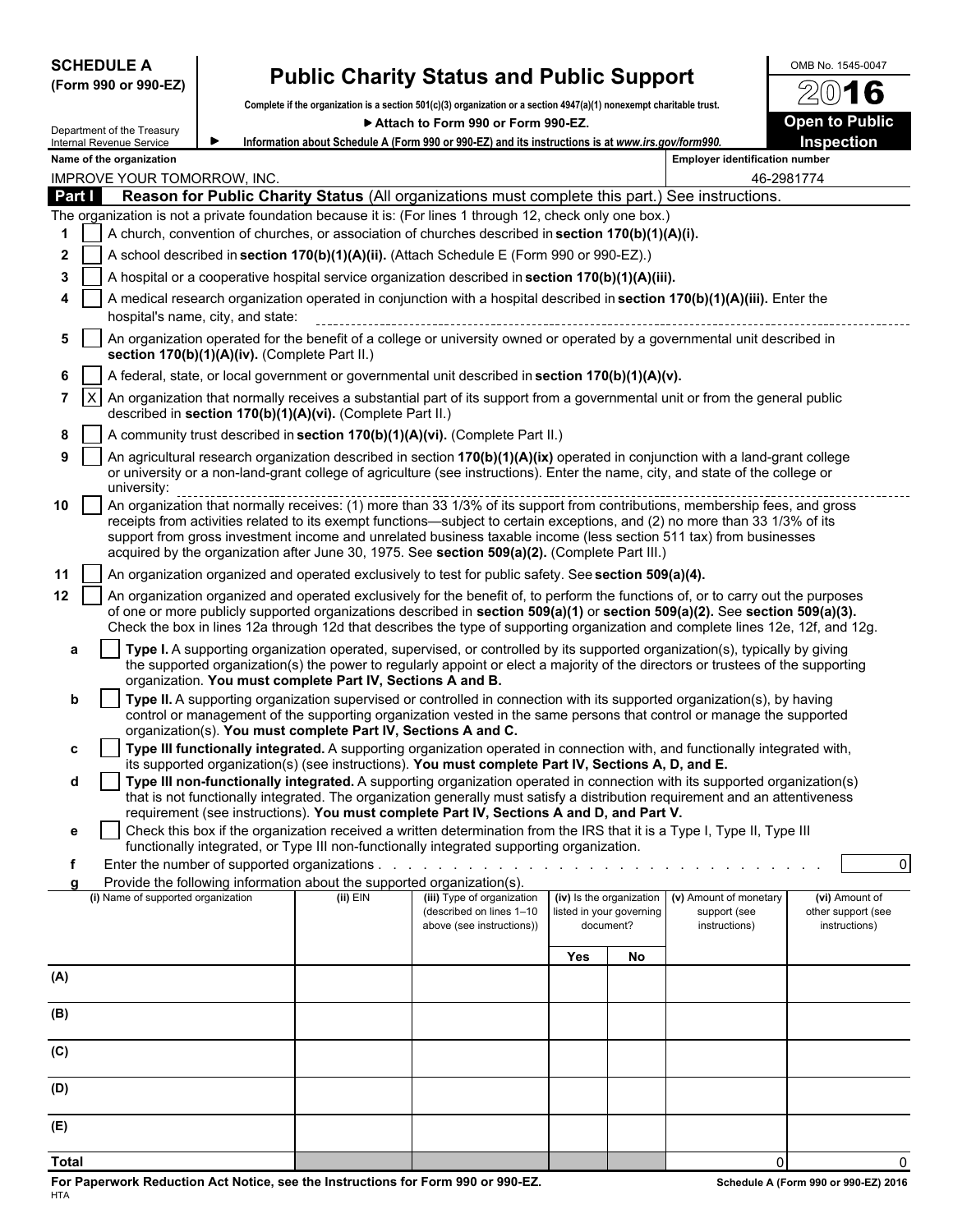|              | Schedule A (Form 990 or 990-EZ) 2016                                                                                                                                                                                                                                                                                                                                                                                | <b>IMPROVE YOUR TOMORROW, INC.</b> |          |            |            | 46-2981774       | Page 2                               |  |  |
|--------------|---------------------------------------------------------------------------------------------------------------------------------------------------------------------------------------------------------------------------------------------------------------------------------------------------------------------------------------------------------------------------------------------------------------------|------------------------------------|----------|------------|------------|------------------|--------------------------------------|--|--|
|              | Support Schedule for Organizations Described in Sections 170(b)(1)(A)(iv) and 170(b)(1)(A)(vi)<br>Part II<br>(Complete only if you checked the box on line 5, 7, or 8 of Part I or if the organization failed to qualify under<br>Part III. If the organization fails to qualify under the tests listed below, please complete Part III.)                                                                           |                                    |          |            |            |                  |                                      |  |  |
|              | <b>Section A. Public Support</b>                                                                                                                                                                                                                                                                                                                                                                                    |                                    |          |            |            |                  |                                      |  |  |
|              | Calendar year (or fiscal year beginning in)<br>▶                                                                                                                                                                                                                                                                                                                                                                    | (a) 2012                           | (b) 2013 | $(c)$ 2014 | $(d)$ 2015 | (e) 2016         | (f) Total                            |  |  |
| 1.           | Gifts, grants, contributions, and<br>membership fees received. (Do not<br>include any "unusual grants.")                                                                                                                                                                                                                                                                                                            |                                    |          |            |            |                  |                                      |  |  |
| $\mathbf{2}$ | Tax revenues levied for the organization's<br>benefit and either paid to or expended on<br>its behalf $\cdots$ $\cdots$ $\cdots$ $\cdots$                                                                                                                                                                                                                                                                           |                                    |          | 29,321     | 144,859    | 469,274          | 643,454<br>0                         |  |  |
| 3            | The value of services or facilities<br>furnished by a governmental unit to the<br>organization without charge                                                                                                                                                                                                                                                                                                       |                                    |          |            |            |                  |                                      |  |  |
| 4<br>5       | Total. Add lines 1 through 3<br>The portion of total contributions by each<br>person (other than a governmental unit<br>or publicly supported organization)<br>included on line 1 that exceeds 2%<br>of the amount shown on line 11,<br>column (f) $\ldots$ $\ldots$ $\ldots$ $\ldots$ $\ldots$                                                                                                                     | $\mathbf{0}$                       | 0        | 29,321     | 144,859    | 469,274          | 643,454                              |  |  |
| 6            | Public support. Subtract line 5 from line 4.                                                                                                                                                                                                                                                                                                                                                                        |                                    |          |            |            |                  | 643,454                              |  |  |
|              | <b>Section B. Total Support</b>                                                                                                                                                                                                                                                                                                                                                                                     |                                    |          |            |            |                  |                                      |  |  |
|              | Calendar year (or fiscal year beginning in)<br>▶                                                                                                                                                                                                                                                                                                                                                                    | (a) 2012                           | (b) 2013 | $(c)$ 2014 | $(d)$ 2015 | (e) 2016         | (f) Total                            |  |  |
| 7<br>8       | Amounts from line 4.<br>Gross income from interest, dividends,<br>payments received on securities loans,<br>rents, royalties and income from similar                                                                                                                                                                                                                                                                | 0                                  | $\Omega$ | 29,321     | 144,859    | 469,274          | 643,454                              |  |  |
| 9<br>10      | Net income from unrelated business<br>activities, whether or not the business is<br>regularly carried on<br>Other income. Do not include gain or                                                                                                                                                                                                                                                                    |                                    |          |            |            |                  | 0<br>0                               |  |  |
|              | loss from the sale of capital assets<br>(Explain in Part VI.)                                                                                                                                                                                                                                                                                                                                                       |                                    |          |            |            |                  |                                      |  |  |
| 12           | 11 Total support. Add lines 7 through 10<br>13 First five years. If the Form 990 is for the organization's first, second, third, fourth, or fifth tax year as a section 501(c)(3)<br>organization, check this box and stop here enterpresent and the state of the state of the state of the state of the state of the state of the state of the state of the state of the state of the state of the state of the st |                                    |          |            |            | 12 <sup>12</sup> | 643,454<br>$\mathbf{F}$ $\mathbf{X}$ |  |  |
|              | <b>Section C. Computation of Public Support Percentage</b>                                                                                                                                                                                                                                                                                                                                                          |                                    |          |            |            |                  |                                      |  |  |
| 14           | Public support percentage for 2016 (line 6, column (f) divided by line 11, column (f)).                                                                                                                                                                                                                                                                                                                             |                                    |          |            |            | 14               | $0.00\%$                             |  |  |
| 15           |                                                                                                                                                                                                                                                                                                                                                                                                                     |                                    |          |            |            | 15               | $0.00\%$                             |  |  |
|              | 16a 33 1/3% support test-2016. If the organization did not check the box on line 13, and line 14 is 33 1/3% or more,                                                                                                                                                                                                                                                                                                |                                    |          |            |            |                  |                                      |  |  |
|              | b 33 1/3% support test-2015. If the organization did not check a box on line 13 or 16a, and line 15 is 33 1/3% or more, check this                                                                                                                                                                                                                                                                                  |                                    |          |            |            |                  |                                      |  |  |
|              | 17a 10%-facts-and-circumstances test-2016. If the organization did not check a box on line 13, 16a, or 16b, and line 14<br>is 10% or more, and if the organization meets the "facts-and-circumstances" test, check this box and stop here. Explain in<br>Part VI how the organization meets the "facts-and-circumstances" test. The organization qualifies as a publicly supported                                  |                                    |          |            |            |                  |                                      |  |  |
|              | <b>b</b> 10%-facts-and-circumstances test-2015. If the organization did not check a box on line 13, 16a, 16b, or 17a, and line<br>15 is 10% or more, and if the organization meets the "facts-and-circumstances" test, check this box and stop here. Explain in<br>Part VI how the organization meets the "facts-and-circumstances" test. The organization qualifies as a publicly                                  |                                    |          |            |            |                  |                                      |  |  |
| 18           | Private foundation. If the organization did not check a box on line 13, 16a, 16b, 17a, or 17b, check this box and see                                                                                                                                                                                                                                                                                               |                                    |          |            |            |                  |                                      |  |  |
|              |                                                                                                                                                                                                                                                                                                                                                                                                                     |                                    |          |            |            |                  |                                      |  |  |

| Schedule A (Form 990 or 990-EZ) 2016 |  |  |
|--------------------------------------|--|--|
|                                      |  |  |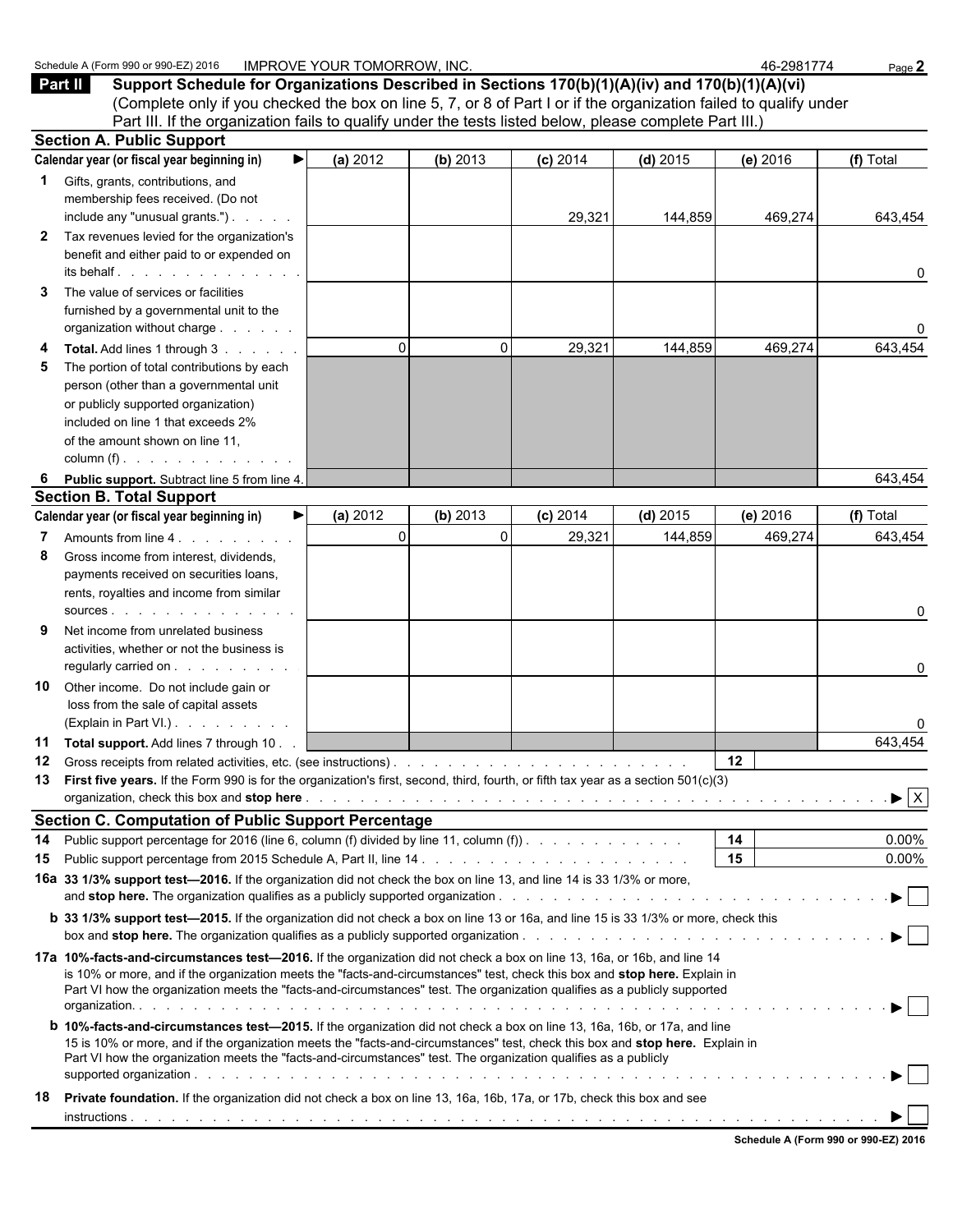**Part III Support Schedule for Organizations Described in Section 509(a)(2)** (Complete only if you checked the box on line 10 of Part I or if the organization failed to qualify under Part II. If the organization fails to qualify under the tests listed below, please complete Part II.)

|    | <b>Section A. Public Support</b>                                                                                                       |             |          |            |            |          |           |
|----|----------------------------------------------------------------------------------------------------------------------------------------|-------------|----------|------------|------------|----------|-----------|
|    | Calendar year (or fiscal year beginning in)                                                                                            | (a) 2012    | (b) 2013 | $(c)$ 2014 | $(d)$ 2015 | (e) 2016 | (f) Total |
|    | <b>1</b> Gifts, grants, contributions, and membership fees                                                                             |             |          |            |            |          |           |
|    | received. (Do not include any "unusual grants.")                                                                                       |             |          |            |            |          | 0         |
| 2  | Gross receipts from admissions, merchandise                                                                                            |             |          |            |            |          |           |
|    | sold or services performed, or facilities                                                                                              |             |          |            |            |          |           |
|    | furnished in any activity that is related to the<br>organization's tax-exempt purpose                                                  |             |          |            |            |          | 0         |
| 3  | Gross receipts from activities that are not an                                                                                         |             |          |            |            |          |           |
|    | unrelated trade or business under section 513.                                                                                         |             |          |            |            |          | 0         |
| 4  | Tax revenues levied for the organization's                                                                                             |             |          |            |            |          |           |
|    | benefit and either paid to or expended on                                                                                              |             |          |            |            |          |           |
|    | its behalf.                                                                                                                            |             |          |            |            |          | 0         |
| 5  | The value of services or facilities                                                                                                    |             |          |            |            |          |           |
|    | furnished by a governmental unit to the                                                                                                |             |          |            |            |          |           |
|    | organization without charge                                                                                                            |             |          |            |            |          | 0         |
| 6  | <b>Total.</b> Add lines 1 through 5.                                                                                                   | $\Omega$    | $\Omega$ | $\Omega$   | $\Omega$   | 0        | $\Omega$  |
|    | 7a Amounts included on lines 1, 2, and 3                                                                                               |             |          |            |            |          |           |
|    | received from disqualified persons                                                                                                     |             |          |            |            |          | 0         |
|    | <b>b</b> Amounts included on lines 2 and 3 received                                                                                    |             |          |            |            |          |           |
|    | from other than disqualified persons that                                                                                              |             |          |            |            |          |           |
|    | exceed the greater of \$5,000 or 1% of the                                                                                             |             |          |            |            |          |           |
|    | amount on line 13 for the year                                                                                                         |             |          |            |            |          | 0         |
|    | c Add lines 7a and 7b. $\ldots$                                                                                                        | $\Omega$    | $\Omega$ | $\Omega$   | $\Omega$   | 0        | $\Omega$  |
| 8  | <b>Public support (Subtract line 7c from</b>                                                                                           |             |          |            |            |          |           |
|    | $line 6$ .).                                                                                                                           |             |          |            |            |          | O         |
|    | <b>Section B. Total Support</b>                                                                                                        |             |          |            |            |          |           |
|    | Calendar year (or fiscal year beginning in)<br>▶                                                                                       | (a) 2012    | (b) 2013 | $(c)$ 2014 | $(d)$ 2015 | (e) 2016 | (f) Total |
|    | 9 Amounts from line 6.                                                                                                                 | $\mathbf 0$ | $\Omega$ | $\Omega$   | $\Omega$   | $\Omega$ | 0         |
|    | <b>10a</b> Gross income from interest, dividends,                                                                                      |             |          |            |            |          |           |
|    | payments received on securities loans,                                                                                                 |             |          |            |            |          |           |
|    | rents, royalties and income from similar sources.                                                                                      |             |          |            |            |          | 0         |
|    | <b>b</b> Unrelated business taxable income (less                                                                                       |             |          |            |            |          |           |
|    | section 511 taxes) from businesses                                                                                                     |             |          |            |            |          |           |
|    | acquired after June 30, 1975                                                                                                           |             |          |            |            |          | 0         |
|    | c Add lines 10a and 10b                                                                                                                | $\Omega$    | $\Omega$ | $\Omega$   | $\Omega$   | 0        | $\Omega$  |
|    | 11 Net income from unrelated business                                                                                                  |             |          |            |            |          |           |
|    | activities not included in line 10b, whether                                                                                           |             |          |            |            |          |           |
|    | or not the business is regularly carried on.                                                                                           |             |          |            |            |          |           |
|    | 12 Other income. Do not include gain or                                                                                                |             |          |            |            |          |           |
|    | loss from the sale of capital assets                                                                                                   |             |          |            |            |          |           |
|    | (Explain in Part VI.).                                                                                                                 |             |          |            |            |          | 0         |
|    | 13 Total support. (Add lines 9, 10c, 11,                                                                                               |             |          |            |            |          |           |
|    | and $12.$ ). $\ldots$ $\ldots$ $\ldots$ $\ldots$                                                                                       | $\Omega$    | $\Omega$ |            | 0          | 0        | 0         |
|    | 14 First five years. If the Form 990 is for the organization's first, second, third, fourth, or fifth tax year as a section 501(c)(3)  |             |          |            |            |          |           |
|    |                                                                                                                                        |             |          |            |            |          |           |
|    | <b>Section C. Computation of Public Support Percentage</b>                                                                             |             |          |            |            |          |           |
|    | 15 Public support percentage for 2016 (line 8, column (f) divided by line 13, column (f)).                                             |             |          |            |            | 15       | $0.00\%$  |
|    |                                                                                                                                        |             |          |            |            | 16       | 0.00%     |
|    | Section D. Computation of Investment Income Percentage                                                                                 |             |          |            |            |          |           |
| 17 | Investment income percentage for 2016 (line 10c, column (f) divided by line 13, column (f)                                             |             |          |            |            | 17       | $0.00\%$  |
| 18 |                                                                                                                                        |             |          |            |            | 18       | $0.00\%$  |
|    | 19a 33 1/3% support tests-2016. If the organization did not check the box on line 14, and line 15 is more than 33 1/3%, and line 17 is |             |          |            |            |          |           |
|    |                                                                                                                                        |             |          |            |            |          |           |
|    | b 33 1/3% support tests—2015. If the organization did not check a box on line 14 or line 19a, and line 16 is more than 33 1/3%, and    |             |          |            |            |          |           |
|    | line 18 is not more than 33 1/3%, check this box and stop here. The organization qualifies as a publicly supported organization        |             |          |            |            |          |           |
|    |                                                                                                                                        |             |          |            |            |          |           |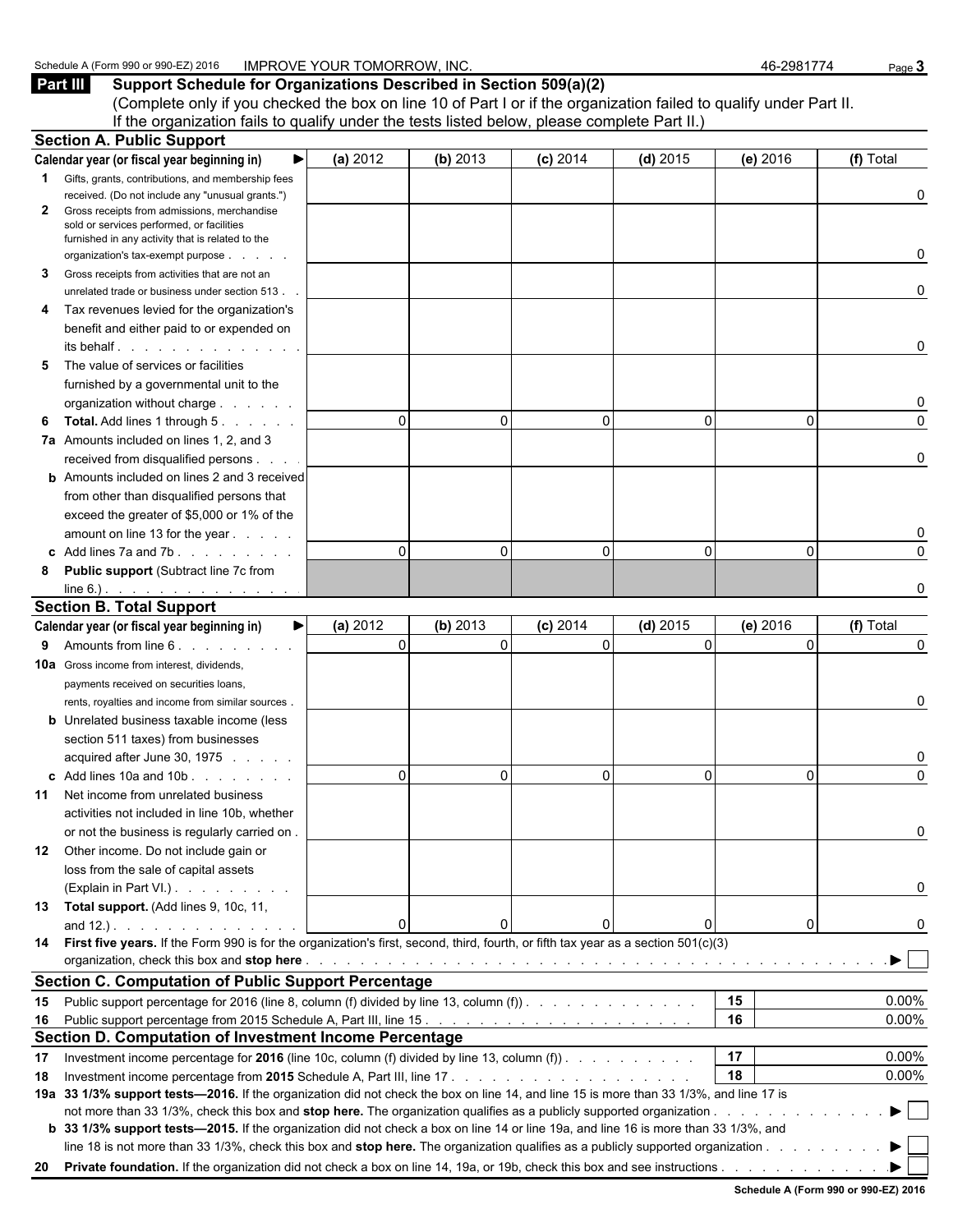#### **Part IV Supporting Organizations**

(Complete only if you checked a box in line 12 on Part I. If you checked 12a of Part I, complete Sections A and B. If you checked 12b of Part I, complete Sections A and C. If you checked 12c of Part I, complete Sections A, D, and E. If you checked 12d of Part I, complete Sections A and D, and complete Part V.)

#### **Section A. All Supporting Organizations**

- **1** Are all of the organization's supported organizations listed by name in the organization's governing documents? *If* "*No,*" *describe in Part VI how the supported organizations are designated. If designated by class or purpose, describe the designation. If historic and continuing relationship, explain.* **1**
- **2** Did the organization have any supported organization that does not have an IRS determination of status under section 509(a)(1) or (2)? *If* "*Yes,*" *explain in Part VI how the organization determined that the supported organization was described in section 509(a)(1) or (2).*
- **3a** Did the organization have a supported organization described in section 501(c)(4), (5), or (6)? *If* "*Yes,*" *answer (b) and (c) below.* **3a**
- **b** Did the organization confirm that each supported organization qualified under section 501(c)(4), (5), or (6) and satisfied the public support tests under section 509(a)(2)? *If* "*Yes,*" *describe in Part VI when and how the organization made the determination.* **3b**
- **c** Did the organization ensure that all support to such organizations was used exclusively for section 170(c)(2) (B) purposes? *If* "*Yes,*" *explain in Part VI what controls the organization put in place to ensure such use.* **3c**
- **4a** Was any supported organization not organized in the United States ("foreign supported organization")? *If "Yes," and if you checked 12a or 12b in Part I, answer (b) and (c) below.* **4a**
- **b** Did the organization have ultimate control and discretion in deciding whether to make grants to the foreign supported organization? *If* "*Yes,*" *describe in Part VI how the organization had such control and discretion despite being controlled or supervised by or in connection with its supported organizations.* **4b**
- **c** Did the organization support any foreign supported organization that does not have an IRS determination under sections 501(c)(3) and 509(a)(1) or (2)? *If* "*Yes,*" *explain in Part VI what controls the organization used to ensure that all support to the foreign supported organization was used exclusively for section 170(c)(2)(B) purposes.* **4c**
- **5a** Did the organization add, substitute, or remove any supported organizations during the tax year? *If* "*Yes,*" *answer (b) and (c) below (if applicable). Also, provide detail in Part VI, including (i) the names and EIN numbers of the supported organizations added, substituted, or removed; (ii) the reasons for each such action; (iii) the authority under the organization's organizing document authorizing such action; and (iv) how the action was accomplished (such as by amendment to the organizing document).* **5a**
- **b Type I or Type II only.** Was any added or substituted supported organization part of a class already designated in the organization's organizing document? **5b**
- **c Substitutions only.** Was the substitution the result of an event beyond the organization's control? **5c**
- **6** Did the organization provide support (whether in the form of grants or the provision of services or facilities) to anyone other than (i) its supported organizations, (ii) individuals that are part of the charitable class benefited by one or more of its supported organizations, or (iii) other supporting organizations that also support or benefit one or more of the filing organization's supported organizations? *If "Yes," provide detail in Part VI.* **6**
- **7** Did the organization provide a grant, loan, compensation, or other similar payment to a substantial contributor (defined in section 4958(c)(3)(C)), a family member of a substantial contributor, or a 35% controlled entity with regard to a substantial contributor? *If "Yes," complete Part I of Schedule L (Form 990 or 990-EZ).* **7**
- **8** Did the organization make a loan to a disqualified person (as defined in section 4958) not described in line 7? *If "Yes," complete Part I of Schedule L (Form 990 or 990-EZ).* **8**
- **9a** Was the organization controlled directly or indirectly at any time during the tax year by one or more disqualified persons as defined in section 4946 (other than foundation managers and organizations described in section 509(a)(1) or (2))? *If* "*Yes*," *provide detail in Part VI.*
- **b** Did one or more disqualified persons (as defined in line 9a) hold a controlling interest in any entity in which the supporting organization had an interest? *If* "*Yes,*" *provide detail in Part VI.* **9b**
- **c** Did a disqualified person (as defined in line 9a) have an ownership interest in, or derive any personal benefit from, assets in which the supporting organization also had an interest? *If* "*Yes,*" *provide detail in Part VI.* **9c**
- **10a** Was the organization subject to the excess business holdings rules of section 4943 because of section 4943(f) (regarding certain Type II supporting organizations, and all Type III non-functionally integrated supporting organizations)? If "Yes," answer 10b below.
	- **b** Did the organization have any excess business holdings in the tax year? *(Use Schedule C, Form 4720, to determine whether the organization had excess business holdings.)*

|                 | <b>Yes</b> | $No$ |
|-----------------|------------|------|
|                 |            |      |
| 1               |            |      |
|                 |            |      |
| $\overline{2}$  |            |      |
|                 |            |      |
| <u>3a</u>       |            |      |
|                 |            |      |
| <u>3b</u>       |            |      |
|                 |            |      |
| <u>3c</u>       |            |      |
| <u>4a</u>       |            |      |
|                 |            |      |
| 4 <sub>b</sub>  |            |      |
|                 |            |      |
| <u>4c</u>       |            |      |
|                 |            |      |
| <u>5a</u>       |            |      |
|                 |            |      |
| <u>5b</u><br>5c |            |      |
|                 |            |      |
| 6               |            |      |
|                 |            |      |
| 7               |            |      |
|                 |            |      |
| 8               |            |      |
| 9а              |            |      |
|                 |            |      |
| 9b              |            |      |
|                 |            |      |
| 9с              |            |      |
| 10a             |            |      |
| 0b              |            |      |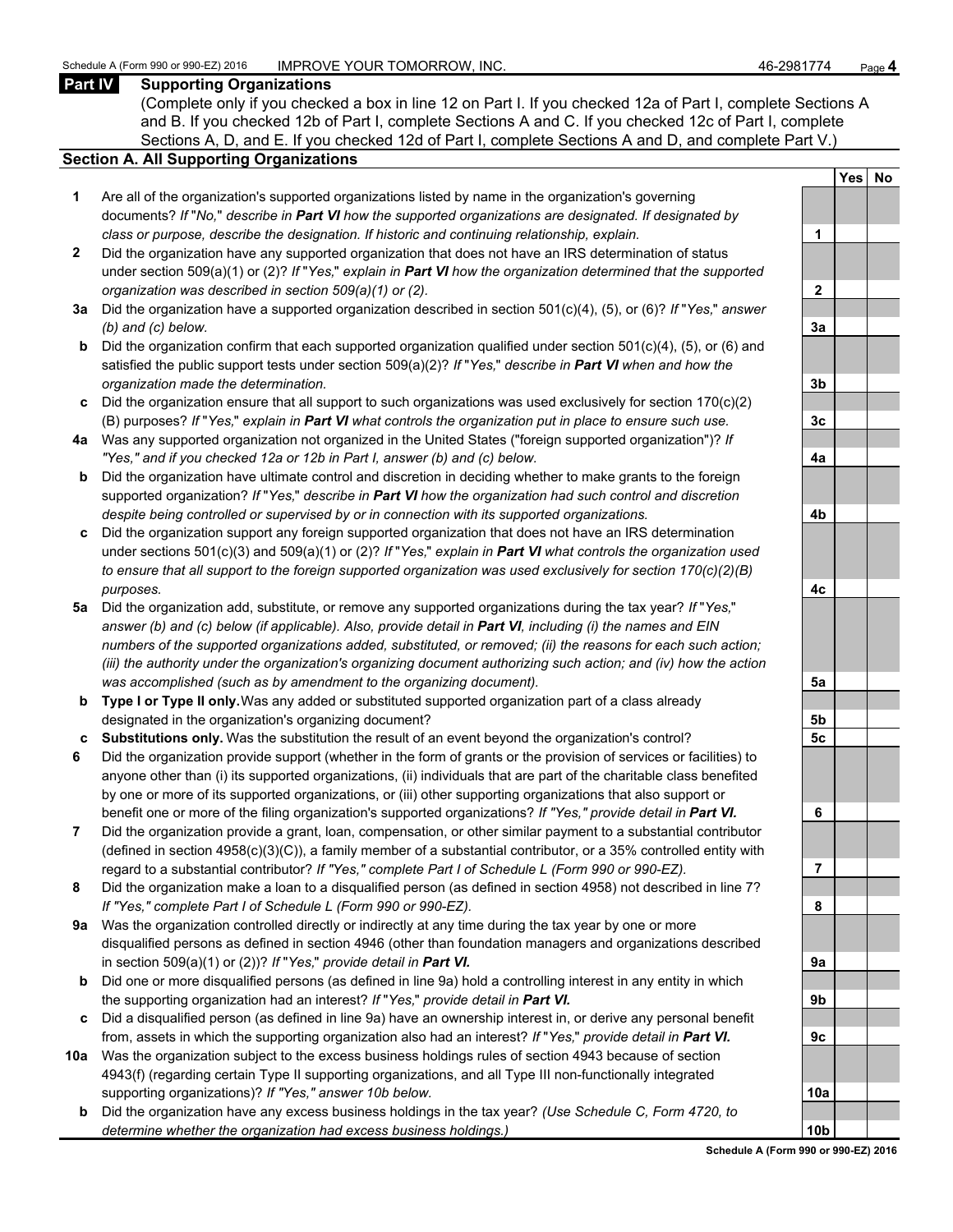| 46-2981774 |
|------------|
|------------|

| Part IV           | <b>Supporting Organizations (continued)</b>                                                                                                                                                                                                                                                                                                                                                                                                                                                                                                                                                               |                 |            |           |
|-------------------|-----------------------------------------------------------------------------------------------------------------------------------------------------------------------------------------------------------------------------------------------------------------------------------------------------------------------------------------------------------------------------------------------------------------------------------------------------------------------------------------------------------------------------------------------------------------------------------------------------------|-----------------|------------|-----------|
|                   |                                                                                                                                                                                                                                                                                                                                                                                                                                                                                                                                                                                                           |                 | Yes        | <b>No</b> |
| 11                | Has the organization accepted a gift or contribution from any of the following persons?                                                                                                                                                                                                                                                                                                                                                                                                                                                                                                                   |                 |            |           |
| a                 | A person who directly or indirectly controls, either alone or together with persons described in (b) and (c)                                                                                                                                                                                                                                                                                                                                                                                                                                                                                              |                 |            |           |
|                   | below, the governing body of a supported organization?                                                                                                                                                                                                                                                                                                                                                                                                                                                                                                                                                    | 11a             |            |           |
| b                 | A family member of a person described in (a) above?                                                                                                                                                                                                                                                                                                                                                                                                                                                                                                                                                       | 11 <sub>b</sub> |            |           |
| c                 | A 35% controlled entity of a person described in (a) or (b) above? If "Yes" to a, b, or c, provide detail in Part VI.                                                                                                                                                                                                                                                                                                                                                                                                                                                                                     | 11c             |            |           |
|                   | <b>Section B. Type I Supporting Organizations</b>                                                                                                                                                                                                                                                                                                                                                                                                                                                                                                                                                         |                 |            |           |
|                   |                                                                                                                                                                                                                                                                                                                                                                                                                                                                                                                                                                                                           |                 | Yes        | <b>No</b> |
| 1                 | Did the directors, trustees, or membership of one or more supported organizations have the power to<br>regularly appoint or elect at least a majority of the organization's directors or trustees at all times during the<br>tax year? If "No," describe in Part VI how the supported organization(s) effectively operated, supervised, or<br>controlled the organization's activities. If the organization had more than one supported organization,<br>describe how the powers to appoint and/or remove directors or trustees were allocated among the supported                                        |                 |            |           |
|                   | organizations and what conditions or restrictions, if any, applied to such powers during the tax year.                                                                                                                                                                                                                                                                                                                                                                                                                                                                                                    | 1               |            |           |
| $\overline{2}$    | Did the organization operate for the benefit of any supported organization other than the supported<br>organization(s) that operated, supervised, or controlled the supporting organization? If "Yes," explain in Part<br>VI how providing such benefit carried out the purposes of the supported organization(s) that operated,                                                                                                                                                                                                                                                                          |                 |            |           |
|                   | supervised, or controlled the supporting organization.                                                                                                                                                                                                                                                                                                                                                                                                                                                                                                                                                    | $\mathbf{2}$    |            |           |
|                   | <b>Section C. Type II Supporting Organizations</b>                                                                                                                                                                                                                                                                                                                                                                                                                                                                                                                                                        |                 |            |           |
| 1                 | Were a majority of the organization's directors or trustees during the tax year also a majority of the directors<br>or trustees of each of the organization's supported organization(s)? If "No," describe in Part VI how control<br>or management of the supporting organization was vested in the same persons that controlled or managed<br>the supported organization(s).                                                                                                                                                                                                                             | 1               | <b>Yes</b> | <b>No</b> |
|                   | <b>Section D. All Type III Supporting Organizations</b>                                                                                                                                                                                                                                                                                                                                                                                                                                                                                                                                                   |                 |            |           |
|                   |                                                                                                                                                                                                                                                                                                                                                                                                                                                                                                                                                                                                           |                 | Yes        | <b>No</b> |
| 1<br>$\mathbf{2}$ | Did the organization provide to each of its supported organizations, by the last day of the fifth month of the<br>organization's tax year, (i) a written notice describing the type and amount of support provided during the prior tax<br>year, (ii) a copy of the Form 990 that was most recently filed as of the date of notification, and (iii) copies of the<br>organization's governing documents in effect on the date of notification, to the extent not previously provided?<br>Were any of the organization's officers, directors, or trustees either (i) appointed or elected by the supported | 1               |            |           |
|                   | $\mathcal{L} = \mathcal{L} \cup \{ \mathcal{L} \}$ , and $\mathcal{L} \cup \{ \mathcal{L} \}$ , and $\mathcal{L} \cup \{ \mathcal{L} \}$ , and $\mathcal{L} \cup \{ \mathcal{L} \}$ , and $\mathcal{L} \cup \{ \mathcal{L} \}$ , and $\mathcal{L} \cup \{ \mathcal{L} \}$ , and $\mathcal{L} \cup \{ \mathcal{L} \}$                                                                                                                                                                                                                                                                                      |                 |            |           |

- organization(s) or (ii) serving on the governing body of a supported organization? *If* "*No,*" *explain in Part VI how the organization maintained a close and continuous working relationship with the supported organization(s).* **2 3** By reason of the relationship described in (2), did the organization's supported organizations have a significant voice in the organization's investment policies and in directing the use of the organization's
- income or assets at all times during the tax year? *If* "*Yes,*" *describe in Part VI the role the organization's supported organizations played in this regard.* **3**

#### **Section E. Type III Functionally Integrated Supporting Organizations**

- **1** *Check the box next to the method that the organization used to satisfy the Integral Part Test during the year (see instructions).*
- **a** The organization satisfied the Activities Test. *Complete line 2 below.*
- **b** The organization is the parent of each of its supported organizations. *Complete line 3 below.*
- **c** The organization supported a governmental entity. *Describe in Part VI how you supported a government entity (see instructions).*
- **2** Activities Test. *Answer (a) and (b) below.* **Yes No**
- **a** Did substantially all of the organization's activities during the tax year directly further the exempt purposes of the supported organization(s) to which the organization was responsive? *If* "*Yes,*" *then in Part VI identify those supported organizations and explain how these activities directly furthered their exempt purposes, how the organization was responsive to those supported organizations, and how the organization determined that these activities constituted substantially all of its activities.* **2a**
- **b** Did the activities described in (a) constitute activities that, but for the organization's involvement, one or more of the organization's supported organization(s) would have been engaged in? *If* "*Yes,*" *explain in Part VI the reasons for the organization's position that its supported organization(s) would have engaged in these activities but for the organization's involvement.* **2b**
- **3** Parent of Supported Organizations. *Answer (a) and (b) below.*
- **a** Did the organization have the power to regularly appoint or elect a majority of the officers, directors, or trustees of each of the supported organizations? *Provide details in Part VI.* **3a**
- **b** Did the organization exercise a substantial degree of direction over the policies, programs, and activities of each of its supported organizations? *If* "*Yes,*" *describe in Part VI the role played by the organization in this regard.* **3b**

**Schedule A (Form 990 or 990-EZ) 2016**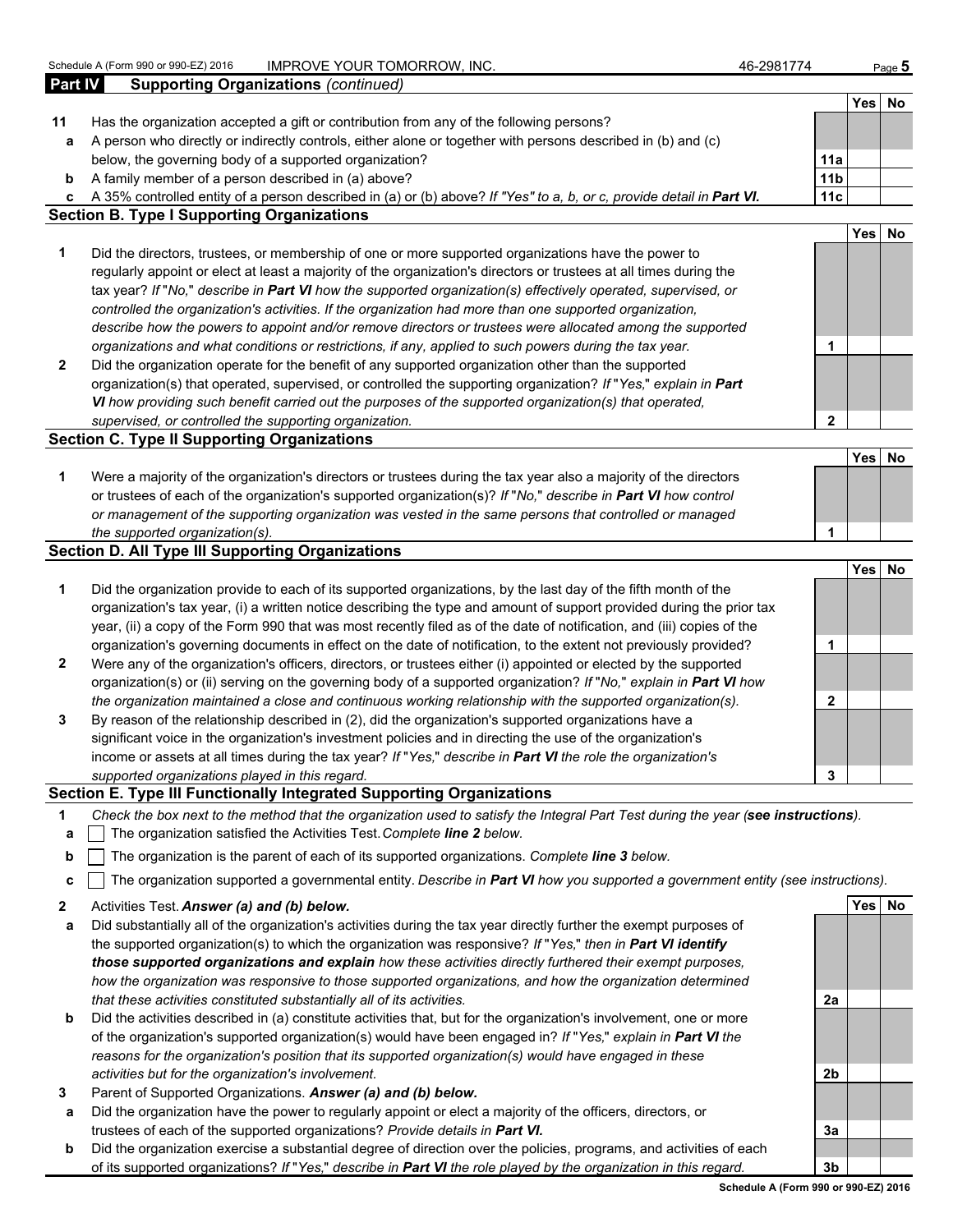Schedule A (Form 990 or 990-EZ) 2016 **IMPROVE YOUR TOMORROW, INC.** 46-2981774 Page 6

| <b>Part V</b><br>Type III Non-Functionally Integrated 509(a)(3) Supporting Organizations                                              |                         |                |                                |
|---------------------------------------------------------------------------------------------------------------------------------------|-------------------------|----------------|--------------------------------|
| Check here if the organization satisfied the Integral Part Test as a qualifying trust on Nov. 20, 1970 (explain in Part VI). See<br>1 |                         |                |                                |
| instructions. All other Type III non-functionally integrated supporting organizations must complete Sections A through E.             |                         |                |                                |
| <b>Section A - Adjusted Net Income</b>                                                                                                |                         | (A) Prior Year | (B) Current Year<br>(optional) |
| 1 Net short-term capital gain                                                                                                         | 1                       |                |                                |
| 2 Recoveries of prior-year distributions                                                                                              | $\mathbf 2$             |                |                                |
| 3 Other gross income (see instructions)                                                                                               | 3                       |                |                                |
| 4 Add lines 1 through 3.                                                                                                              | $\overline{\mathbf{4}}$ | $\mathbf 0$    | 0                              |
| 5 Depreciation and depletion                                                                                                          | 5                       |                |                                |
| 6 Portion of operating expenses paid or incurred for production or                                                                    |                         |                |                                |
| collection of gross income or for management, conservation, or                                                                        |                         |                |                                |
| maintenance of property held for production of income (see instructions)                                                              | 6                       |                |                                |
| 7 Other expenses (see instructions)                                                                                                   | $\overline{7}$          |                |                                |
| 8 Adjusted Net Income (subtract lines 5, 6, and 7 from line 4).                                                                       | 8                       | $\Omega$       | 0                              |
| <b>Section B - Minimum Asset Amount</b>                                                                                               |                         | (A) Prior Year | (B) Current Year<br>(optional) |
| 1 Aggregate fair market value of all non-exempt-use assets (see                                                                       |                         |                |                                |
| instructions for short tax year or assets held for part of year):                                                                     |                         |                |                                |
| a Average monthly value of securities                                                                                                 | 1a                      |                |                                |
| <b>b</b> Average monthly cash balances                                                                                                | 1b                      |                |                                |
| c Fair market value of other non-exempt-use assets                                                                                    | 1 <sub>c</sub>          |                |                                |
| d Total (add lines 1a, 1b, and 1c)                                                                                                    | 1d                      | $\mathbf 0$    | 0                              |
| e Discount claimed for blockage or other                                                                                              |                         |                |                                |
| factors (explain in detail in Part VI):                                                                                               |                         |                |                                |
| 2 Acquisition indebtedness applicable to non-exempt-use assets                                                                        | $\overline{2}$          |                |                                |
| 3 Subtract line 2 from line 1d.                                                                                                       | $\overline{\mathbf{3}}$ | $\mathbf 0$    | 0                              |
| 4 Cash deemed held for exempt use. Enter 1-1/2% of line 3 (for greater amount,                                                        |                         |                |                                |
| see instructions).                                                                                                                    | 4                       | 0              | 0                              |
| 5 Net value of non-exempt-use assets (subtract line 4 from line 3)                                                                    | 5                       | $\pmb{0}$      | 0                              |
| 6 Multiply line 5 by .035.                                                                                                            | 6                       | 0              | 0                              |
| 7 Recoveries of prior-year distributions                                                                                              | $\overline{7}$          | 0              | 0                              |
| 8 Minimum Asset Amount (add line 7 to line 6)                                                                                         | 8                       | 0              | $\Omega$                       |
| <b>Section C - Distributable Amount</b>                                                                                               |                         |                | <b>Current Year</b>            |
| 1 Adjusted net income for prior year (from Section A, line 8, Column A)                                                               | 1                       |                | 0                              |
| 2 Enter 85% of line 1                                                                                                                 | $\overline{2}$          |                | 0                              |
| 3 Minimum asset amount for prior year (from Section B, line 8, Column A)                                                              | 3                       |                | 0                              |
| 4 Enter greater of line 2 or line 3.                                                                                                  | 4                       |                | 0                              |
| 5 Income tax imposed in prior year                                                                                                    | 5                       |                |                                |
| 6 Distributable Amount. Subtract line 5 from line 4, unless subject to                                                                |                         |                |                                |
| emergency temporary reduction (see instructions).                                                                                     | 6                       |                | 0                              |
|                                                                                                                                       |                         |                |                                |

**7** Check here if the current year is the organization's first as a non-functionally integrated Type III supporting organization (see instructions).

**Schedule A (Form 990 or 990-EZ) 2016**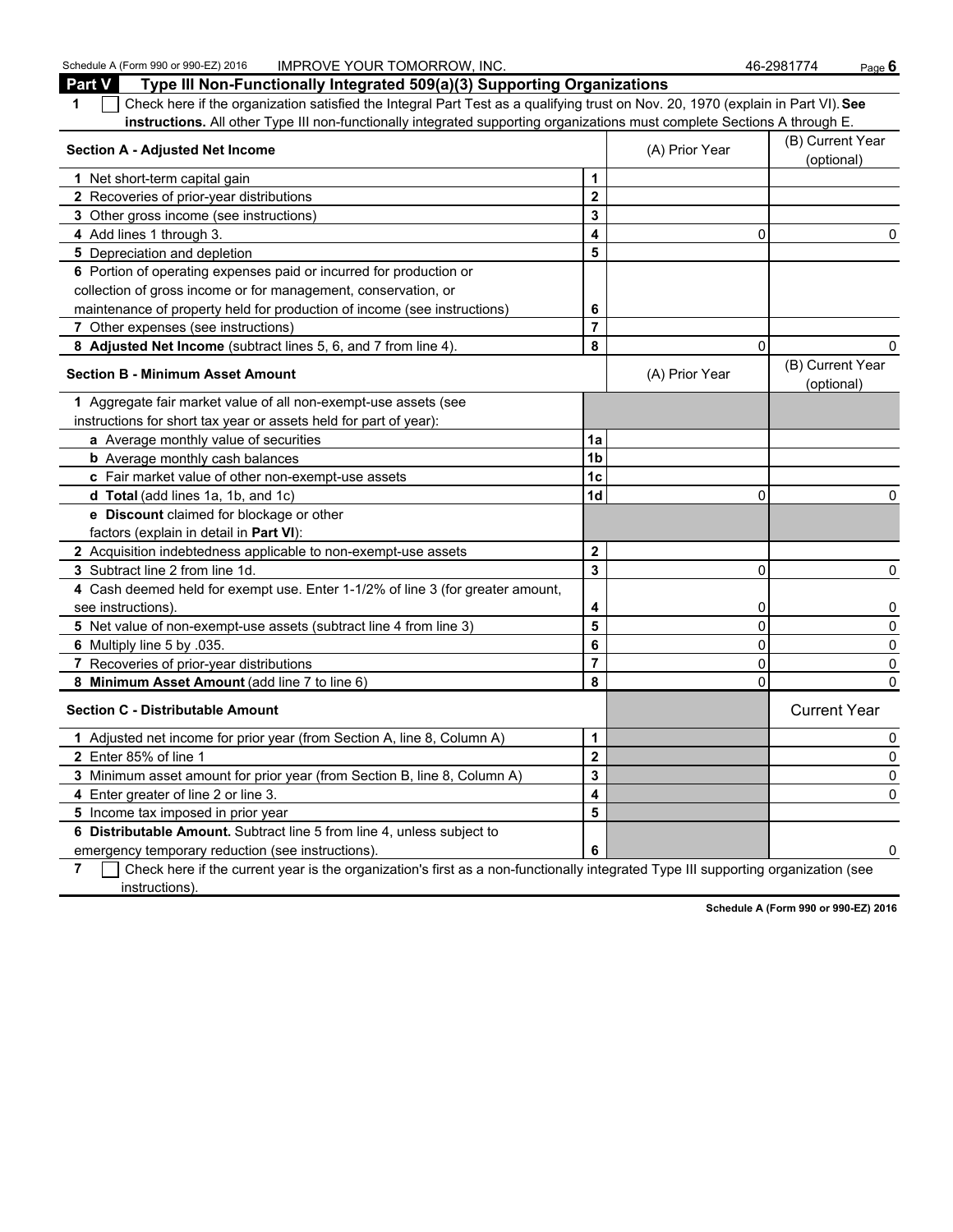Schedule A (Form 990 or 990-EZ) 2016 IMPROVE YOUR TOMORROW, INC. 46-2981774 Page **7** 

|              | <b>Part V</b><br>Type III Non-Functionally Integrated 509(a)(3) Supporting Organizations (continued) |                                          |                                       |                                         |  |  |  |  |
|--------------|------------------------------------------------------------------------------------------------------|------------------------------------------|---------------------------------------|-----------------------------------------|--|--|--|--|
|              | <b>Section D - Distributions</b>                                                                     |                                          |                                       | <b>Current Year</b>                     |  |  |  |  |
|              | 1 Amounts paid to supported organizations to accomplish exempt purposes                              |                                          |                                       |                                         |  |  |  |  |
|              | 2 Amounts paid to perform activity that directly furthers exempt purposes of supported               |                                          |                                       |                                         |  |  |  |  |
|              | organizations, in excess of income from activity                                                     |                                          |                                       |                                         |  |  |  |  |
|              | 3 Administrative expenses paid to accomplish exempt purposes of supported organizations              |                                          |                                       |                                         |  |  |  |  |
|              | 4 Amounts paid to acquire exempt-use assets                                                          |                                          |                                       |                                         |  |  |  |  |
|              | 5 Qualified set-aside amounts (prior IRS approval required)                                          |                                          |                                       |                                         |  |  |  |  |
|              | 6 Other distributions (describe in Part VI). See instructions.                                       |                                          |                                       |                                         |  |  |  |  |
|              | 7 Total annual distributions. Add lines 1 through 6.                                                 |                                          |                                       |                                         |  |  |  |  |
|              | 8 Distributions to attentive supported organizations to which the organization is responsive         |                                          |                                       |                                         |  |  |  |  |
|              | (provide details in Part VI). See instructions.                                                      |                                          |                                       |                                         |  |  |  |  |
|              | 9 Distributable amount for 2016 from Section C, line 6                                               |                                          |                                       |                                         |  |  |  |  |
|              | 10 Line 8 amount divided by Line 9 amount                                                            |                                          |                                       | 0.000                                   |  |  |  |  |
|              |                                                                                                      |                                          | (ii)                                  | (iii)                                   |  |  |  |  |
|              | Section E - Distribution Allocations (see instructions)                                              | $\sf (i)$<br><b>Excess Distributions</b> | <b>Underdistributions</b><br>Pre-2016 | <b>Distributable</b><br>Amount for 2016 |  |  |  |  |
| 1            | Distributable amount for 2016 from Section C, line 6                                                 |                                          |                                       |                                         |  |  |  |  |
|              | Underdistributions, if any, for years prior to 2016                                                  |                                          |                                       |                                         |  |  |  |  |
| $\mathbf{2}$ | (reasonable cause required-explain in Part VI). See                                                  |                                          |                                       |                                         |  |  |  |  |
|              | instructions.                                                                                        |                                          |                                       |                                         |  |  |  |  |
| 3            | Excess distributions carryover, if any, to 2016:                                                     |                                          |                                       |                                         |  |  |  |  |
| a            |                                                                                                      |                                          |                                       |                                         |  |  |  |  |
| b            |                                                                                                      |                                          |                                       |                                         |  |  |  |  |
|              | <b>c</b> From 2013.                                                                                  |                                          |                                       |                                         |  |  |  |  |
|              | d From 2014.                                                                                         |                                          |                                       |                                         |  |  |  |  |
|              | e From 2015.<br>and a state of the state of                                                          |                                          |                                       |                                         |  |  |  |  |
|              | f Total of lines 3a through e                                                                        | 0                                        |                                       |                                         |  |  |  |  |
| q            | Applied to underdistributions of prior years                                                         |                                          | U                                     |                                         |  |  |  |  |
|              | h Applied to 2016 distributable amount                                                               |                                          |                                       |                                         |  |  |  |  |
| j.           | Carryover from 2011 not applied (see instructions)                                                   |                                          |                                       |                                         |  |  |  |  |
|              | Remainder. Subtract lines 3g, 3h, and 3i from 3f.                                                    | 0                                        |                                       |                                         |  |  |  |  |
| 4            | Distributions for 2016 from                                                                          |                                          |                                       |                                         |  |  |  |  |
|              | Section D, line 7:<br>\$                                                                             |                                          |                                       |                                         |  |  |  |  |
|              | a Applied to underdistributions of prior years                                                       |                                          | 0                                     |                                         |  |  |  |  |
| b            | Applied to 2016 distributable amount                                                                 |                                          |                                       |                                         |  |  |  |  |
|              | c Remainder. Subtract lines 4a and 4b from 4.                                                        | 0                                        |                                       |                                         |  |  |  |  |
| 5            | Remaining underdistributions for years prior to 2016, if                                             |                                          |                                       |                                         |  |  |  |  |
|              | any. Subtract lines 3g and 4a from line 2. For result                                                |                                          |                                       |                                         |  |  |  |  |
|              | greater than zero, explain in Part VI. See instructions.                                             |                                          | 0                                     |                                         |  |  |  |  |
| 6            | Remaining underdistributions for 2016. Subtract lines 3h                                             |                                          |                                       |                                         |  |  |  |  |
|              | and 4b from line 1. For result greater than zero, explain in                                         |                                          |                                       |                                         |  |  |  |  |
|              | Part VI. See instructions.                                                                           |                                          |                                       | O.                                      |  |  |  |  |
| $\mathbf{7}$ | Excess distributions carryover to 2017. Add lines 3j<br>and 4c.                                      | 0                                        |                                       |                                         |  |  |  |  |
| 8            | Breakdown of line 7:                                                                                 |                                          |                                       |                                         |  |  |  |  |
| a            |                                                                                                      |                                          |                                       |                                         |  |  |  |  |
| b            | Excess from 2013.<br>0                                                                               |                                          |                                       |                                         |  |  |  |  |
|              | <b>c</b> Excess from $2014$ .<br>0                                                                   |                                          |                                       |                                         |  |  |  |  |
| d            | Excess from 2015.<br>0                                                                               |                                          |                                       |                                         |  |  |  |  |
|              | e Excess from 2016.<br>$\Omega$                                                                      |                                          |                                       |                                         |  |  |  |  |
|              |                                                                                                      |                                          |                                       |                                         |  |  |  |  |

**Schedule A (Form 990 or 990-EZ) 2016**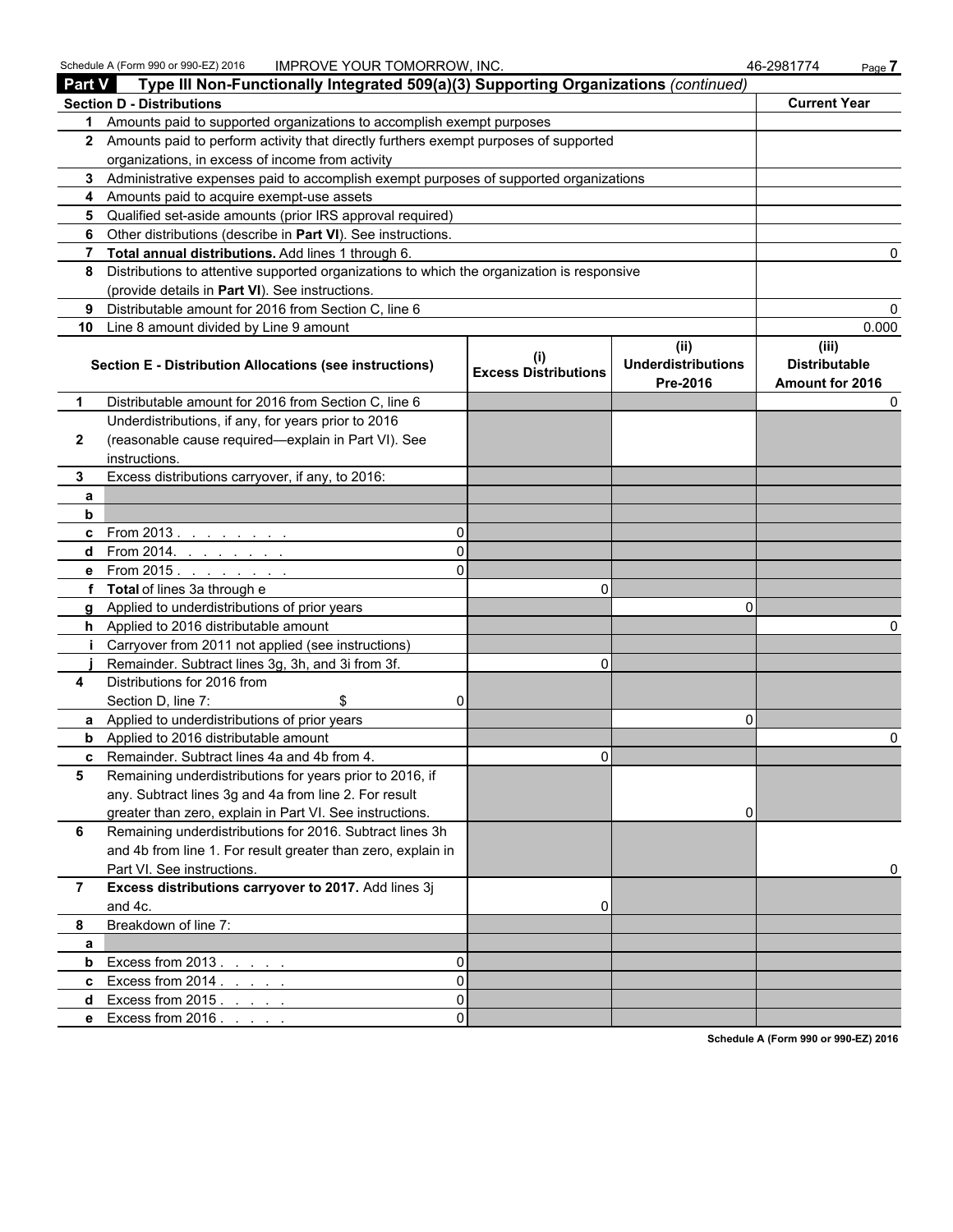|                | Schedule A (Form 990 or 990-EZ) 2016<br><b>IMPROVE YOUR TOMORROW, INC.</b>                                                                                                                                                                                                                                                                                                                                                                                                                                                                                                                  | 46-2981774 | Page 8 |
|----------------|---------------------------------------------------------------------------------------------------------------------------------------------------------------------------------------------------------------------------------------------------------------------------------------------------------------------------------------------------------------------------------------------------------------------------------------------------------------------------------------------------------------------------------------------------------------------------------------------|------------|--------|
| <b>Part VI</b> | Supplemental Information. Provide the explanations required by Part II, line 10; Part II, line 17a or 17b; Part<br>III, line 12; Part IV, Section A, lines 1, 2, 3b, 3c, 4b, 4c, 5a, 6, 9a, 9b, 9c, 11a, 11b, and 11c; Part IV, Section<br>B, lines 1 and 2; Part IV, Section C, line 1; Part IV, Section D, lines 2 and 3; Part IV, Section E, lines 1c, 2a, 2b,<br>3a, and 3b; Part V, line 1; Part V, Section B, line 1e; Part V, Section D, lines 5, 6, and 8; and Part V, Section E,<br>lines 2, 5, and 6. Also complete this part for any additional information. (See instructions.) |            |        |
|                |                                                                                                                                                                                                                                                                                                                                                                                                                                                                                                                                                                                             |            |        |
|                |                                                                                                                                                                                                                                                                                                                                                                                                                                                                                                                                                                                             |            |        |
|                |                                                                                                                                                                                                                                                                                                                                                                                                                                                                                                                                                                                             |            |        |
|                |                                                                                                                                                                                                                                                                                                                                                                                                                                                                                                                                                                                             |            |        |
|                |                                                                                                                                                                                                                                                                                                                                                                                                                                                                                                                                                                                             |            |        |
|                |                                                                                                                                                                                                                                                                                                                                                                                                                                                                                                                                                                                             |            |        |
|                |                                                                                                                                                                                                                                                                                                                                                                                                                                                                                                                                                                                             |            |        |
|                |                                                                                                                                                                                                                                                                                                                                                                                                                                                                                                                                                                                             |            |        |
|                |                                                                                                                                                                                                                                                                                                                                                                                                                                                                                                                                                                                             |            |        |
|                |                                                                                                                                                                                                                                                                                                                                                                                                                                                                                                                                                                                             |            |        |
|                |                                                                                                                                                                                                                                                                                                                                                                                                                                                                                                                                                                                             |            |        |
|                |                                                                                                                                                                                                                                                                                                                                                                                                                                                                                                                                                                                             |            |        |
|                |                                                                                                                                                                                                                                                                                                                                                                                                                                                                                                                                                                                             |            |        |
|                |                                                                                                                                                                                                                                                                                                                                                                                                                                                                                                                                                                                             |            |        |
|                |                                                                                                                                                                                                                                                                                                                                                                                                                                                                                                                                                                                             |            |        |
|                |                                                                                                                                                                                                                                                                                                                                                                                                                                                                                                                                                                                             |            |        |
|                |                                                                                                                                                                                                                                                                                                                                                                                                                                                                                                                                                                                             |            |        |
|                |                                                                                                                                                                                                                                                                                                                                                                                                                                                                                                                                                                                             |            |        |
|                |                                                                                                                                                                                                                                                                                                                                                                                                                                                                                                                                                                                             |            |        |
|                |                                                                                                                                                                                                                                                                                                                                                                                                                                                                                                                                                                                             |            |        |
|                |                                                                                                                                                                                                                                                                                                                                                                                                                                                                                                                                                                                             |            |        |
|                |                                                                                                                                                                                                                                                                                                                                                                                                                                                                                                                                                                                             |            |        |
|                |                                                                                                                                                                                                                                                                                                                                                                                                                                                                                                                                                                                             |            |        |
|                |                                                                                                                                                                                                                                                                                                                                                                                                                                                                                                                                                                                             |            |        |
|                |                                                                                                                                                                                                                                                                                                                                                                                                                                                                                                                                                                                             |            |        |
|                |                                                                                                                                                                                                                                                                                                                                                                                                                                                                                                                                                                                             |            |        |
|                |                                                                                                                                                                                                                                                                                                                                                                                                                                                                                                                                                                                             |            |        |
|                |                                                                                                                                                                                                                                                                                                                                                                                                                                                                                                                                                                                             |            |        |
|                |                                                                                                                                                                                                                                                                                                                                                                                                                                                                                                                                                                                             |            |        |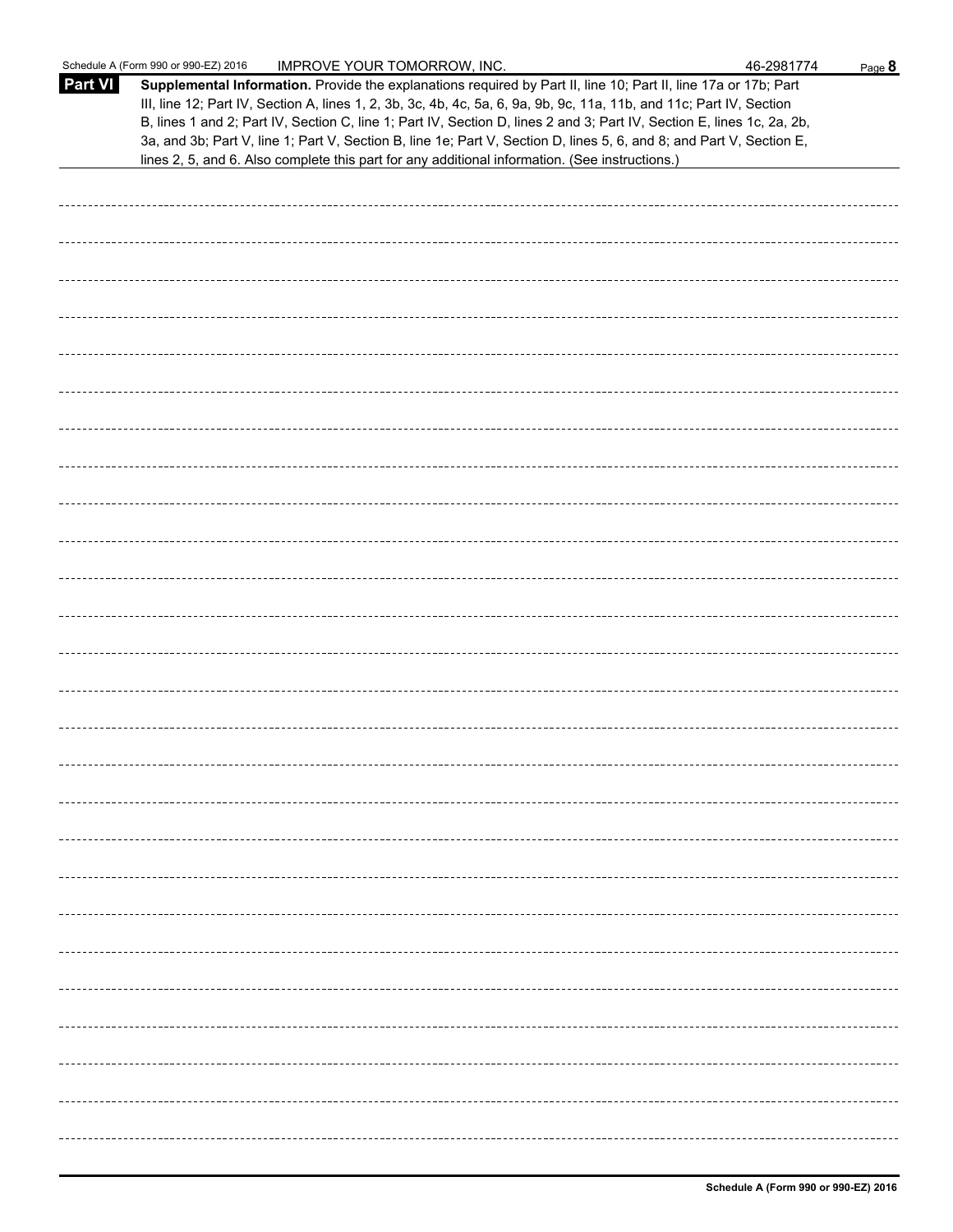**SCHEDULE D (Form 990)**

### **Supplemental Financial Statements**

**Complete if the organization answered "Yes" on Form 990, Part IV, line 6, 7, 8, 9, 10, 11a, 11b, 11c, 11d, 11e, 11f, 12a, or 12b. Open to Public Attach to Form 990.**



|                  | Department of the Treasury<br>Information about Schedule D (Form 990) and its instructions is at www.irs.gov/form990.<br>Internal Revenue Service |                         |                                                    |                                       | <b>Inspection</b>               |    |
|------------------|---------------------------------------------------------------------------------------------------------------------------------------------------|-------------------------|----------------------------------------------------|---------------------------------------|---------------------------------|----|
|                  | Name of the organization                                                                                                                          |                         |                                                    | <b>Employer identification number</b> |                                 |    |
|                  | IMPROVE YOUR TOMORROW, INC.                                                                                                                       |                         |                                                    | 46-2981774                            |                                 |    |
| Part I           | Organizations Maintaining Donor Advised Funds or Other Similar Funds or Accounts.                                                                 |                         |                                                    |                                       |                                 |    |
|                  | Complete if the organization answered "Yes" on Form 990, Part IV, line 6.                                                                         |                         |                                                    |                                       |                                 |    |
|                  |                                                                                                                                                   | (a) Donor advised funds |                                                    | (b) Funds and other accounts          |                                 |    |
| $\mathbf 1$      | Total number at end of year                                                                                                                       |                         |                                                    |                                       |                                 |    |
| $\boldsymbol{2}$ | Aggregate value of contributions to (during year).                                                                                                |                         |                                                    |                                       |                                 |    |
| 3                | Aggregate value of grants from (during year).                                                                                                     |                         |                                                    |                                       |                                 |    |
| 4<br>5           | Aggregate value at end of year<br>Did the organization inform all donors and donor advisors in writing that the assets held in donor advised      |                         |                                                    |                                       |                                 |    |
|                  | funds are the organization's property, subject to the organization's exclusive legal control?                                                     |                         |                                                    |                                       | Yes                             | No |
| 6                | Did the organization inform all grantees, donors, and donor advisors in writing that grant funds can be                                           |                         |                                                    |                                       |                                 |    |
|                  | used only for charitable purposes and not for the benefit of the donor or donor advisor, or for any other                                         |                         |                                                    |                                       |                                 |    |
|                  |                                                                                                                                                   |                         |                                                    |                                       | Yes                             | No |
| Part II          | <b>Conservation Easements.</b>                                                                                                                    |                         |                                                    |                                       |                                 |    |
|                  | Complete if the organization answered "Yes" on Form 990, Part IV, line 7.                                                                         |                         |                                                    |                                       |                                 |    |
| 1                | Purpose(s) of conservation easements held by the organization (check all that apply).                                                             |                         |                                                    |                                       |                                 |    |
|                  | Preservation of land for public use (e.g., recreation or education)                                                                               |                         | Preservation of a historically important land area |                                       |                                 |    |
|                  | Protection of natural habitat                                                                                                                     |                         | Preservation of a certified historic structure     |                                       |                                 |    |
|                  | Preservation of open space                                                                                                                        |                         |                                                    |                                       |                                 |    |
| $\mathbf{2}$     | Complete lines 2a through 2d if the organization held a qualified conservation contribution in the form of a conservation                         |                         |                                                    |                                       |                                 |    |
|                  | easement on the last day of the tax year.                                                                                                         |                         |                                                    |                                       | Held at the End of the Tax Year |    |
| а                |                                                                                                                                                   |                         |                                                    | 2a                                    |                                 |    |
| b                |                                                                                                                                                   |                         |                                                    | 2 <sub>b</sub>                        |                                 |    |
| с                | Number of conservation easements on a certified historic structure included in (a)                                                                |                         |                                                    | 2c                                    |                                 |    |
| d                | Number of conservation easements included in (c) acquired after 8/17/06, and not on a                                                             |                         |                                                    |                                       |                                 |    |
|                  |                                                                                                                                                   |                         |                                                    | 2d                                    |                                 |    |
| 3                | Number of conservation easements modified, transferred, released, extinguished, or terminated by the organization during                          |                         |                                                    |                                       |                                 |    |
|                  | the tax year $\blacktriangleright$                                                                                                                |                         |                                                    |                                       |                                 |    |
| 4                | Number of states where property subject to conservation easement is located                                                                       |                         |                                                    |                                       |                                 |    |
| 5                | Does the organization have a written policy regarding the periodic monitoring, inspection, handling of                                            |                         |                                                    |                                       |                                 |    |
| 6                |                                                                                                                                                   |                         |                                                    |                                       | Yes                             | No |
|                  | Staff and volunteer hours devoted to monitoring, inspecting, handling of violations, and enforcing conservation easements during the year         |                         |                                                    |                                       |                                 |    |
| 7                | Amount of expenses incurred in monitoring, inspecting, handling of violations, and enforcing conservation easements during the year               |                         |                                                    |                                       |                                 |    |
|                  | \$                                                                                                                                                |                         |                                                    |                                       |                                 |    |
| 8                | Does each conservation easement reported on line 2(d) above satisfy the requirements of section 170(h)(4)(B)(i)                                   |                         |                                                    |                                       |                                 |    |
|                  |                                                                                                                                                   |                         |                                                    |                                       | <b>Yes</b>                      | No |
| 9                | In Part XIII, describe how the organization reports conservation easements in its revenue and expense statement, and                              |                         |                                                    |                                       |                                 |    |
|                  | balance sheet, and include, if applicable, the text of the footnote to the organization's financial statements that describes                     |                         |                                                    |                                       |                                 |    |
|                  | the organization's accounting for conservation easements.                                                                                         |                         |                                                    |                                       |                                 |    |
|                  | Organizations Maintaining Collections of Art, Historical Treasures, or Other Similar Assets.<br>Part III                                          |                         |                                                    |                                       |                                 |    |
|                  | Complete if the organization answered "Yes" on Form 990, Part IV, line 8.                                                                         |                         |                                                    |                                       |                                 |    |
|                  | 1a If the organization elected, as permitted under SFAS 116 (ASC 958), not to report in its revenue statement and balance sheet                   |                         |                                                    |                                       |                                 |    |
|                  | works of art, historical treasures, or other similar assets held for public exhibition, education, or research in furtherance                     |                         |                                                    |                                       |                                 |    |
|                  | of public service, provide, in Part XIII, the text of the footnote to its financial statements that describes these items.                        |                         |                                                    |                                       |                                 |    |
| b                | If the organization elected, as permitted under SFAS 116 (ASC 958), to report in its revenue statement and balance sheet                          |                         |                                                    |                                       |                                 |    |
|                  | works of art, historical treasures, or other similar assets held for public exhibition, education, or research in furtherance                     |                         |                                                    |                                       |                                 |    |
|                  | of public service, provide the following amounts relating to these items:                                                                         |                         |                                                    |                                       |                                 |    |
|                  |                                                                                                                                                   |                         |                                                    |                                       |                                 |    |
|                  |                                                                                                                                                   |                         |                                                    |                                       |                                 |    |
| $\mathbf{2}$     | If the organization received or held works of art, historical treasures, or other similar assets for financial gain, provide the                  |                         |                                                    |                                       |                                 |    |
|                  | following amounts required to be reported under SFAS 116 (ASC 958) relating to these items:                                                       |                         |                                                    |                                       |                                 |    |
| a                |                                                                                                                                                   |                         |                                                    |                                       |                                 |    |
| b                |                                                                                                                                                   |                         |                                                    |                                       |                                 |    |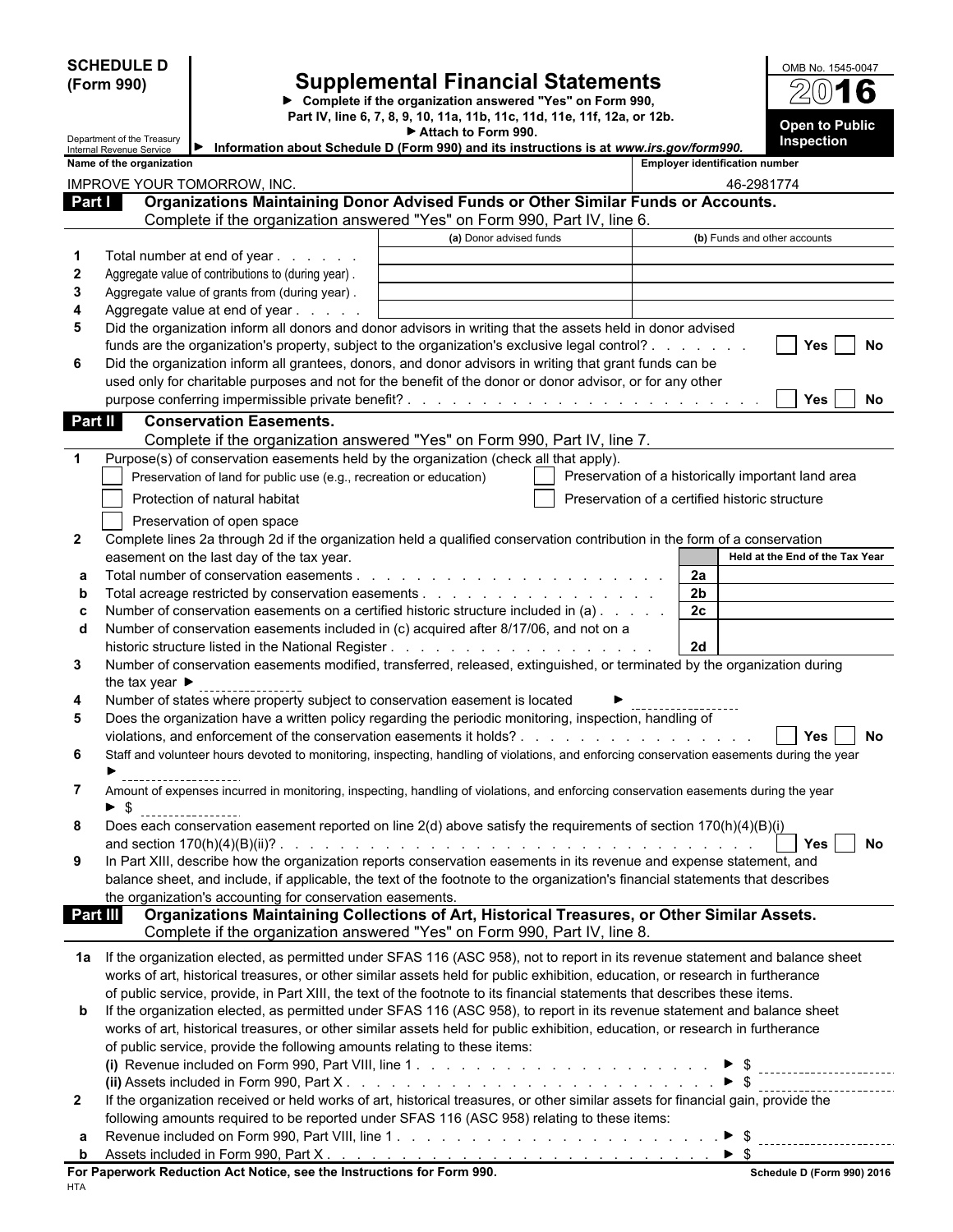|                |                                                                                                                                                                                                                              |                                    |                           | 46-2981774           | Page 2                   |
|----------------|------------------------------------------------------------------------------------------------------------------------------------------------------------------------------------------------------------------------------|------------------------------------|---------------------------|----------------------|--------------------------|
| Part III       | Organizations Maintaining Collections of Art, Historical Treasures, or Other Similar Assets (continued)                                                                                                                      |                                    |                           |                      |                          |
| 3              | Using the organization's acquisition, accession, and other records, check any of the following that are a significant use of its                                                                                             |                                    |                           |                      |                          |
|                | collection items (check all that apply):                                                                                                                                                                                     |                                    |                           |                      |                          |
| а              | Public exhibition                                                                                                                                                                                                            |                                    | Loan or exchange programs |                      |                          |
| b              | Scholarly research                                                                                                                                                                                                           | e                                  | Other                     |                      |                          |
|                |                                                                                                                                                                                                                              |                                    |                           |                      |                          |
| c              | Preservation for future generations                                                                                                                                                                                          |                                    |                           |                      |                          |
| 4              | Provide a description of the organization's collections and explain how they further the organization's exempt purpose in Part<br>XIII.                                                                                      |                                    |                           |                      |                          |
| 5              | During the year, did the organization solicit or receive donations of art, historical treasures, or other similar<br>assets to be sold to raise funds rather than to be maintained as part of the organization's collection? |                                    |                           |                      | <b>Yes</b><br>No         |
| Part IV        | <b>Escrow and Custodial Arrangements.</b>                                                                                                                                                                                    |                                    |                           |                      |                          |
|                | Complete if the organization answered "Yes" on Form 990, Part IV, line 9, or reported an amount on Form                                                                                                                      |                                    |                           |                      |                          |
|                | 990, Part X, line 21.                                                                                                                                                                                                        |                                    |                           |                      |                          |
| 1a             | Is the organization an agent, trustee, custodian or other intermediary for contributions or other assets not                                                                                                                 |                                    |                           |                      |                          |
|                |                                                                                                                                                                                                                              |                                    |                           |                      | <b>Yes</b><br>No         |
|                | If "Yes," explain the arrangement in Part XIII and complete the following table:                                                                                                                                             |                                    |                           |                      |                          |
|                |                                                                                                                                                                                                                              |                                    |                           |                      | Amount                   |
| c              |                                                                                                                                                                                                                              |                                    |                           | 1 <sub>c</sub>       | <sup>0</sup>             |
|                |                                                                                                                                                                                                                              |                                    |                           | 1 <sub>d</sub>       |                          |
|                |                                                                                                                                                                                                                              |                                    |                           | 1e                   |                          |
|                |                                                                                                                                                                                                                              |                                    |                           | 1f                   |                          |
| 2a             | Did the organization include an amount on Form 990, Part X, line 21, for escrow or custodial account liability?                                                                                                              |                                    |                           |                      | Yes $ X $<br>No          |
| b              | If "Yes," explain the arrangement in Part XIII. Check here if the explanation has been provided on Part XIII.                                                                                                                |                                    |                           |                      |                          |
| Part V         | <b>Endowment Funds.</b>                                                                                                                                                                                                      |                                    |                           |                      |                          |
|                | Complete if the organization answered "Yes" on Form 990, Part IV, line 10.                                                                                                                                                   |                                    |                           |                      |                          |
|                |                                                                                                                                                                                                                              | (b) Prior year<br>(a) Current year | (c) Two years back        | (d) Three years back | (e) Four years back      |
| 1a             | Beginning of year balance                                                                                                                                                                                                    | $\overline{0}$                     |                           |                      |                          |
|                | Contributions                                                                                                                                                                                                                |                                    |                           |                      |                          |
| c              | Net investment earnings, gains,                                                                                                                                                                                              |                                    |                           |                      |                          |
|                | and losses                                                                                                                                                                                                                   |                                    |                           |                      |                          |
|                | Grants or scholarships                                                                                                                                                                                                       |                                    |                           |                      |                          |
| е              | Other expenditures for facilities                                                                                                                                                                                            |                                    |                           |                      |                          |
|                | and programs                                                                                                                                                                                                                 |                                    |                           |                      |                          |
|                | Administrative expenses                                                                                                                                                                                                      |                                    |                           |                      |                          |
|                | End of year balance                                                                                                                                                                                                          | $\Omega$                           | $\Omega$                  | $\Omega$             | $\Omega$<br><sup>0</sup> |
| $\mathbf{2}$   | Provide the estimated percentage of the current year end balance (line 1g, column (a)) held as:                                                                                                                              |                                    |                           |                      |                          |
| а              | Board designated or quasi-endowment                                                                                                                                                                                          | ▶<br>$\frac{9}{1}$                 |                           |                      |                          |
| b              | Permanent endowment                                                                                                                                                                                                          | ℅                                  |                           |                      |                          |
| C              | Temporarily restricted endowment ▶                                                                                                                                                                                           | $\%$                               |                           |                      |                          |
|                | The percentages on lines 2a, 2b, and 2c should equal 100%.                                                                                                                                                                   |                                    |                           |                      |                          |
| За             | Are there endowment funds not in the possession of the organization that are held and administered for the                                                                                                                   |                                    |                           |                      |                          |
|                | organization by:                                                                                                                                                                                                             |                                    |                           |                      | Yes<br>No                |
|                | (i)                                                                                                                                                                                                                          |                                    |                           |                      | 3a(i)                    |
|                | (ii)                                                                                                                                                                                                                         |                                    |                           |                      | 3a(ii)                   |
| $\mathbf b$    | If "Yes" on line 3a(ii), are the related organizations listed as required on Schedule R?                                                                                                                                     |                                    |                           |                      | 3 <sub>b</sub>           |
| 4              | Describe in Part XIII the intended uses of the organization's endowment funds.                                                                                                                                               |                                    |                           |                      |                          |
| <b>Part VI</b> | Land, Buildings, and Equipment.                                                                                                                                                                                              |                                    |                           |                      |                          |
|                | Complete if the organization answered "Yes" on Form 990, Part IV, line 11a. See Form 990, Part X, line 10.                                                                                                                   |                                    |                           |                      |                          |
|                | Description of property                                                                                                                                                                                                      | (a) Cost or other basis            | (b) Cost or other         | (c) Accumulated      | (d) Book value           |
|                |                                                                                                                                                                                                                              | (investment)                       | basis (other)             | depreciation         |                          |
| 1a             | $Land.$                                                                                                                                                                                                                      | $\mathbf{0}$                       | $\overline{0}$            |                      | 0                        |
| b              | Buildings                                                                                                                                                                                                                    | $\mathbf{0}$                       | 0                         | 0                    | $\mathbf{0}$             |
| с              | Leasehold improvements                                                                                                                                                                                                       | $\Omega$                           | $\Omega$                  | 0                    | $\Omega$                 |
| d              | Equipment.                                                                                                                                                                                                                   | $\Omega$<br>$\Omega$               | 12,162                    | 4,216                | 7,946                    |
| е              | Other $\ldots$ $\ldots$ $\ldots$ $\ldots$ $\ldots$ $\ldots$                                                                                                                                                                  |                                    |                           | 0<br>▶               |                          |
|                | Total. Add lines 1a through 1e. (Column (d) must equal Form 990, Part X, column (B), line 10c.).                                                                                                                             |                                    |                           |                      | 7,946                    |

| Schedule D (Form 990) 2016 |  |
|----------------------------|--|
|                            |  |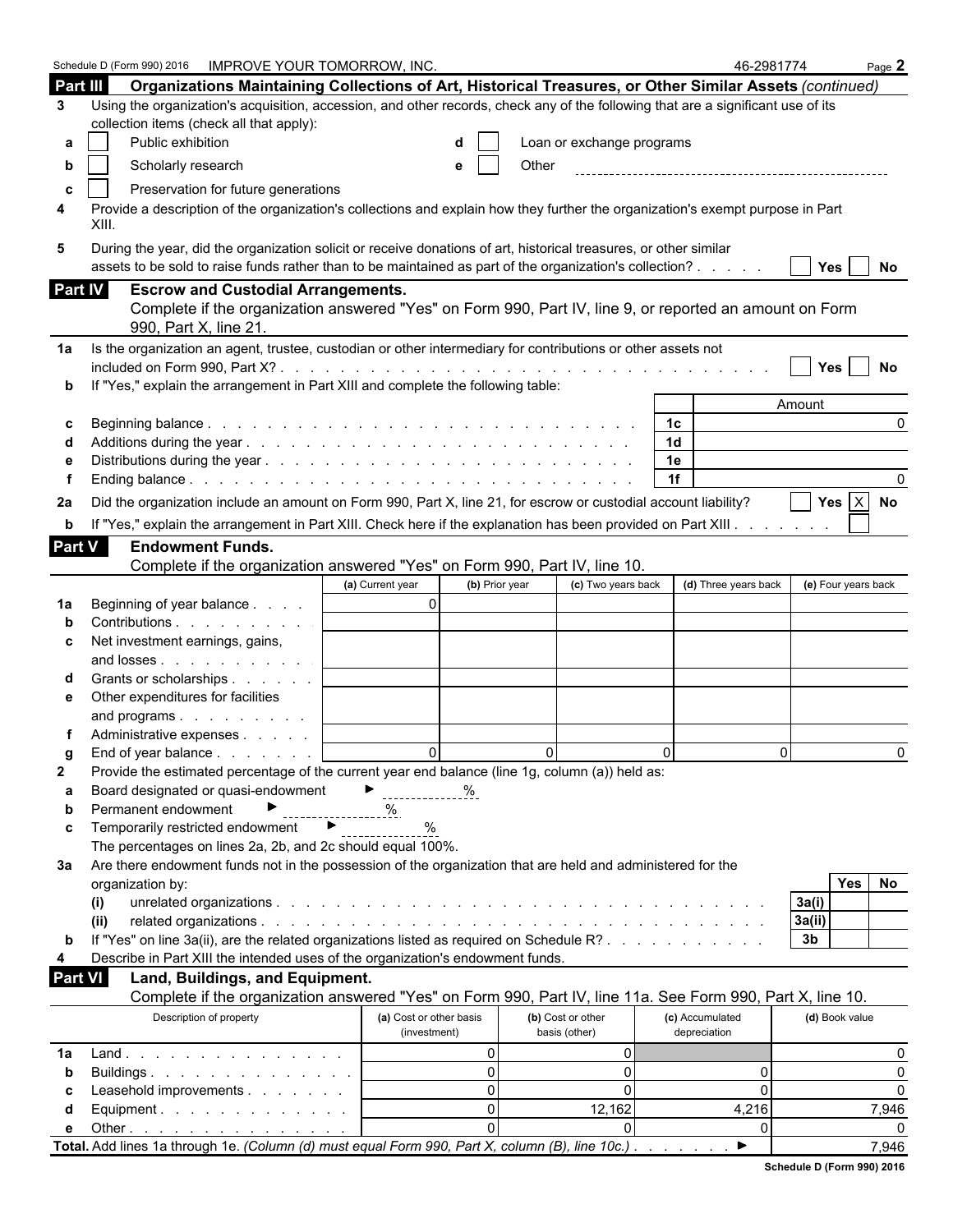|             | (a) Description of security or category<br>(including name of security) | (b) Book value                                                     | Complete if the organization answered "Yes" on Form 990, Part IV, line 11b. See Form 990, Part X, line 12.<br>(c) Method of valuation:<br>Cost or end-of-year market value |
|-------------|-------------------------------------------------------------------------|--------------------------------------------------------------------|----------------------------------------------------------------------------------------------------------------------------------------------------------------------------|
|             | (1) Financial derivatives                                               | $\mathbf{0}$                                                       |                                                                                                                                                                            |
|             | (2) Closely-held equity interests                                       | $\mathbf{0}$                                                       |                                                                                                                                                                            |
| $(3)$ Other |                                                                         |                                                                    |                                                                                                                                                                            |
| (A)         |                                                                         |                                                                    |                                                                                                                                                                            |
| (B)         |                                                                         |                                                                    |                                                                                                                                                                            |
| (C)         |                                                                         |                                                                    |                                                                                                                                                                            |
| (D)         |                                                                         |                                                                    |                                                                                                                                                                            |
| (E)         |                                                                         |                                                                    |                                                                                                                                                                            |
| (F)         |                                                                         |                                                                    |                                                                                                                                                                            |
| (G)         |                                                                         |                                                                    |                                                                                                                                                                            |
| (H)         |                                                                         |                                                                    |                                                                                                                                                                            |
|             | Total. (Column (b) must equal Form 990, Part X, col. (B) line 12.)      | $\mathbf{0}$<br>▶                                                  |                                                                                                                                                                            |
| Part VIII   | Investments-Program Related.                                            |                                                                    | Complete if the organization answered "Yes" on Form 990, Part IV, line 11c. See Form 990, Part X, line 13.                                                                 |
|             | (a) Description of investment                                           | (b) Book value                                                     | (c) Method of valuation:<br>Cost or end-of-year market value                                                                                                               |
| (1)         |                                                                         |                                                                    |                                                                                                                                                                            |
| (2)         |                                                                         |                                                                    |                                                                                                                                                                            |
| (3)         |                                                                         |                                                                    |                                                                                                                                                                            |
| (4)         |                                                                         |                                                                    |                                                                                                                                                                            |
| (5)         |                                                                         |                                                                    |                                                                                                                                                                            |
| (6)<br>(7)  |                                                                         |                                                                    |                                                                                                                                                                            |
| (8)         |                                                                         |                                                                    |                                                                                                                                                                            |
| (9)         |                                                                         |                                                                    |                                                                                                                                                                            |
|             | Total. (Column (b) must equal Form 990, Part X, col. (B) line 13.)      | ▶<br>$\mathbf{0}$                                                  |                                                                                                                                                                            |
| Part IX     | <b>Other Assets.</b>                                                    |                                                                    |                                                                                                                                                                            |
|             |                                                                         |                                                                    | Complete if the organization answered "Yes" on Form 990, Part IV, line 11d. See Form 990, Part X, line 15.                                                                 |
|             |                                                                         |                                                                    |                                                                                                                                                                            |
|             |                                                                         | (a) Description                                                    | (b) Book value                                                                                                                                                             |
| (1)         |                                                                         |                                                                    |                                                                                                                                                                            |
| (2)         |                                                                         |                                                                    |                                                                                                                                                                            |
| (3)         |                                                                         |                                                                    |                                                                                                                                                                            |
| (4)         |                                                                         |                                                                    |                                                                                                                                                                            |
| (5)         |                                                                         |                                                                    |                                                                                                                                                                            |
| (6)         |                                                                         |                                                                    |                                                                                                                                                                            |
| (7)         |                                                                         |                                                                    |                                                                                                                                                                            |
| (8)         |                                                                         |                                                                    |                                                                                                                                                                            |
| (9)         |                                                                         |                                                                    |                                                                                                                                                                            |
|             |                                                                         | Total. (Column (b) must equal Form 990, Part X, col. (B) line 15.) | 0                                                                                                                                                                          |
| Part X      | <b>Other Liabilities.</b>                                               |                                                                    |                                                                                                                                                                            |
|             | line 25.                                                                |                                                                    | Complete if the organization answered "Yes" on Form 990, Part IV, line 11e or 11f. See Form 990, Part X,                                                                   |
|             | (a) Description of liability                                            | (b) Book value                                                     |                                                                                                                                                                            |
|             | (1) Federal income taxes                                                | O                                                                  |                                                                                                                                                                            |
| (2)         |                                                                         |                                                                    |                                                                                                                                                                            |
| 1.<br>(3)   |                                                                         |                                                                    |                                                                                                                                                                            |
| (4)         |                                                                         |                                                                    |                                                                                                                                                                            |
| (5)         |                                                                         |                                                                    |                                                                                                                                                                            |
| (6)         |                                                                         |                                                                    |                                                                                                                                                                            |
| (7)         |                                                                         |                                                                    |                                                                                                                                                                            |
| (8)         |                                                                         |                                                                    |                                                                                                                                                                            |
| (9)         | Total. (Column (b) must equal Form 990, Part X, col. (B) line 25.)      | ▶                                                                  |                                                                                                                                                                            |

**2.** Liability for uncertain tax positions. In Part XIII, provide the text of the footnote to the organization's financial statements that reports the organization's liability for uncertain tax positions under FIN 48 (ASC 740). Check here if the text of the footnote has been provided in Part XIII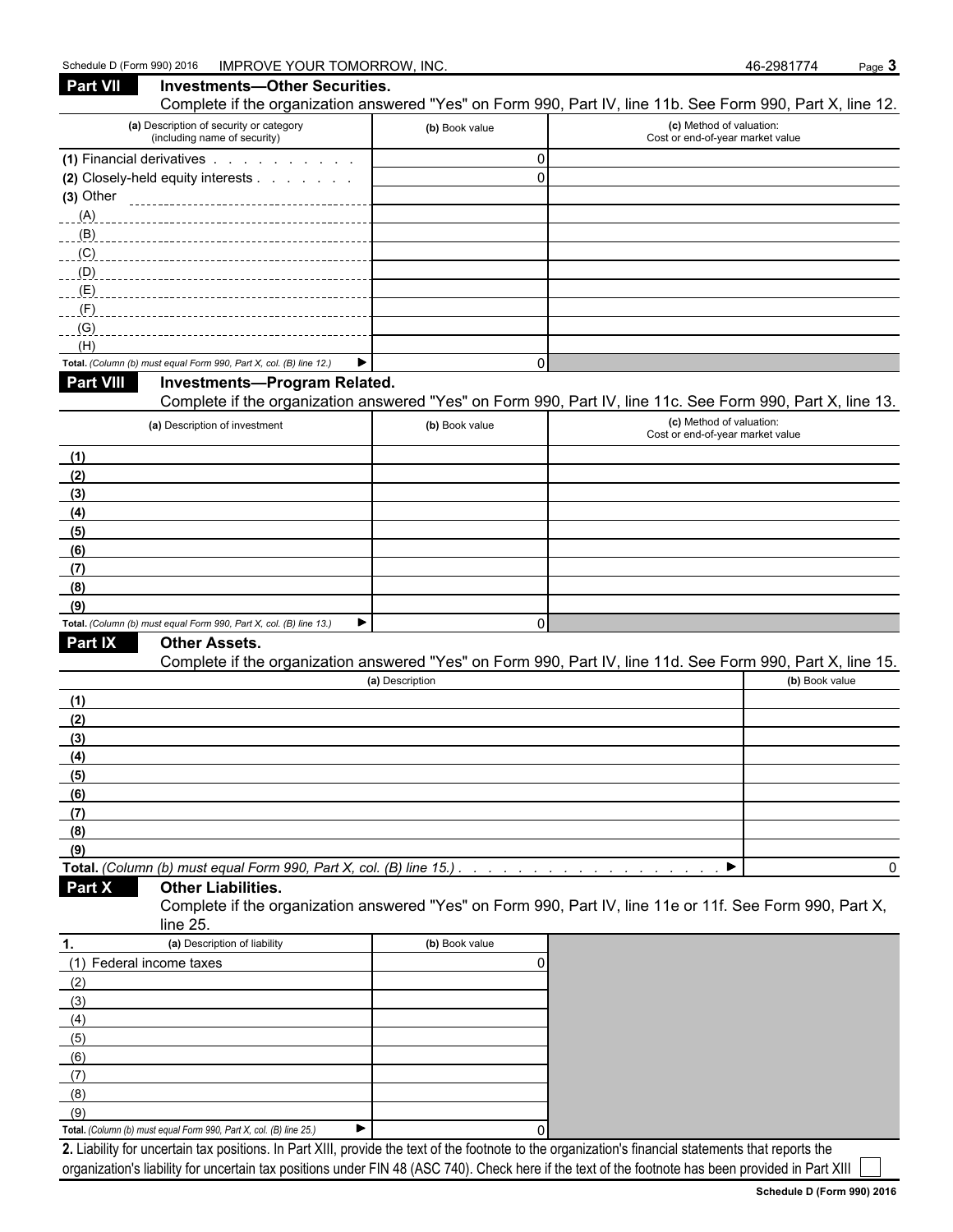|                 |                                                                                                                                                    | 46-2981774 | Page 4 |
|-----------------|----------------------------------------------------------------------------------------------------------------------------------------------------|------------|--------|
| Part XI         | Reconciliation of Revenue per Audited Financial Statements With Revenue per Return.                                                                |            |        |
|                 | Complete if the organization answered "Yes" on Form 990, Part IV, line 12a.                                                                        |            |        |
| $\mathbf{1}$    | Total revenue, gains, and other support per audited financial statements                                                                           |            |        |
| $\mathbf{2}$    | Amounts included on line 1 but not on Form 990, Part VIII, line 12:<br>Net unrealized gains (losses) on investments                                |            |        |
| a<br>b          | 2a<br>2 <sub>b</sub>                                                                                                                               |            |        |
| c               | 2c                                                                                                                                                 |            |        |
| d               | 2d                                                                                                                                                 |            |        |
| е               |                                                                                                                                                    | 2e         |        |
| 3               |                                                                                                                                                    | 3          |        |
| 4               | Amounts included on Form 990, Part VIII, line 12, but not on line 1:                                                                               |            |        |
| a               | Investment expenses not included on Form 990, Part VIII, line 7b<br>4a                                                                             |            |        |
| b               | 4 <sub>b</sub>                                                                                                                                     |            |        |
| C               |                                                                                                                                                    | 4с         |        |
| 5               | Total revenue. Add lines 3 and 4c. (This must equal Form 990, Part I, line 12.)                                                                    |            |        |
| <b>Part XII</b> | Reconciliation of Expenses per Audited Financial Statements With Expenses per Return.                                                              |            |        |
|                 | Complete if the organization answered "Yes" on Form 990, Part IV, line 12a.                                                                        |            |        |
| $\mathbf{1}$    |                                                                                                                                                    |            |        |
| $\mathbf{2}$    | Amounts included on line 1 but not on Form 990, Part IX, line 25:                                                                                  |            |        |
| a               | 2a                                                                                                                                                 |            |        |
| b               | 2 <sub>b</sub>                                                                                                                                     |            |        |
| C               | 2c<br>2d                                                                                                                                           |            |        |
| d<br>е          |                                                                                                                                                    | 2e         |        |
| 3               |                                                                                                                                                    | 3          |        |
| 4               | Amounts included on Form 990, Part IX, line 25, but not on line 1:                                                                                 |            |        |
| a               | Investment expenses not included on Form 990, Part VIII, line 7b<br>4a                                                                             |            |        |
| b               | 4 <sub>b</sub>                                                                                                                                     |            |        |
| C               |                                                                                                                                                    | 4с         |        |
| 5               | Total expenses. Add lines 3 and 4c. (This must equal Form 990, Part I, line 18.)                                                                   | 5          |        |
|                 | <b>Part XIII</b><br><b>Supplemental Information.</b>                                                                                               |            |        |
|                 | Provide the descriptions required for Part II, lines 3, 5, and 9; Part III, lines 1a and 4; Part IV, lines 1b and 2b; Part V, line 4; Part X, line |            |        |
|                 | 2; Part XI, lines 2d and 4b; and Part XII, lines 2d and 4b. Also complete this part to provide any additional information.                         |            |        |
|                 |                                                                                                                                                    |            |        |
|                 |                                                                                                                                                    |            |        |
|                 |                                                                                                                                                    |            |        |
|                 |                                                                                                                                                    |            |        |
|                 |                                                                                                                                                    |            |        |
|                 |                                                                                                                                                    |            |        |
|                 |                                                                                                                                                    |            |        |
|                 |                                                                                                                                                    |            |        |
|                 |                                                                                                                                                    |            |        |
|                 |                                                                                                                                                    |            |        |
|                 |                                                                                                                                                    |            |        |
|                 |                                                                                                                                                    |            |        |
|                 |                                                                                                                                                    |            |        |
|                 |                                                                                                                                                    |            |        |
|                 |                                                                                                                                                    |            |        |
|                 |                                                                                                                                                    |            |        |
|                 |                                                                                                                                                    |            |        |
|                 |                                                                                                                                                    |            |        |
|                 |                                                                                                                                                    |            |        |
|                 |                                                                                                                                                    |            |        |
|                 |                                                                                                                                                    |            |        |
|                 |                                                                                                                                                    |            |        |
|                 |                                                                                                                                                    |            |        |
|                 |                                                                                                                                                    |            |        |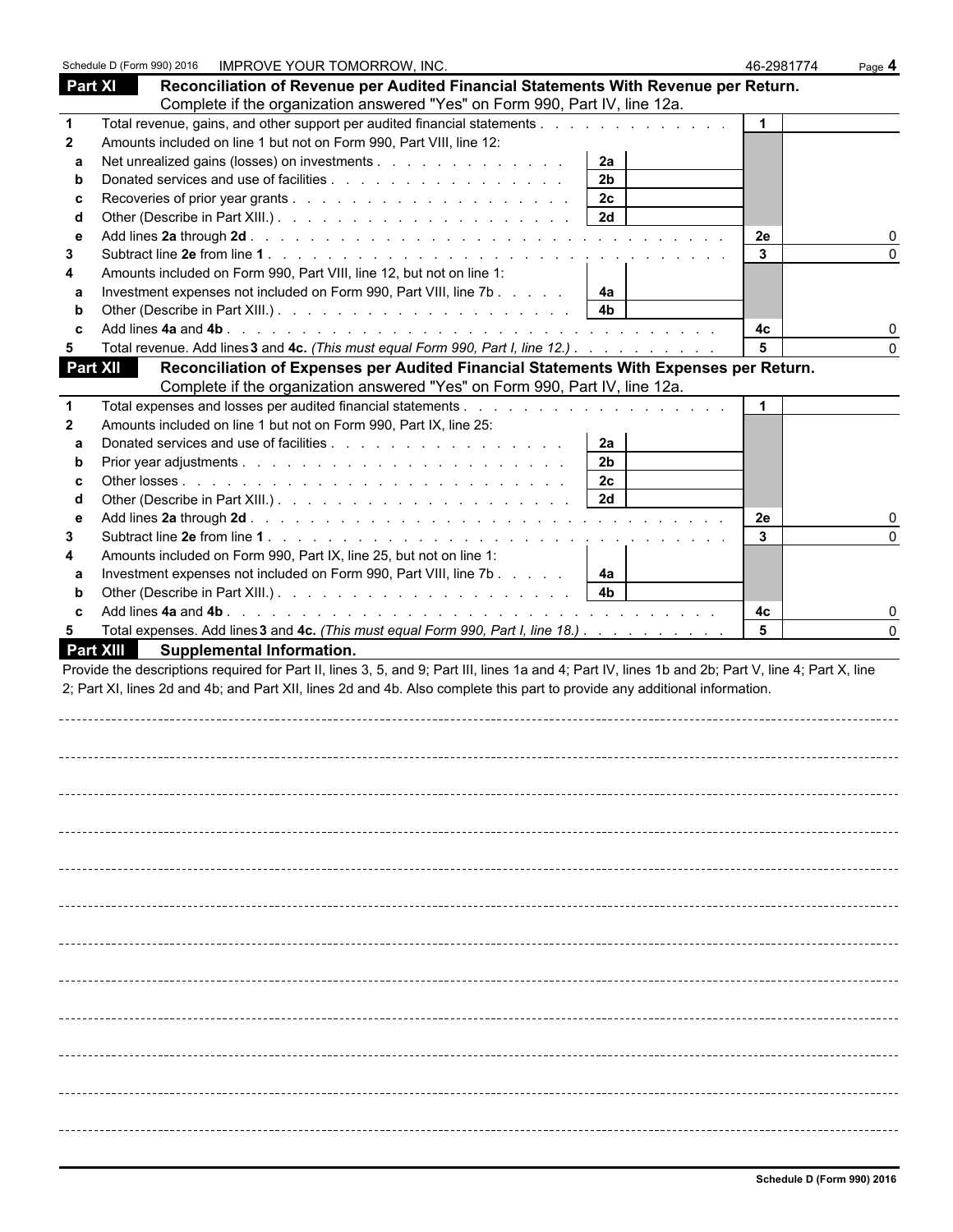| 16-2981774 | Page |
|------------|------|
|            |      |

| Schedule D (Form 990) 2016 | <b>OMORROW</b><br>INC.<br><b>IMPROVE</b><br>ว∪R | 46-298177<br>74 | Page 5 |
|----------------------------|-------------------------------------------------|-----------------|--------|
| <b>Part XIII</b>           | <b>Supplemental Information (continued)</b>     |                 |        |

| $\overline{\phantom{a}}$ |                                       |
|--------------------------|---------------------------------------|
|                          |                                       |
|                          |                                       |
|                          |                                       |
|                          |                                       |
|                          |                                       |
|                          |                                       |
|                          |                                       |
|                          |                                       |
|                          |                                       |
|                          |                                       |
|                          |                                       |
|                          |                                       |
|                          |                                       |
|                          |                                       |
|                          |                                       |
|                          |                                       |
|                          |                                       |
|                          |                                       |
|                          |                                       |
|                          |                                       |
|                          |                                       |
|                          |                                       |
|                          |                                       |
|                          |                                       |
|                          |                                       |
|                          |                                       |
|                          |                                       |
|                          |                                       |
|                          |                                       |
|                          |                                       |
|                          |                                       |
|                          |                                       |
|                          |                                       |
|                          |                                       |
|                          |                                       |
|                          |                                       |
|                          |                                       |
|                          |                                       |
|                          |                                       |
|                          |                                       |
|                          |                                       |
|                          |                                       |
|                          |                                       |
|                          |                                       |
|                          |                                       |
|                          |                                       |
|                          |                                       |
|                          |                                       |
|                          |                                       |
|                          |                                       |
|                          |                                       |
|                          |                                       |
|                          |                                       |
|                          |                                       |
|                          |                                       |
|                          |                                       |
|                          |                                       |
|                          |                                       |
|                          |                                       |
|                          |                                       |
|                          |                                       |
|                          |                                       |
|                          |                                       |
|                          |                                       |
|                          |                                       |
|                          |                                       |
|                          |                                       |
|                          |                                       |
|                          |                                       |
|                          |                                       |
|                          |                                       |
|                          |                                       |
|                          |                                       |
|                          |                                       |
|                          |                                       |
|                          |                                       |
|                          |                                       |
|                          |                                       |
|                          |                                       |
|                          |                                       |
|                          |                                       |
|                          |                                       |
|                          |                                       |
|                          |                                       |
|                          |                                       |
|                          |                                       |
|                          |                                       |
|                          |                                       |
|                          |                                       |
|                          |                                       |
|                          |                                       |
|                          |                                       |
|                          |                                       |
|                          | ------------------------------------- |
|                          |                                       |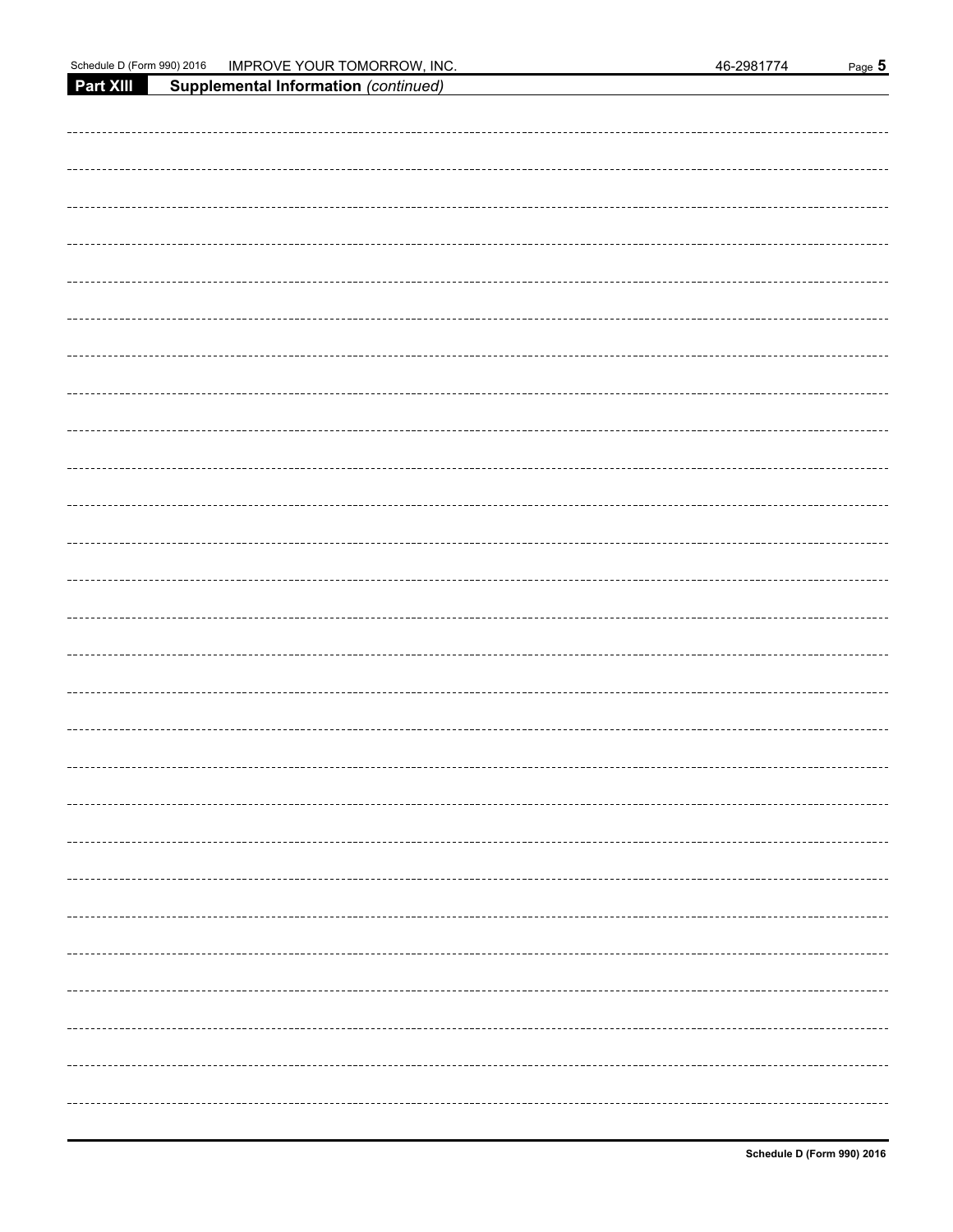| <b>SCHEDULE O</b><br>(Form 990 or 990-EZ)<br>Department of the Treasury<br>Internal Revenue Service | Supplemental Information to Form 990 or 990-EZ<br>Complete to provide information for responses to specific questions on<br>Form 990 or 990-EZ or to provide any additional information.<br>Attach to Form 990 or 990-EZ.<br>▶<br>Information about Schedule O (Form 990 or 990-EZ) and its instructions is at www.irs.gov/form990. |                                       | OMB No. 1545-0047<br>2016<br><b>Open to Public</b><br>Inspection |
|-----------------------------------------------------------------------------------------------------|-------------------------------------------------------------------------------------------------------------------------------------------------------------------------------------------------------------------------------------------------------------------------------------------------------------------------------------|---------------------------------------|------------------------------------------------------------------|
| Name of the organization                                                                            |                                                                                                                                                                                                                                                                                                                                     | <b>Employer identification number</b> |                                                                  |
| IMPROVE YOUR TOMORROW, INC.                                                                         |                                                                                                                                                                                                                                                                                                                                     | 46-2981774                            |                                                                  |
|                                                                                                     | Form 990, Part VI, Section Section B, Line 11B: CFO REVIEWS RETURN PRIOR TO FILING                                                                                                                                                                                                                                                  |                                       |                                                                  |
|                                                                                                     | Form 990, Part VI, Section Section C, Line Line 19: COPIES AVAILABLE UPON REQUEST                                                                                                                                                                                                                                                   |                                       |                                                                  |
|                                                                                                     | Form 990, Part XII, Section Section 1, Line Line 19: THE AGENCY CHANGED TO ACCRUAL TO ACCOUNT                                                                                                                                                                                                                                       |                                       |                                                                  |
|                                                                                                     | FOR ACCOUNTS RECEIVABLES TO BETTER REFLECT THE INCOME.                                                                                                                                                                                                                                                                              |                                       |                                                                  |
|                                                                                                     |                                                                                                                                                                                                                                                                                                                                     |                                       |                                                                  |
|                                                                                                     |                                                                                                                                                                                                                                                                                                                                     |                                       |                                                                  |
|                                                                                                     |                                                                                                                                                                                                                                                                                                                                     |                                       |                                                                  |
|                                                                                                     |                                                                                                                                                                                                                                                                                                                                     |                                       |                                                                  |
|                                                                                                     |                                                                                                                                                                                                                                                                                                                                     |                                       |                                                                  |
|                                                                                                     |                                                                                                                                                                                                                                                                                                                                     |                                       |                                                                  |
|                                                                                                     |                                                                                                                                                                                                                                                                                                                                     |                                       |                                                                  |
|                                                                                                     |                                                                                                                                                                                                                                                                                                                                     |                                       |                                                                  |
|                                                                                                     |                                                                                                                                                                                                                                                                                                                                     |                                       |                                                                  |
|                                                                                                     |                                                                                                                                                                                                                                                                                                                                     |                                       |                                                                  |
|                                                                                                     |                                                                                                                                                                                                                                                                                                                                     |                                       |                                                                  |
|                                                                                                     |                                                                                                                                                                                                                                                                                                                                     |                                       |                                                                  |
|                                                                                                     |                                                                                                                                                                                                                                                                                                                                     |                                       |                                                                  |
|                                                                                                     |                                                                                                                                                                                                                                                                                                                                     |                                       |                                                                  |
|                                                                                                     |                                                                                                                                                                                                                                                                                                                                     |                                       |                                                                  |
|                                                                                                     |                                                                                                                                                                                                                                                                                                                                     |                                       |                                                                  |
|                                                                                                     |                                                                                                                                                                                                                                                                                                                                     |                                       |                                                                  |
|                                                                                                     |                                                                                                                                                                                                                                                                                                                                     |                                       |                                                                  |
|                                                                                                     |                                                                                                                                                                                                                                                                                                                                     |                                       |                                                                  |
|                                                                                                     |                                                                                                                                                                                                                                                                                                                                     |                                       |                                                                  |
|                                                                                                     |                                                                                                                                                                                                                                                                                                                                     |                                       |                                                                  |
|                                                                                                     |                                                                                                                                                                                                                                                                                                                                     |                                       |                                                                  |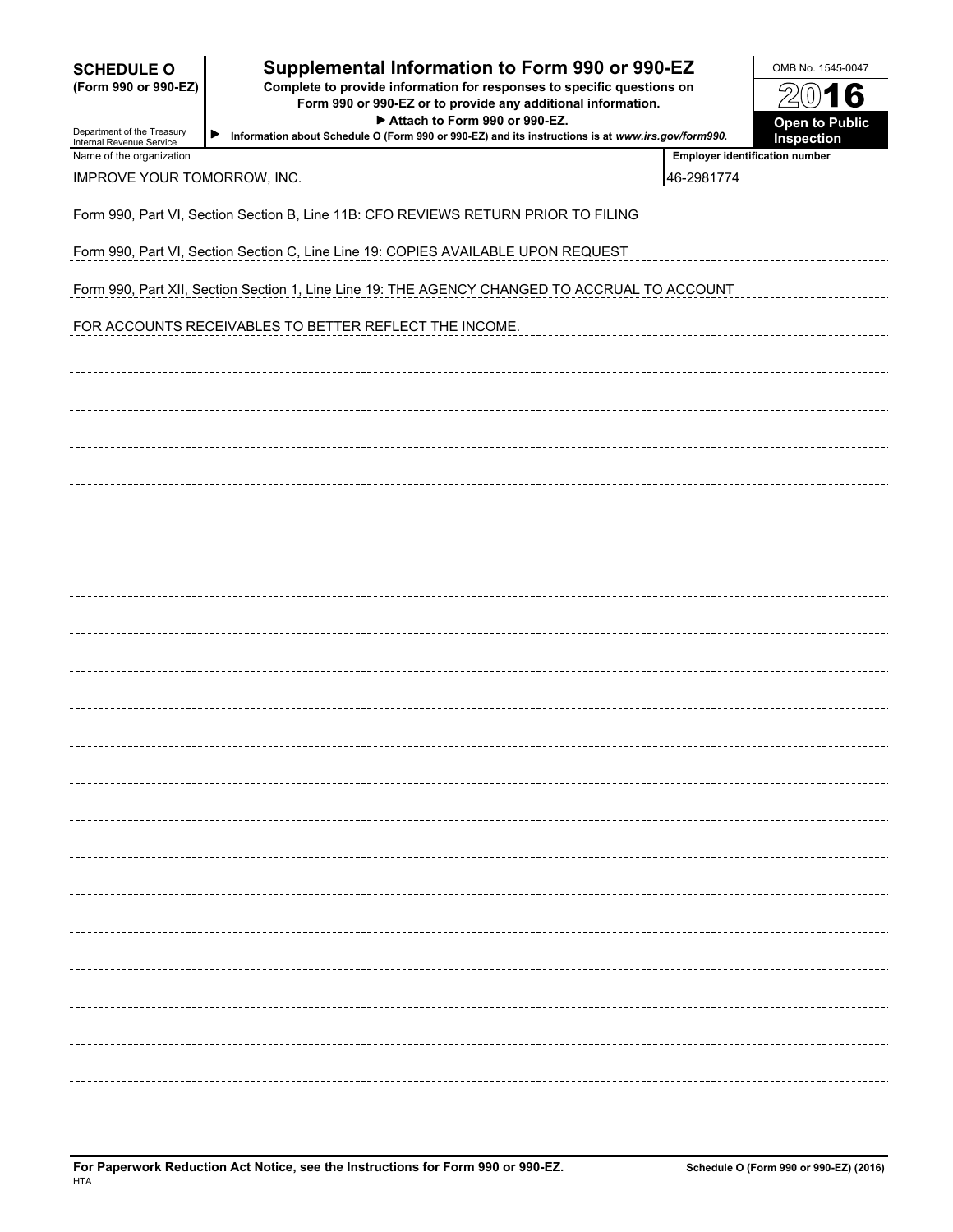| Schedule O (Form 990 or 990-EZ) (2016) | $\overline{2}$<br>Page                |  |  |  |  |  |  |
|----------------------------------------|---------------------------------------|--|--|--|--|--|--|
| Name of the organization               | <b>Employer identification number</b> |  |  |  |  |  |  |
| <b>IMPROVE YOUR TOMORROW, INC.</b>     | 46-2981774                            |  |  |  |  |  |  |
|                                        |                                       |  |  |  |  |  |  |
|                                        |                                       |  |  |  |  |  |  |
|                                        |                                       |  |  |  |  |  |  |
|                                        |                                       |  |  |  |  |  |  |
|                                        |                                       |  |  |  |  |  |  |
|                                        |                                       |  |  |  |  |  |  |
|                                        |                                       |  |  |  |  |  |  |
|                                        |                                       |  |  |  |  |  |  |
|                                        |                                       |  |  |  |  |  |  |
|                                        |                                       |  |  |  |  |  |  |
|                                        |                                       |  |  |  |  |  |  |
|                                        |                                       |  |  |  |  |  |  |
|                                        |                                       |  |  |  |  |  |  |
|                                        |                                       |  |  |  |  |  |  |
|                                        |                                       |  |  |  |  |  |  |
|                                        |                                       |  |  |  |  |  |  |
|                                        |                                       |  |  |  |  |  |  |
|                                        |                                       |  |  |  |  |  |  |
|                                        |                                       |  |  |  |  |  |  |
|                                        |                                       |  |  |  |  |  |  |
|                                        |                                       |  |  |  |  |  |  |
|                                        |                                       |  |  |  |  |  |  |
|                                        |                                       |  |  |  |  |  |  |
|                                        |                                       |  |  |  |  |  |  |
|                                        |                                       |  |  |  |  |  |  |
|                                        |                                       |  |  |  |  |  |  |
|                                        |                                       |  |  |  |  |  |  |
|                                        |                                       |  |  |  |  |  |  |
|                                        |                                       |  |  |  |  |  |  |
|                                        |                                       |  |  |  |  |  |  |
|                                        |                                       |  |  |  |  |  |  |
|                                        |                                       |  |  |  |  |  |  |
|                                        |                                       |  |  |  |  |  |  |
|                                        |                                       |  |  |  |  |  |  |
|                                        |                                       |  |  |  |  |  |  |
|                                        |                                       |  |  |  |  |  |  |
|                                        |                                       |  |  |  |  |  |  |
|                                        |                                       |  |  |  |  |  |  |
|                                        |                                       |  |  |  |  |  |  |
|                                        |                                       |  |  |  |  |  |  |
|                                        |                                       |  |  |  |  |  |  |
|                                        |                                       |  |  |  |  |  |  |
|                                        |                                       |  |  |  |  |  |  |
|                                        |                                       |  |  |  |  |  |  |
|                                        |                                       |  |  |  |  |  |  |
|                                        |                                       |  |  |  |  |  |  |
|                                        |                                       |  |  |  |  |  |  |
|                                        |                                       |  |  |  |  |  |  |
|                                        |                                       |  |  |  |  |  |  |
|                                        |                                       |  |  |  |  |  |  |
|                                        |                                       |  |  |  |  |  |  |
|                                        |                                       |  |  |  |  |  |  |
|                                        |                                       |  |  |  |  |  |  |
|                                        |                                       |  |  |  |  |  |  |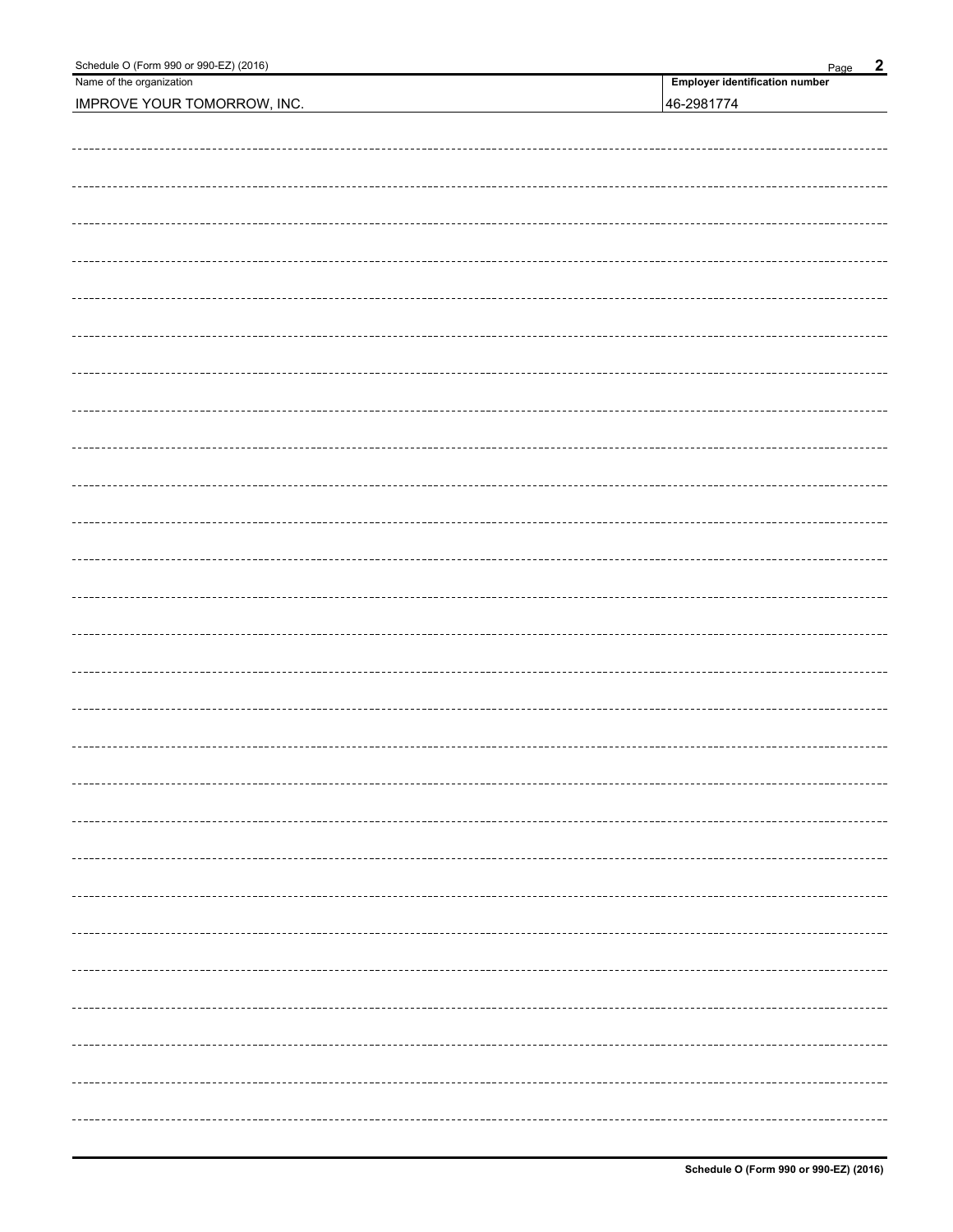### **Form 4562 Statement - 990** 12/31/2016

|      | IMPROVE YOUR TOMORROW, INC.                                      | 46-2981774 |       |                 |         |              |             |              |              |          |          |        |         |              |         |         |
|------|------------------------------------------------------------------|------------|-------|-----------------|---------|--------------|-------------|--------------|--------------|----------|----------|--------|---------|--------------|---------|---------|
|      |                                                                  | Date       |       | <b>Business</b> | Cost or |              |             |              |              |          |          |        | Con-    | Prior Accum. | 2016    | 2016    |
| Item | Description of                                                   | Placed     | Asset | Use             | Other   | Sec. 179     |             | Special      | Salvage      | Recovery | Recovery |        | vention | Deprec.,     |         | Accum.  |
| No.  | Property                                                         | In Service | Code  | %               | Basis   | Deduction    | Credit      | Allowance    | Value        | Basis    | Period   | Method | Code    | 179, Bonus   | Deprec. | Deprec. |
|      | <b>Depreciation Detail</b>                                       |            |       |                 |         |              |             |              |              |          |          |        |         |              |         |         |
| 2    | GDS 5-year property (Line 19b)<br>9 LAPTOPS                      | 12/15/2016 | $F-5$ | 100.00%         | 2,668   | $\mathbf 0$  | $\mathbf 0$ | 0            | $\mathbf 0$  | 2,668    | 5.0      | 200DB  | MQ4     | 0            | 133     | 133     |
|      | Total GDS 5-year property (Line 19b)                             |            |       |                 | 2,668   | $\mathbf{0}$ | 0           | $\mathbf{0}$ | $\mathbf{0}$ | 2,668    |          |        |         |              | 133     | 133     |
|      | <b>Subtotal Depreciation</b>                                     |            |       |                 | 2,668   | $\Omega$     | 0           | $\Omega$     | $\mathbf{0}$ | 2,668    |          |        |         | <sup>0</sup> | 133     | 133     |
|      | <b>Listed Property</b>                                           |            |       |                 |         |              |             |              |              |          |          |        |         |              |         |         |
|      | Listed property with more than 50% business use (Line 25 and 26) |            |       |                 |         |              |             |              |              |          |          |        |         |              |         |         |
|      | 30 LAPTOPS                                                       | 10/29/2015 | $F-4$ | 100.00%         | 9,494   | $\mathbf 0$  | $\mathbf 0$ | 0            | $\mathbf 0$  | 9,494    | 5.0      | 200DB  | MQ4     | 475          | 3,608   | 4,083   |
|      | Total listed prop with > 50% business use                        |            |       |                 | 9,494   | 0            |             | $\Omega$     | 0            | 9,494    |          |        |         | 475          | 3,608   | 4,083   |
|      | <b>Subtotal Listed Property</b>                                  |            |       |                 | 9,494   | $\mathbf{0}$ | 0           | $\mathbf{0}$ | $\mathbf{0}$ | 9,494    |          |        |         | 475          | 3,608   | 4,083   |
|      | <b>Total Depreciation and Amortization</b>                       |            |       |                 | 12.162  | 0            | 0           | 0            | 0            | 12.162   |          |        |         | 475          | 3.741   | 4.216   |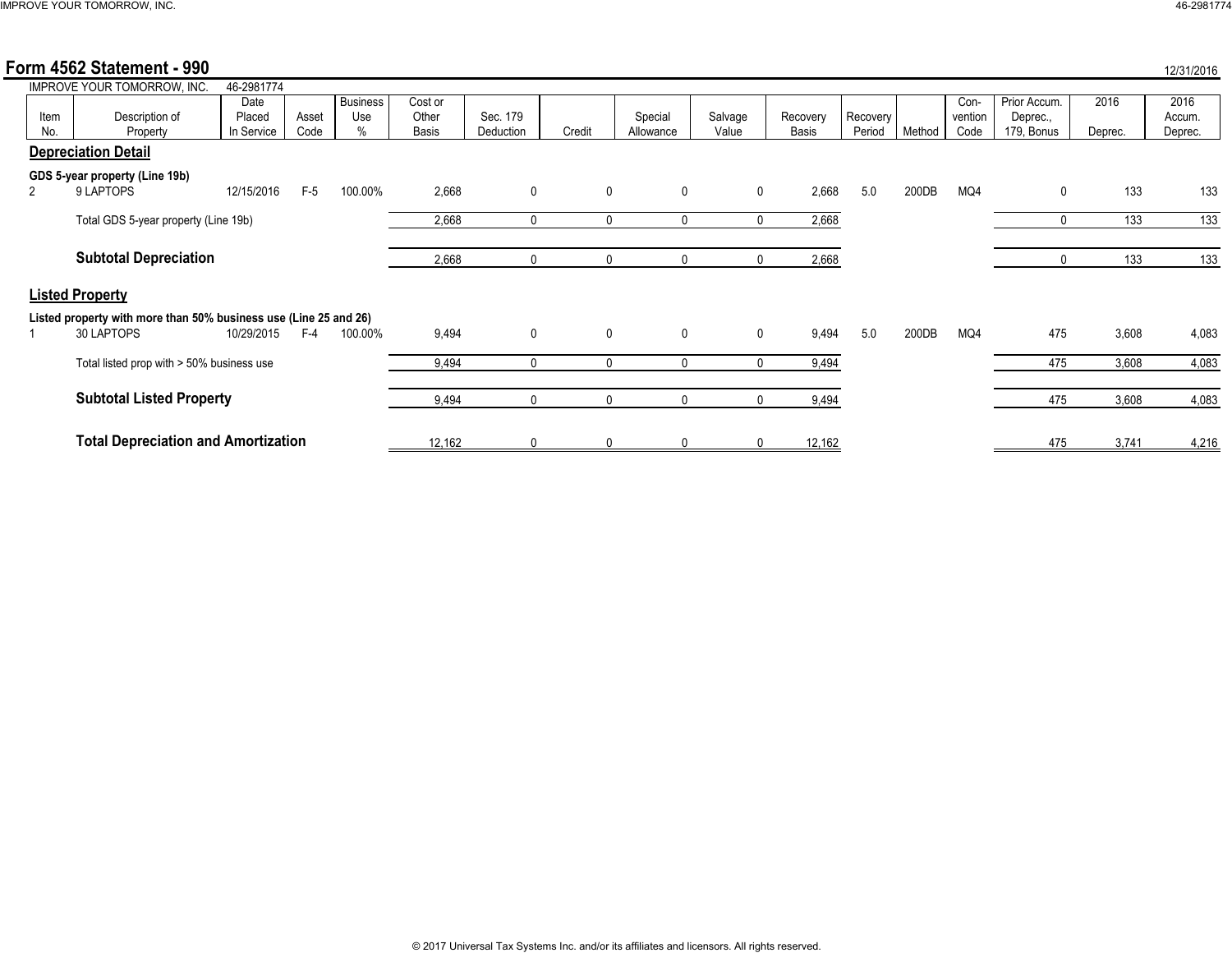# TAXABLE YEAR **California Exempt Organization** FORM **TAXABLE YEAR** California Exempt Organization **2016 Annual Information Return 199**

|                        | Calendar Year 2016 or fiscal year beginning (mm/dd/yyyy)                                                                                                                        | , and ending (mm/dd/yyyy)                                                                             |                                                                                               |  |  |  |
|------------------------|---------------------------------------------------------------------------------------------------------------------------------------------------------------------------------|-------------------------------------------------------------------------------------------------------|-----------------------------------------------------------------------------------------------|--|--|--|
|                        | Corporation/Organization name                                                                                                                                                   |                                                                                                       | California corporation number                                                                 |  |  |  |
|                        | IMPROVE YOUR TOMORROW, INC.<br>Additional information. See instructions.                                                                                                        | 3582115<br><b>FEIN</b>                                                                                |                                                                                               |  |  |  |
|                        |                                                                                                                                                                                 | 46-2981774                                                                                            |                                                                                               |  |  |  |
|                        | Street address (suite or room)<br>1017 L STREET NO. 632                                                                                                                         |                                                                                                       | PMB no.                                                                                       |  |  |  |
| City<br>SACRAMENTO     |                                                                                                                                                                                 | State<br>CA                                                                                           | Zip code<br>95814                                                                             |  |  |  |
| Foreign country name   | Foreign province/state/county                                                                                                                                                   |                                                                                                       | Foreign postal code                                                                           |  |  |  |
|                        |                                                                                                                                                                                 |                                                                                                       |                                                                                               |  |  |  |
|                        |                                                                                                                                                                                 | If exempt under R&TC Section 23701d, has the organization                                             |                                                                                               |  |  |  |
|                        |                                                                                                                                                                                 |                                                                                                       | engaged in political activities? See instructions. $\bullet$ $\bullet$ Yes $\overline{X}$ No  |  |  |  |
|                        |                                                                                                                                                                                 |                                                                                                       | Is the organization exempt under R&TC Section 23701g? $\bullet \bullet$ Yes $\overline{X}$ No |  |  |  |
|                        | D Final Information Return?                                                                                                                                                     | If "Yes," enter the gross receipts from nonmember sources \$                                          |                                                                                               |  |  |  |
|                        | ● Dissolved   Surrendered (Withdrawn)   Merged/Reorganized L<br>Enter date: $(mm/dd/yyyy)$                                                                                      | If organization is exempt under R&TC Section 23701d and<br>meets the filing fee exception, check box. |                                                                                               |  |  |  |
|                        | E Check accounting method: $(1)$ Cash (2) $\boxed{\times}$ Accrual (3) $\boxed{\phantom{1}}$ Other                                                                              |                                                                                                       | $\bullet$                                                                                     |  |  |  |
|                        | F Federal return filed? (1) $\bigcirc$ 990T (2) $\bigcirc$ 990PF (3) $\bigcirc$ Sch H (990)   M Is the organization a Limited Liability Company?<br>$(4)$ X Other 990 series    | N Did the organization file Form 100 or Form 109 to                                                   | $\bullet$ Yes $\overline{X}$ No                                                               |  |  |  |
|                        | <b>H</b> Is this organization in a group exemption $\Box$ Yes $\overline{X}$ No<br>If "Yes," what is the parent's name?                                                         | <b>O</b> Is the organization under audit by the IRS or has the                                        |                                                                                               |  |  |  |
|                        | Did the organization have any changes to its guidelines                                                                                                                         | Date filed with IRS <b>CONSUMING THE READER</b>                                                       |                                                                                               |  |  |  |
| Part I                 | Complete Part I unless not required to file this form. See General Instructions B and C.                                                                                        |                                                                                                       |                                                                                               |  |  |  |
|                        |                                                                                                                                                                                 |                                                                                                       | 0 <sub>0</sub>                                                                                |  |  |  |
|                        |                                                                                                                                                                                 |                                                                                                       | 0 00                                                                                          |  |  |  |
|                        |                                                                                                                                                                                 |                                                                                                       | 469,274 00                                                                                    |  |  |  |
| <b>Receipts</b><br>and | 4 Total gross receipts for filing requirement test. Add line 1 through line 3.                                                                                                  |                                                                                                       |                                                                                               |  |  |  |
| Revenues               | This line must be completed. If the result is less than \$50,000, see General Instruction B $\bullet$   4                                                                       |                                                                                                       | 469,274 00                                                                                    |  |  |  |
|                        |                                                                                                                                                                                 | 0 00                                                                                                  |                                                                                               |  |  |  |
|                        | 6 Cost or other basis, and sales expenses of assets sold    6                                                                                                                   | 0 00                                                                                                  |                                                                                               |  |  |  |
|                        |                                                                                                                                                                                 |                                                                                                       | 0 00                                                                                          |  |  |  |
|                        |                                                                                                                                                                                 |                                                                                                       | 469,274 00                                                                                    |  |  |  |
| <b>Expenses</b>        |                                                                                                                                                                                 |                                                                                                       | 191,721 00                                                                                    |  |  |  |
|                        |                                                                                                                                                                                 |                                                                                                       | 277,553 00                                                                                    |  |  |  |
|                        |                                                                                                                                                                                 |                                                                                                       | $0\,00$<br>0 <sub>0</sub>                                                                     |  |  |  |
|                        |                                                                                                                                                                                 |                                                                                                       | 0 <sub>0</sub>                                                                                |  |  |  |
| <b>Filing</b>          |                                                                                                                                                                                 |                                                                                                       | 0 <sub>0</sub>                                                                                |  |  |  |
| Fee                    |                                                                                                                                                                                 |                                                                                                       | 0 <sub>0</sub>                                                                                |  |  |  |
|                        |                                                                                                                                                                                 | 16                                                                                                    | 0 <sub>0</sub>                                                                                |  |  |  |
|                        |                                                                                                                                                                                 |                                                                                                       | 0 <sub>0</sub>                                                                                |  |  |  |
|                        | Under penalties of perjury, I declare that I have examined this return, including accompanying schedules and statements, and to the best of my knowledge and                    |                                                                                                       |                                                                                               |  |  |  |
| Sign<br>Here           | belief, it is true, correct, and complete. Declaration of preparer (other than taxpayer) is based on all information of which preparer has any knowledge.<br>Title<br>Signature | Date                                                                                                  | $\bullet$ Telephone                                                                           |  |  |  |
|                        | of officer $\blacktriangleright$<br>Date<br>Preparer's<br>signature $\blacktriangleright$                                                                                       | Check if self-<br>employed $\blacktriangleright$ $\overline{X}$<br>05/03/2017                         | <b>•</b> PTIN<br>P00284674                                                                    |  |  |  |
| Paid                   |                                                                                                                                                                                 |                                                                                                       | $\bullet$ FEIN                                                                                |  |  |  |
| Preparer's<br>Use Only | Firm's name (or yours,<br>SEALS TAX AND FINANCIAL SERVICES<br>if self-employed)                                                                                                 |                                                                                                       | 68-0486550                                                                                    |  |  |  |
|                        | and address                                                                                                                                                                     |                                                                                                       | • Telephone                                                                                   |  |  |  |
|                        | 3576 GOLDENSTAR STREET, PLUMAS LAKE, CA 95961                                                                                                                                   |                                                                                                       | (530) 749-1869                                                                                |  |  |  |
|                        |                                                                                                                                                                                 |                                                                                                       |                                                                                               |  |  |  |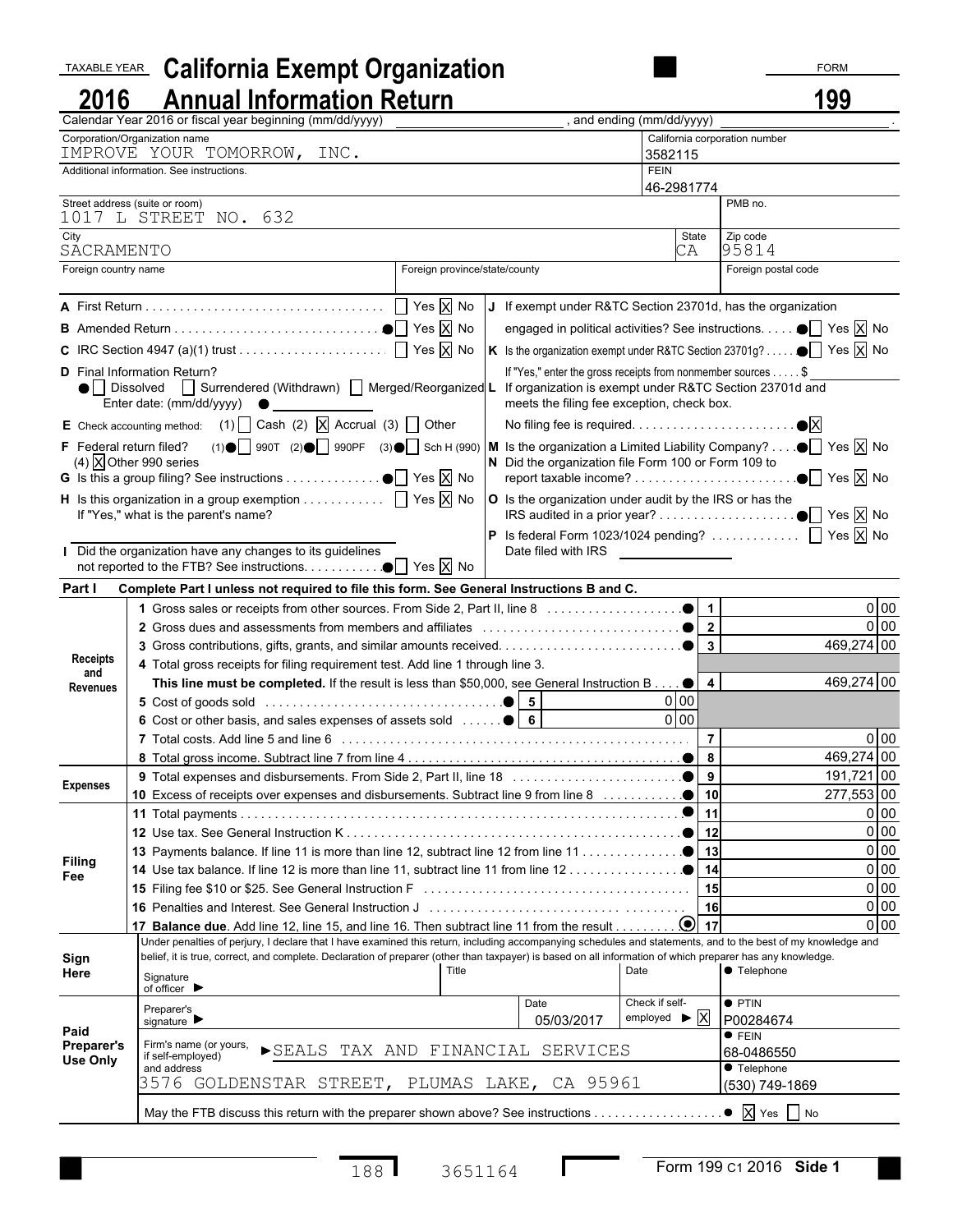| Part II       |                     | Organizations with gross receipts of more than \$50,000 and private foundations<br>regardless of amount of gross receipts - complete Part II or furnish substitute information.                                               |                       |                                              |              |                         |              |
|---------------|---------------------|-------------------------------------------------------------------------------------------------------------------------------------------------------------------------------------------------------------------------------|-----------------------|----------------------------------------------|--------------|-------------------------|--------------|
|               |                     |                                                                                                                                                                                                                               |                       |                                              |              | 1                       | 0 00         |
|               |                     |                                                                                                                                                                                                                               |                       |                                              |              | $\mathbf{2}$            | 0 00         |
|               |                     |                                                                                                                                                                                                                               |                       |                                              |              | 3                       | 0 00         |
|               | <b>Receipts</b>     |                                                                                                                                                                                                                               |                       |                                              |              | $\overline{\mathbf{4}}$ | 0 00         |
| from          |                     |                                                                                                                                                                                                                               |                       |                                              |              | 5                       | 0 00         |
| <b>Other</b>  | <b>Sources</b>      |                                                                                                                                                                                                                               |                       |                                              |              | 6                       | 0 00         |
|               |                     |                                                                                                                                                                                                                               |                       |                                              |              | $\overline{7}$          | 0 00         |
|               |                     | 8 Total gross sales or receipts from other sources. Add line 1 through line 7. Enter here and on Side 1, Part I, line 1                                                                                                       |                       |                                              |              | 8                       | 0 00         |
|               |                     | 9 Contributions, gifts, grants, and similar amounts paid. Attach schedule entitled and contributions, gifts, grants, and similar amounts paid. Attach schedule entitled and contributions, gifts,                             |                       |                                              |              | 9                       | 0 00         |
|               |                     |                                                                                                                                                                                                                               |                       |                                              |              | 10                      | 0 00         |
|               |                     |                                                                                                                                                                                                                               |                       |                                              |              | 11                      | 0 00         |
|               | <b>Expenses</b>     | 12 Other salaries and wages influences in the contract of the contract of the contract of the contract of the contract of the contract of the contract of the contract of the contract of the contract of the contract of the |                       |                                              |              | 12                      | 0 00         |
| and           | Disburse-           |                                                                                                                                                                                                                               |                       |                                              |              | 13                      | 0 00         |
| ments         |                     |                                                                                                                                                                                                                               |                       |                                              |              | 14                      | 15,057 00    |
|               |                     | 15 Rents …………………………………………………………………………………………●                                                                                                                                                                                  |                       |                                              |              | 15                      | 0 00         |
|               |                     |                                                                                                                                                                                                                               |                       |                                              |              | 16                      | 0 00         |
|               |                     |                                                                                                                                                                                                                               |                       |                                              | $\bullet$ 17 |                         | 176,664 00   |
|               |                     | 18 Total expenses and disbursements. Add line 9 through line 17. Enter here and on Side 1, Part I, line 9                                                                                                                     |                       |                                              |              | 18                      | 191,721 00   |
|               | <b>Schedule L</b>   | <b>Balance Sheet</b>                                                                                                                                                                                                          |                       | Beginning of taxable year                    |              | End of taxable year     |              |
| <b>Assets</b> |                     |                                                                                                                                                                                                                               | (a)                   | (b)                                          | (c)          |                         | (d)          |
|               |                     | 1 Cash                                                                                                                                                                                                                        |                       | 31,216.                                      |              |                         | 95,554.      |
|               |                     | 2 Net accounts receivable                                                                                                                                                                                                     |                       | 9,833                                        |              | ●                       | 71,493.      |
|               |                     | 3 Net notes receivable                                                                                                                                                                                                        |                       | 0.                                           |              |                         | 0.           |
|               |                     | 4 Inventories                                                                                                                                                                                                                 |                       | 0.                                           |              |                         | 0.           |
|               |                     | 5 Federal and state government obligations                                                                                                                                                                                    |                       | $\mathbf{0}$                                 |              |                         | 0.           |
|               |                     | 6 Investments in other bonds                                                                                                                                                                                                  |                       | $\mathbf{0}$                                 |              |                         | 0.           |
|               |                     | 7 Investments in stock                                                                                                                                                                                                        |                       | $\mathbf{0}$                                 |              |                         | 0.           |
|               |                     |                                                                                                                                                                                                                               |                       | $\mathbf{0}$                                 |              |                         | 0.           |
|               |                     | <b>9</b> Other investments. Attach schedule                                                                                                                                                                                   |                       | $\mathbf{0}$                                 |              | ●                       | 0.           |
| 10            |                     | a Depreciable assets                                                                                                                                                                                                          | 9,494.                |                                              | 12,162       |                         |              |
|               |                     | <b>b</b> Less accumulated depreciation                                                                                                                                                                                        | $475.$ )              | 9,019.                                       | $4,216.$ )   |                         | 7,946.       |
|               |                     |                                                                                                                                                                                                                               |                       | 0.                                           |              |                         | 0.           |
|               |                     | <b>12</b> Other assets. Attach schedule                                                                                                                                                                                       |                       | $\mathbf{0}$                                 |              | 0                       | $\mathbf{0}$ |
|               |                     |                                                                                                                                                                                                                               |                       | 50,068                                       |              |                         | 174,993.     |
|               |                     | Liabilities and net worth                                                                                                                                                                                                     |                       |                                              |              |                         |              |
|               |                     | 14 Accounts payable                                                                                                                                                                                                           |                       | 2,705.                                       |              |                         | 14,753.      |
|               |                     | <b>15</b> Contributions, gifts, or grants payable                                                                                                                                                                             |                       | 0.                                           |              | 0                       | 0.           |
|               |                     | 16 Bonds and notes payable                                                                                                                                                                                                    |                       | 0.                                           |              |                         | 0.           |
|               |                     | 17 Mortgages payable                                                                                                                                                                                                          |                       | 0.                                           |              |                         | 0.           |
|               |                     | 18 Other liabilities. Attach schedule                                                                                                                                                                                         |                       | 0.                                           |              |                         | 0.           |
|               |                     | 19 Capital stock or principal fund                                                                                                                                                                                            |                       | 0.                                           |              |                         | 0.           |
|               |                     | 20 Paid-in or capital surplus. Attach reconciliation                                                                                                                                                                          |                       | 0.                                           |              |                         | 0            |
|               |                     | 21 Retained earnings or income fund                                                                                                                                                                                           |                       | 47,363                                       |              | $\bullet$               | 160,240.     |
|               |                     | 22 Total liabilities and net worth                                                                                                                                                                                            |                       | 50,068                                       |              |                         | 174,993.     |
|               | <b>Schedule M-1</b> | Reconciliation of income per books with income per return                                                                                                                                                                     |                       |                                              |              |                         |              |
|               |                     | Do not complete this schedule if the amount on Schedule L, line 13, column (d), is less than \$50,000                                                                                                                         |                       |                                              |              |                         |              |
| 1             |                     | Net income per books                                                                                                                                                                                                          | $\bullet$<br>115,396. | 7 Income recorded on books this year         |              |                         |              |
| 2             |                     | Federal income tax                                                                                                                                                                                                            | $\bullet$<br>0.       | not included in this return. Attach schedule |              | ●                       | 0.           |
| 3             |                     | Excess of capital losses over capital gains                                                                                                                                                                                   | ●                     | 8 Deductions in this return not charged      |              |                         |              |
| 4             |                     | Income not recorded on books this                                                                                                                                                                                             |                       | against book income this year.               |              |                         |              |
|               |                     | year. Attach schedule                                                                                                                                                                                                         | 0.<br>$\bullet$       |                                              |              | ●                       | 0.           |
| 5             |                     | Expenses recorded on books this year not                                                                                                                                                                                      |                       | 9 Total. Add line 7 and line 8               |              |                         | 0.           |
|               |                     | deducted in this return. Attach schedule                                                                                                                                                                                      | 0.                    | 10 Net income per return.                    |              |                         |              |
| 6             |                     | Total. Add line 1 through line 5                                                                                                                                                                                              | 115,396.              | Subtract line 9 from line 6                  |              |                         | 115,396.     |

46-2981774

IMPROVE YOUR TOMORROW, INC.

 $\Gamma$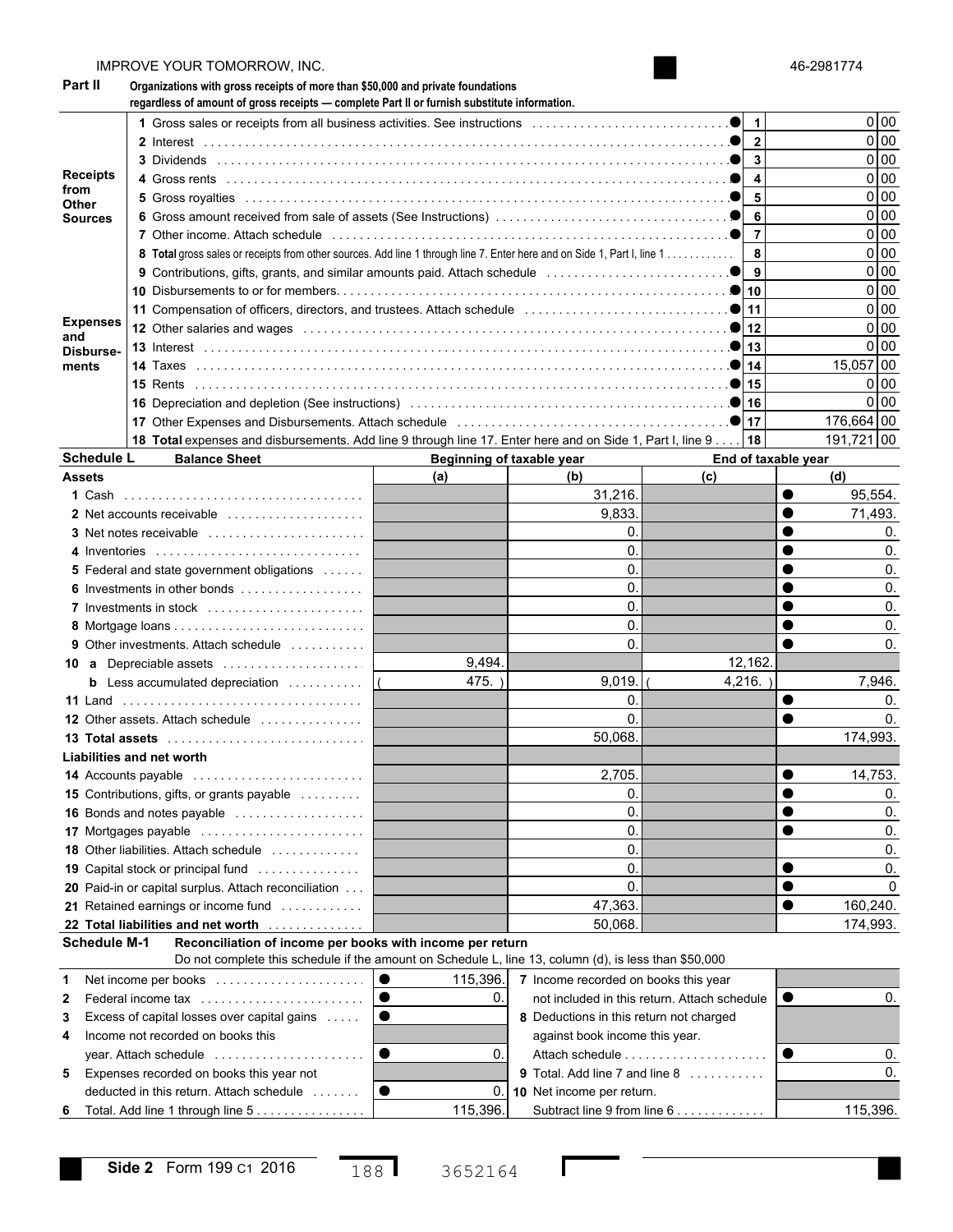| <b>TAXABLE YEAR</b>                   |                                                           | <b>California e-file Return Authorization for</b>                                                                                                                                                                                                                                                                                                                                                                                                                                                                                                                                                                                                                                                                                                                                                                                                                                                                                                                                                                                                                                                                                                                                                                                                                                                                                                                               |      |                                                     |                                                |                                   |                                | <b>FORM</b>                   |
|---------------------------------------|-----------------------------------------------------------|---------------------------------------------------------------------------------------------------------------------------------------------------------------------------------------------------------------------------------------------------------------------------------------------------------------------------------------------------------------------------------------------------------------------------------------------------------------------------------------------------------------------------------------------------------------------------------------------------------------------------------------------------------------------------------------------------------------------------------------------------------------------------------------------------------------------------------------------------------------------------------------------------------------------------------------------------------------------------------------------------------------------------------------------------------------------------------------------------------------------------------------------------------------------------------------------------------------------------------------------------------------------------------------------------------------------------------------------------------------------------------|------|-----------------------------------------------------|------------------------------------------------|-----------------------------------|--------------------------------|-------------------------------|
| 2016                                  |                                                           | <b>Exempt Organizations</b>                                                                                                                                                                                                                                                                                                                                                                                                                                                                                                                                                                                                                                                                                                                                                                                                                                                                                                                                                                                                                                                                                                                                                                                                                                                                                                                                                     |      |                                                     |                                                |                                   |                                | 8453-EO                       |
| Exempt Organization name              | IMPROVE YOUR TOMORROW, INC.                               |                                                                                                                                                                                                                                                                                                                                                                                                                                                                                                                                                                                                                                                                                                                                                                                                                                                                                                                                                                                                                                                                                                                                                                                                                                                                                                                                                                                 |      |                                                     |                                                | Identifying number<br>46-2981774  |                                |                               |
| Part I                                |                                                           | Electronic Return Information (whole dollars only)                                                                                                                                                                                                                                                                                                                                                                                                                                                                                                                                                                                                                                                                                                                                                                                                                                                                                                                                                                                                                                                                                                                                                                                                                                                                                                                              |      |                                                     |                                                |                                   |                                |                               |
| $\mathbf 1$<br>2<br>3                 |                                                           |                                                                                                                                                                                                                                                                                                                                                                                                                                                                                                                                                                                                                                                                                                                                                                                                                                                                                                                                                                                                                                                                                                                                                                                                                                                                                                                                                                                 |      |                                                     |                                                |                                   |                                | 469,274<br>469,274<br>191,721 |
| Part II                               |                                                           | Settle Your Account Electronically for Taxable Year 2016                                                                                                                                                                                                                                                                                                                                                                                                                                                                                                                                                                                                                                                                                                                                                                                                                                                                                                                                                                                                                                                                                                                                                                                                                                                                                                                        |      |                                                     |                                                |                                   |                                |                               |
| 4                                     | Electronic funds withdrawal                               |                                                                                                                                                                                                                                                                                                                                                                                                                                                                                                                                                                                                                                                                                                                                                                                                                                                                                                                                                                                                                                                                                                                                                                                                                                                                                                                                                                                 |      | 0 4b Withdrawal date (mm/dd/yyyy)                   |                                                |                                   |                                |                               |
| Part III                              |                                                           | Banking Information (Have you verified the exempt organization's banking information?)                                                                                                                                                                                                                                                                                                                                                                                                                                                                                                                                                                                                                                                                                                                                                                                                                                                                                                                                                                                                                                                                                                                                                                                                                                                                                          |      |                                                     |                                                |                                   |                                |                               |
| Routing number<br>5<br>Account number |                                                           | <u>and the state of the state of the state of the state of the state of the state of the state of the state of th</u>                                                                                                                                                                                                                                                                                                                                                                                                                                                                                                                                                                                                                                                                                                                                                                                                                                                                                                                                                                                                                                                                                                                                                                                                                                                           |      | 7 Type of account:                                  |                                                | Checking                          |                                | Savings                       |
|                                       | Part IV Declaration of Officer                            |                                                                                                                                                                                                                                                                                                                                                                                                                                                                                                                                                                                                                                                                                                                                                                                                                                                                                                                                                                                                                                                                                                                                                                                                                                                                                                                                                                                 |      |                                                     |                                                |                                   |                                |                               |
| the amount listed on line 4a.         |                                                           | I authorize the exempt organization's account to be settled as designated in Part II. If I check Part II, Box 4, I authorize an electronic funds withdrawal for                                                                                                                                                                                                                                                                                                                                                                                                                                                                                                                                                                                                                                                                                                                                                                                                                                                                                                                                                                                                                                                                                                                                                                                                                 |      |                                                     |                                                |                                   |                                |                               |
| <b>Sign</b>                           |                                                           | payment of the exempt organization's fee liability, the exempt organization will remain liable for the fee liability and all applicable interest and penalties. I<br>authorize the exempt organization return and accompanying schedules and statements be transmitted to the FTB by the ERO, transmitter, or<br>intermediate service provider. If the processing of the exempt organization's return or refund is delayed, I authorize the FTB to disclose<br>to the ERO or intermediate service provider the reason(s) for the delay.                                                                                                                                                                                                                                                                                                                                                                                                                                                                                                                                                                                                                                                                                                                                                                                                                                         |      | $\mathcal{C}$ .E.O                                  |                                                |                                   |                                |                               |
| <b>Here</b>                           | Signature of officer                                      | Date                                                                                                                                                                                                                                                                                                                                                                                                                                                                                                                                                                                                                                                                                                                                                                                                                                                                                                                                                                                                                                                                                                                                                                                                                                                                                                                                                                            |      |                                                     |                                                |                                   |                                |                               |
| Part V                                |                                                           | Declaration of Electronic Return Originator (ERO) and Paid Preparer. See instructions.                                                                                                                                                                                                                                                                                                                                                                                                                                                                                                                                                                                                                                                                                                                                                                                                                                                                                                                                                                                                                                                                                                                                                                                                                                                                                          |      |                                                     |                                                |                                   |                                |                               |
|                                       |                                                           | I declare that I have reviewed the above exempt organization's return and that the entries on form FTB 8453-EO are complete and correct to the best<br>of my knowledge. (If I am only an intermediate service provider, I understand that I am not responsible for reviewing the exempt organization's return. I<br>declare, however, that form FTB 8453-EO accurately reflects the data on the return.) I have obtained the organization officer's signature on form FTB<br>8453-EO before transmitting this return to the FTB; I have provided the organization officer with a copy of all forms and information that I will file with<br>the FTB, and I have followed all other requirements described in FTB Pub. 1345, 2016 e-file Handbook for Authorized e-file Providers. I will keep form<br>FTB 8453-EO on file for four years from the due date of the return or four years from the date the exempt organization return is filed, whichever is<br>later, and I will make a copy available to the FTB upon request. If I am also the paid preparer, under penalties of perjury, I declare that I have examined<br>the above exempt organization's return and accompanying schedules and statements, and to the best of my knowledge and belief, they are true,<br>correct, and complete. I make this declaration based on all information of which I have knowledge. |      |                                                     |                                                |                                   |                                |                               |
| <b>ERO</b>                            | ERO's-<br>signature                                       |                                                                                                                                                                                                                                                                                                                                                                                                                                                                                                                                                                                                                                                                                                                                                                                                                                                                                                                                                                                                                                                                                                                                                                                                                                                                                                                                                                                 | Date | Check if<br>also paid<br>$\frac{1}{2}$ preparer $X$ | Check<br>if self-<br>$emploved$ $\overline{X}$ |                                   | <b>ERO's PTIN</b><br>P00284674 |                               |
| <b>Must</b><br><b>Sign</b>            | Firm's name (or yours<br>if self-employed)<br>and address | CARVIN SEALS JR<br>3576 GOLDENSTAR STREET<br>PLUMAS LAKE CA                                                                                                                                                                                                                                                                                                                                                                                                                                                                                                                                                                                                                                                                                                                                                                                                                                                                                                                                                                                                                                                                                                                                                                                                                                                                                                                     |      |                                                     | <b>FEIN</b>                                    | 68-0486550<br>ZIP code<br>95961   |                                |                               |
|                                       |                                                           | Under penalties of perjury, I declare that I have examined the above organization's return and accompanying schedules and statements, and to the<br>best of my knowledge and belief, they are true, correct, and complete. I make this declaration based on all information of which I have knowledge.                                                                                                                                                                                                                                                                                                                                                                                                                                                                                                                                                                                                                                                                                                                                                                                                                                                                                                                                                                                                                                                                          |      |                                                     |                                                |                                   |                                |                               |
| Paid<br><b>Preparer</b>               | Paid<br>preparer's<br>signature                           |                                                                                                                                                                                                                                                                                                                                                                                                                                                                                                                                                                                                                                                                                                                                                                                                                                                                                                                                                                                                                                                                                                                                                                                                                                                                                                                                                                                 | Date | Check<br>if self-<br>$emploved$ $\overline{X}$      |                                                | Paid preparer's PTIN<br>P00284674 |                                |                               |
| <b>Must</b>                           | Firm's name (or yours                                     | CARVIN SEALS JR                                                                                                                                                                                                                                                                                                                                                                                                                                                                                                                                                                                                                                                                                                                                                                                                                                                                                                                                                                                                                                                                                                                                                                                                                                                                                                                                                                 |      | <b>FEIN</b>                                         | 68-0486550                                     |                                   |                                |                               |
| Sign                                  | if self-employed)<br>and address                          | 3576 GOLDENSTAR STREET<br>PLUMAS LAKE CA                                                                                                                                                                                                                                                                                                                                                                                                                                                                                                                                                                                                                                                                                                                                                                                                                                                                                                                                                                                                                                                                                                                                                                                                                                                                                                                                        |      |                                                     |                                                | ZIP code<br>95961                 |                                |                               |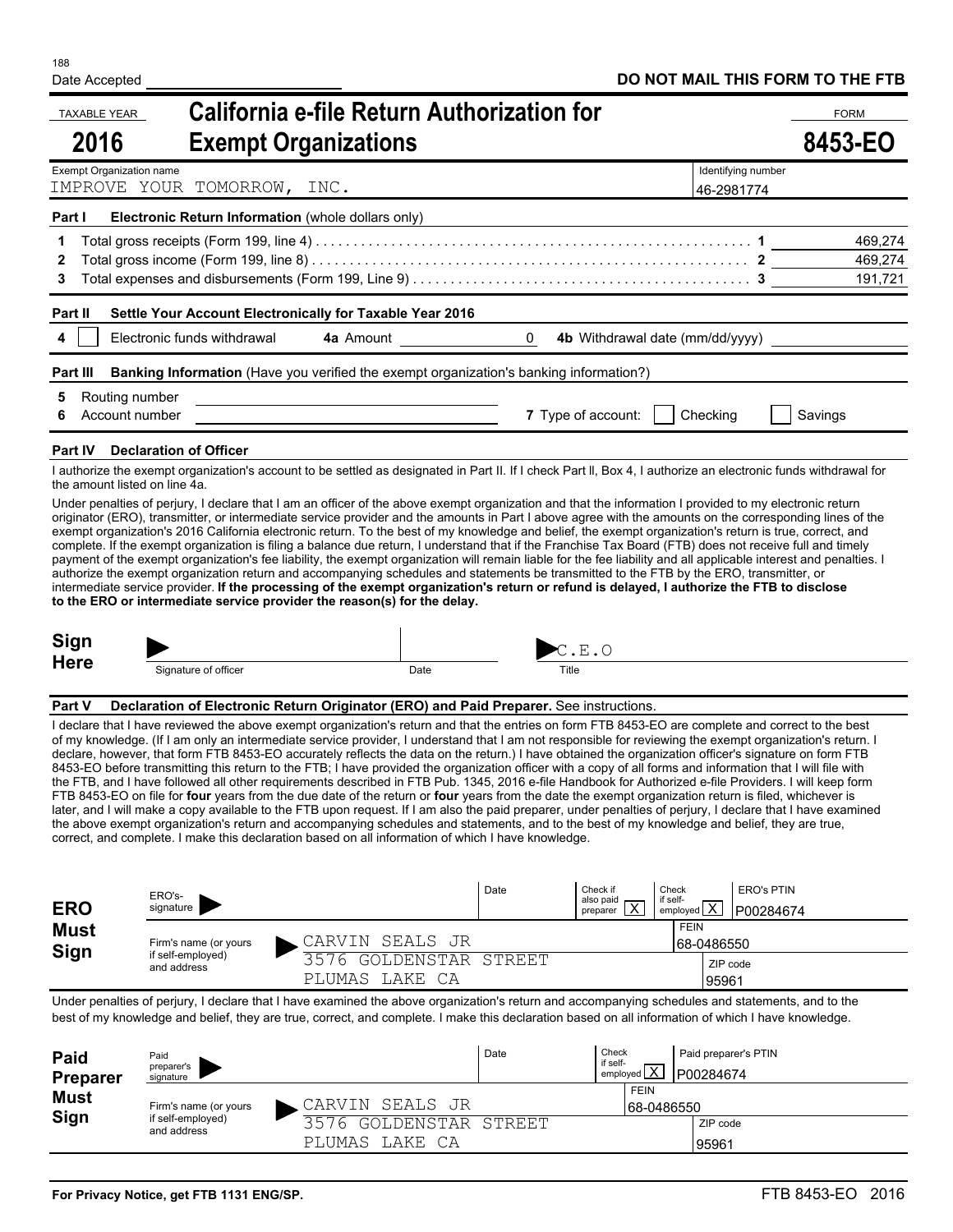## **Line 11, Part II (CA 199) - Compensation of Officers, Directors, and Trustees**

|   | Name                   | <b>Street Address</b> | City | State | Zip Code | Title                      | Time Devoted | Compensation |
|---|------------------------|-----------------------|------|-------|----------|----------------------------|--------------|--------------|
|   | <b>IRUSSELL LOWRY</b>  |                       |      |       |          | <b>BOARD CHAIRMAN</b>      |              |              |
| 2 | <b>ISRAEL LANDA</b>    |                       |      |       |          | <b>SECRETARY</b>           |              |              |
| 3 | <b>CLIFFORD LYNCH</b>  |                       |      |       |          | <b>BOARD MEMBER</b>        |              |              |
|   | <b>ALFREDO MEDINA</b>  |                       |      |       |          | <b>BOARD MEMBER</b>        |              |              |
| 5 | <b>ALANA TROUT</b>     |                       |      |       |          | <b>BOARD MEMBER</b>        |              |              |
| 6 | <b>IMICHAEL LYNCH</b>  |                       |      |       |          | EF EXECUTIVE OFFIC         | 40           |              |
|   | JAY JEFFERSON, II      |                       |      |       |          | <b>IEF FINANCIAL OFFIC</b> | 10           |              |
| 8 | <b>IMICHAEL CASPER</b> |                       |      |       |          | EF OPERATING OFFI          | 40           |              |